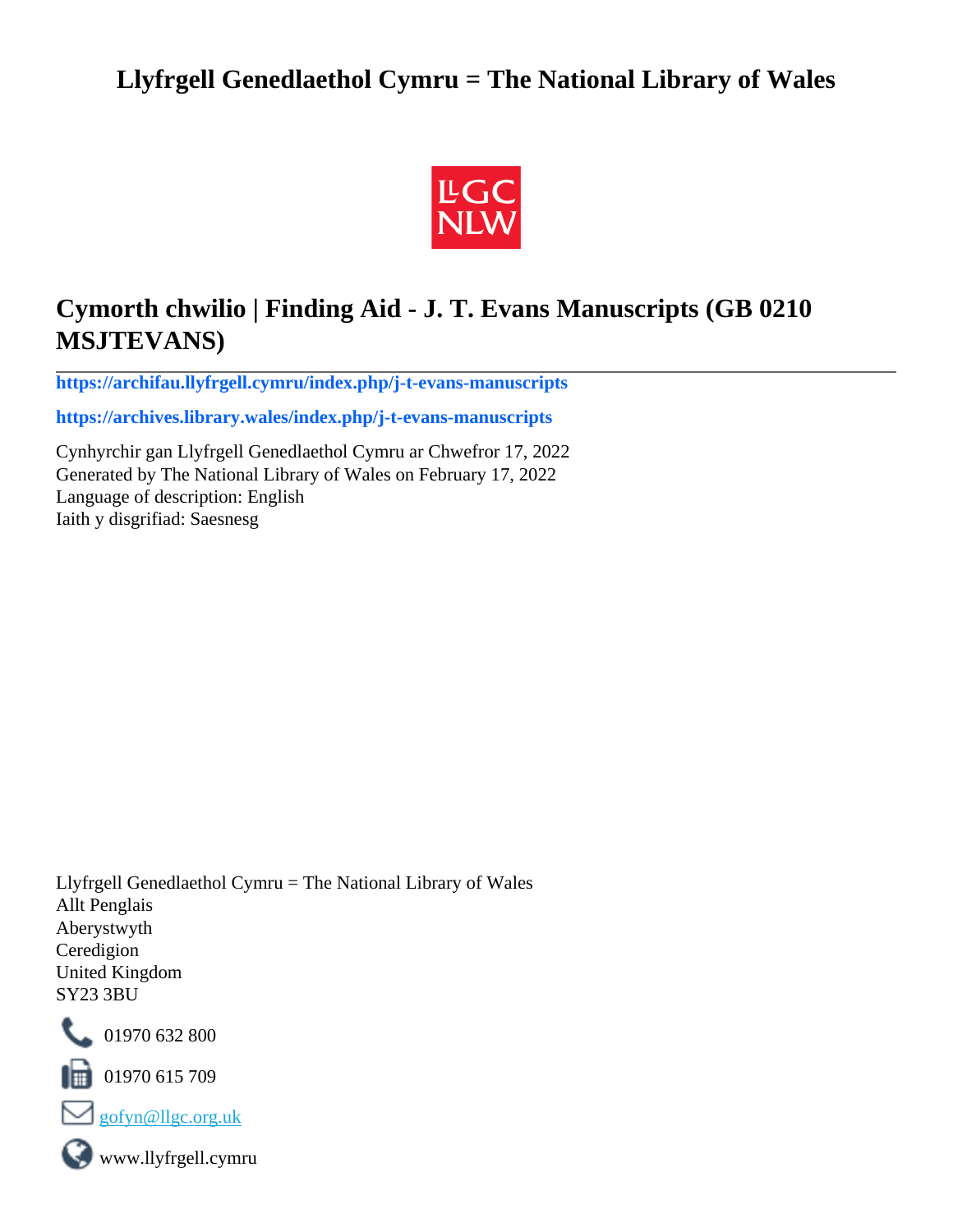# **Tabl cynnwys | Table of contents**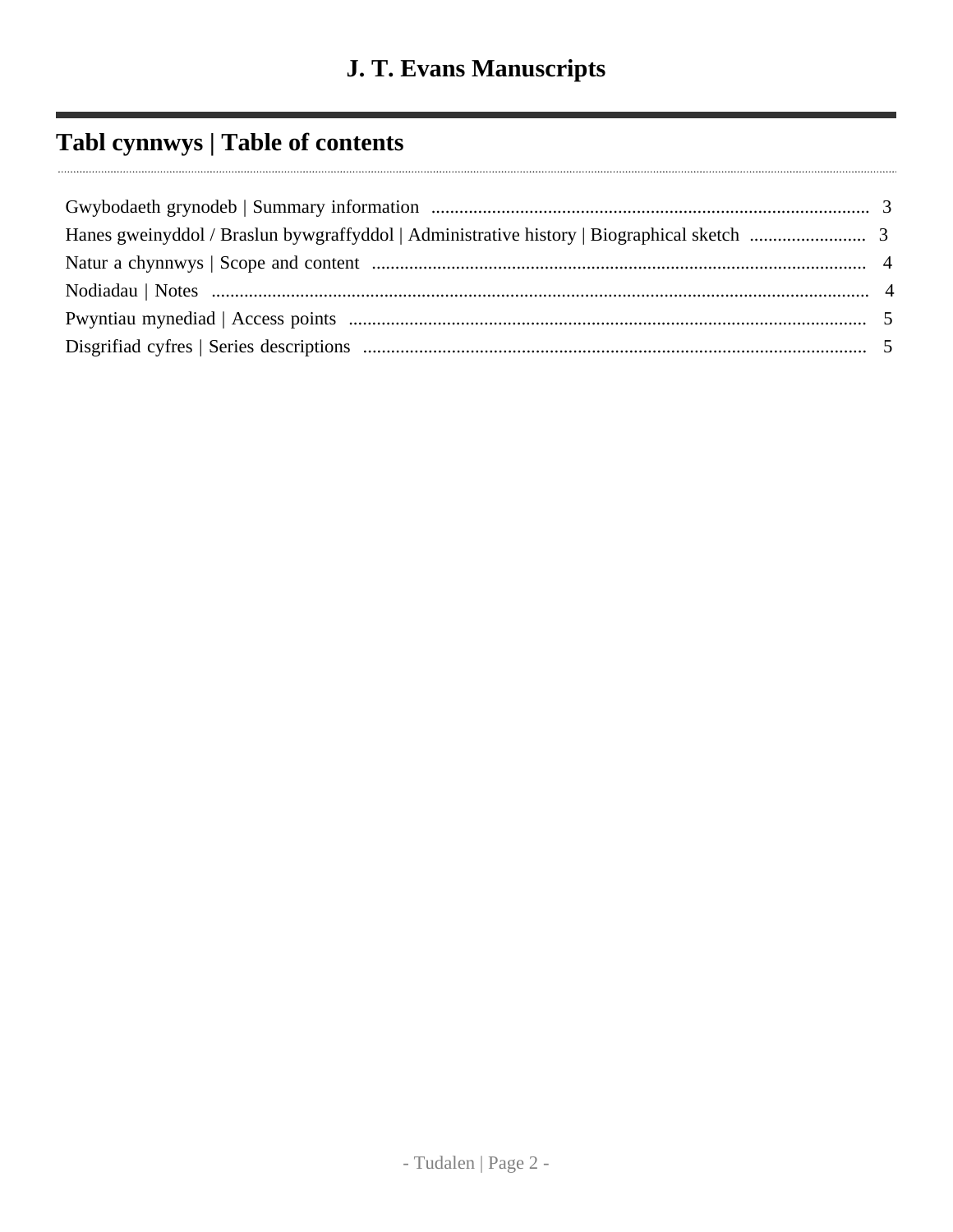# <span id="page-2-0"></span>**Crynodeb o wybodaeth | Summary of information**

| <b>Lleoliad   Repository:</b>                                                       | Llyfrgell Genedlaethol Cymru = The National Library of Wales |  |
|-------------------------------------------------------------------------------------|--------------------------------------------------------------|--|
| <b>Teitl   Title:</b>                                                               | J. T. Evans Manuscripts                                      |  |
| Cod cyfeirnod  <br><b>Reference code:</b>                                           | <b>GB 0210 MSJTEVANS</b>                                     |  |
| Virtua system control<br>number [alternative]:                                      | vtls004937469                                                |  |
| <b>Dyddiad</b>   Date:                                                              | [17 cent.]-1936 (dyddiad creu   date of creation)            |  |
| Disgrifiad ffisegol  <br><b>Physical description:</b>                               | 51 volumes.                                                  |  |
| Lleoliad ffisegol  <br><b>Physical location:</b>                                    | ARCH/MSS (GB0210)                                            |  |
| <b>Iaith   Language:</b>                                                            | English                                                      |  |
| <b>Iaith   Language:</b>                                                            | Latin                                                        |  |
| <b>Iaith   Language:</b>                                                            | Welsh                                                        |  |
| Dyddiadau creu,<br>golygu a dileu   Dates<br>of creation, revision<br>and deletion: | November 2009 and March 2010.                                |  |
| Nodyn   Note<br>[generalNote]:                                                      | Title based on contents.                                     |  |
| <b>Nodyn   Note</b><br>[generalNote]:                                               | Formerly known as J. T. Evans 1-51.                          |  |

# <span id="page-2-1"></span>**Hanes gweinyddol / Braslun bywgraffyddol | Administrative history | Biographical sketch**

#### **Nodyn | Note**

Despite a not insubstantial literary output, David Jones ('Dewi Fardd') did not earn much repute as a poet, though he is noted for editing poetic anthologies such as Blodeu Gerdd Cymry (1759). In 1776 he established an extensive and successful printing press at Trefriw. The business was continued by his son Ishmael Davies, his grandson John Jones ('Pyll Glan Conwy') - who transferred the press to Llanrwst in 1825 - and his great-grandson Owen Evan(s) Jones, who traded under the name of 'O. Evans-Jones & Co.'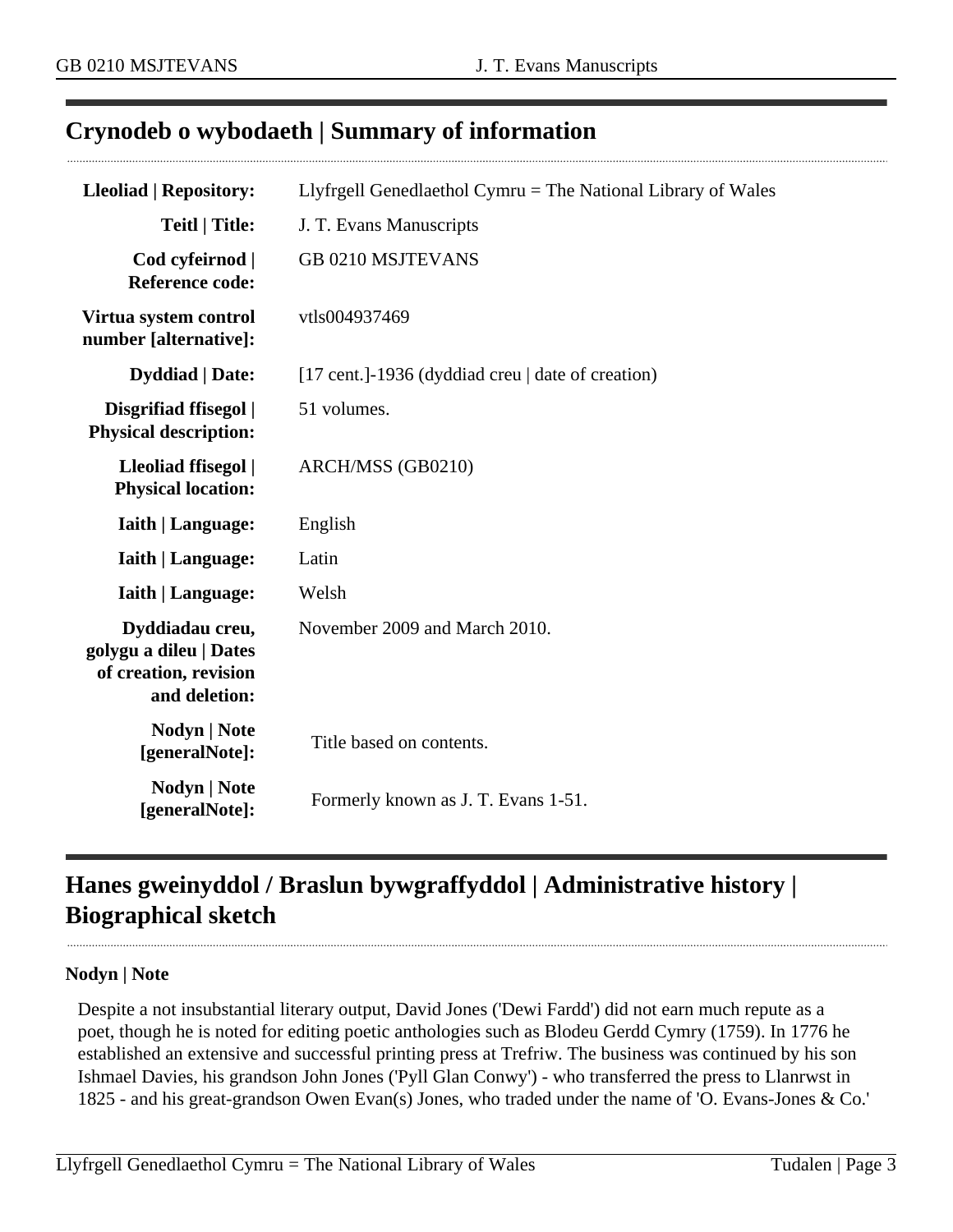David Jones was also a keen and diligent collector of ancient Welsh manuscripts, many of which have since been deposited at the British Library and the National Library of Wales.

## <span id="page-3-0"></span>**Natur a chynnwys | Scope and content**

Manuscripts and papers, [1601x1936], relating to the literary activities of David Jones (Dewi Fardd) and particularly to his printing business at Trefriw. The collection includes personal and business correspondence of family members of David Jones, and papers of Gwilym Cowlyd, Ieuan Glan Geirionydd, Gwilym Hiraethog and other literary figures.

## <span id="page-3-1"></span>**Nodiadau | Notes**

#### **Nodiadau teitl | Title notes**

#### **Ffynhonnell | Immediate source of acquisition**

Mr J. T. Evans, husband of John Jones's ('Pyll Glan Conwy') great-great-granddaughter; Prestatyn; Donation; 1936.

### **Trefniant | Arrangement**

Arranged according to NLW MSS reference numbers: NLW MSS 11990-12040.

### **Cyfyngiadau ar fynediad | Restrictions on access**

Readers consulting modern papers in the National Library of Wales are required to abide by the conditions noted on the 'Modern papers - data protection' form issued with their Readers' Tickets.

### **Amodau rheoli defnydd | Conditions governing use**

Usual copyright laws apply.

#### **Rhestrau cymorth | Finding aids**

The descriptions are also available in the Handlist of Manuscripts in the National Library of Wales, Volume IV (Aberystwyth, 1971).

#### **Nodiadau eraill | Other notes**

• **Dynodwr sefydliad | Institution identifier**: Llyfrgell Genedlaethol Cymru = The National Library of Wales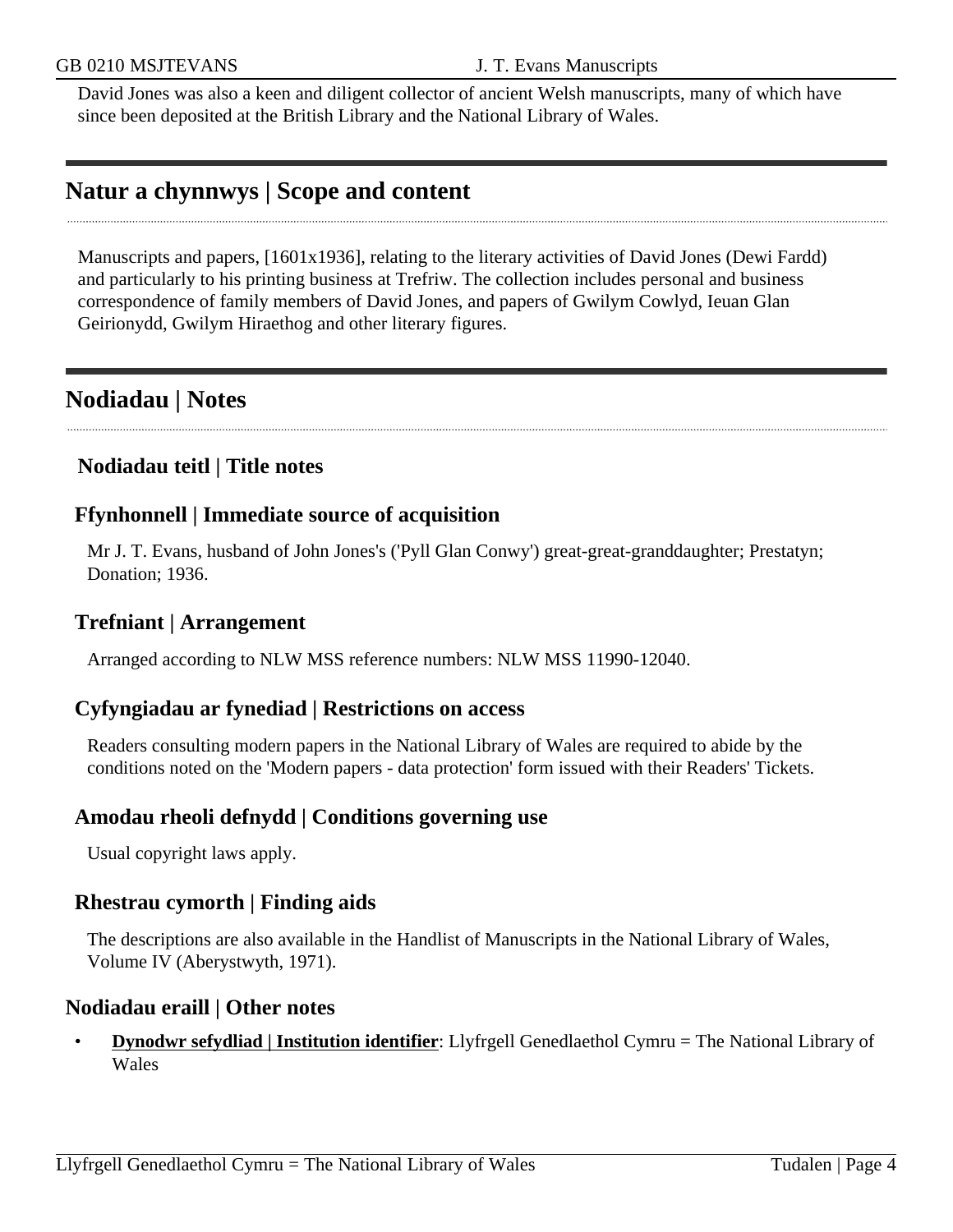## <span id="page-4-0"></span>**Pwyntiau mynediad | Access points**

- Jones, David, -1785 -- Archives. (pwnc) | (subject)
- Jones, John, of Llanrwst, 1786?-1865 -- Archives. (pwnc) | (subject)
- Jones, John, of Llanrwst, 1786?-1865 -- Correspondence. (pwnc) | (subject)
- Jones, John, 1786-1865. (pwnc) | (subject)
- Printers -- Wales -- Trefriw. (pwnc) | (subject)
- Printing industry -- Wales -- Trefriw. (pwnc) | (subject)
- Printers -- Wales -- Llanrwst. (pwnc) | (subject)
- Printing industry -- Wales -- Llanrwst. (pwnc) | (subject)

<span id="page-4-1"></span>

| Cod cyfeirnod                          | Teitl   Title                                                                                                                                                                                                                                                                                                                                                                                                                                                                                                                                                                                                                                                                                                                                                                                                                                                                                                                                                                                                                                                                                                                                                                                                               | Dyddiadau   Dates | Disgrifiad ffisegol   Physical |
|----------------------------------------|-----------------------------------------------------------------------------------------------------------------------------------------------------------------------------------------------------------------------------------------------------------------------------------------------------------------------------------------------------------------------------------------------------------------------------------------------------------------------------------------------------------------------------------------------------------------------------------------------------------------------------------------------------------------------------------------------------------------------------------------------------------------------------------------------------------------------------------------------------------------------------------------------------------------------------------------------------------------------------------------------------------------------------------------------------------------------------------------------------------------------------------------------------------------------------------------------------------------------------|-------------------|--------------------------------|
| Reference code                         |                                                                                                                                                                                                                                                                                                                                                                                                                                                                                                                                                                                                                                                                                                                                                                                                                                                                                                                                                                                                                                                                                                                                                                                                                             |                   | description                    |
| <b>NLW MS 11990A.</b>                  | File - Barddoniaeth, etc.,                                                                                                                                                                                                                                                                                                                                                                                                                                                                                                                                                                                                                                                                                                                                                                                                                                                                                                                                                                                                                                                                                                                                                                                                  | [1675x1725]/      |                                |
| vtls004938594                          |                                                                                                                                                                                                                                                                                                                                                                                                                                                                                                                                                                                                                                                                                                                                                                                                                                                                                                                                                                                                                                                                                                                                                                                                                             |                   |                                |
|                                        | Crëwr   Creator:                                                                                                                                                                                                                                                                                                                                                                                                                                                                                                                                                                                                                                                                                                                                                                                                                                                                                                                                                                                                                                                                                                                                                                                                            |                   |                                |
|                                        | Rees Roberts and others.                                                                                                                                                                                                                                                                                                                                                                                                                                                                                                                                                                                                                                                                                                                                                                                                                                                                                                                                                                                                                                                                                                                                                                                                    |                   |                                |
|                                        | Natur a chynnwys / Scope and content:                                                                                                                                                                                                                                                                                                                                                                                                                                                                                                                                                                                                                                                                                                                                                                                                                                                                                                                                                                                                                                                                                                                                                                                       |                   |                                |
|                                        | An imperfect volume containing poetry in strict and free metres ('cywyddau', 'englynion', 'carolau',<br>'dyrïau', 'cerddi', and 'penillion') by David Lloyd, David Gorlech, Richd. Abram, Evan Gryff', Edward<br>Morris, Robert Edward, Richard Thomas, Ed'd Cadwalader, Morus Robert, Hugh Morris, Hugh<br>Kadwalader, John Evans ('or Esgwivrith'), David Nanmor, John Richd., and Sr. Rys; instructions on<br>the 'suptraction' and 'adition' of money; a table showing how to determine the times of high tide at<br>Beaumaris; a form of 'A plain bill of dept', 1682; numerous medical and other recipes, in English and<br>Welsh (e.g., 'Rhag y Cymsymsiwn', 'Rhag y llynger', 'Rhag y Pigin', etc.); 'Messurau Cyff Pandy'; 'Llyma<br>y saith bechod marwol ', 'Dyma y Cynghorau sydd rhag y saith bechod marwol ', and 'Llyma y saith<br>weithred y drugaredd '; 'A Choice Collection of Proverbs & Apophthegms'; 'Llyma brif ddewis bethau<br>gan wr'; rate assessment accounts in the parish of Penmachno, 1690?, and in the hundred of Nant Conwy,<br>1717 and undated; a charm entitled 'Dyma swyn rhag rhaib ag adwyth'; and a valentine. The volume is<br>partly in the hand of Rees (Rice, Riceus) Roberts. |                   |                                |
|                                        | Nodyn   Note [generalNote]:                                                                                                                                                                                                                                                                                                                                                                                                                                                                                                                                                                                                                                                                                                                                                                                                                                                                                                                                                                                                                                                                                                                                                                                                 |                   |                                |
|                                        | Title based on contents.                                                                                                                                                                                                                                                                                                                                                                                                                                                                                                                                                                                                                                                                                                                                                                                                                                                                                                                                                                                                                                                                                                                                                                                                    |                   |                                |
|                                        | Nodyn   Note [generalNote]:                                                                                                                                                                                                                                                                                                                                                                                                                                                                                                                                                                                                                                                                                                                                                                                                                                                                                                                                                                                                                                                                                                                                                                                                 |                   |                                |
|                                        | Formerly known as J. T. Evans 1.                                                                                                                                                                                                                                                                                                                                                                                                                                                                                                                                                                                                                                                                                                                                                                                                                                                                                                                                                                                                                                                                                                                                                                                            |                   |                                |
|                                        | Nodyn   Note [generalNote]:                                                                                                                                                                                                                                                                                                                                                                                                                                                                                                                                                                                                                                                                                                                                                                                                                                                                                                                                                                                                                                                                                                                                                                                                 |                   |                                |
|                                        | Preferred citation: NLW MS 11990A.                                                                                                                                                                                                                                                                                                                                                                                                                                                                                                                                                                                                                                                                                                                                                                                                                                                                                                                                                                                                                                                                                                                                                                                          |                   |                                |
|                                        | Lleoliad ffisegol   Physical location:                                                                                                                                                                                                                                                                                                                                                                                                                                                                                                                                                                                                                                                                                                                                                                                                                                                                                                                                                                                                                                                                                                                                                                                      |                   |                                |
|                                        | ARCH/MSS (GB0210)                                                                                                                                                                                                                                                                                                                                                                                                                                                                                                                                                                                                                                                                                                                                                                                                                                                                                                                                                                                                                                                                                                                                                                                                           |                   |                                |
| <b>NLW MS 11991A.</b><br>vtls004939111 | File - Barddoniaeth,                                                                                                                                                                                                                                                                                                                                                                                                                                                                                                                                                                                                                                                                                                                                                                                                                                                                                                                                                                                                                                                                                                                                                                                                        | 1702-1709 /       |                                |
|                                        | Crëwr   Creator:                                                                                                                                                                                                                                                                                                                                                                                                                                                                                                                                                                                                                                                                                                                                                                                                                                                                                                                                                                                                                                                                                                                                                                                                            |                   |                                |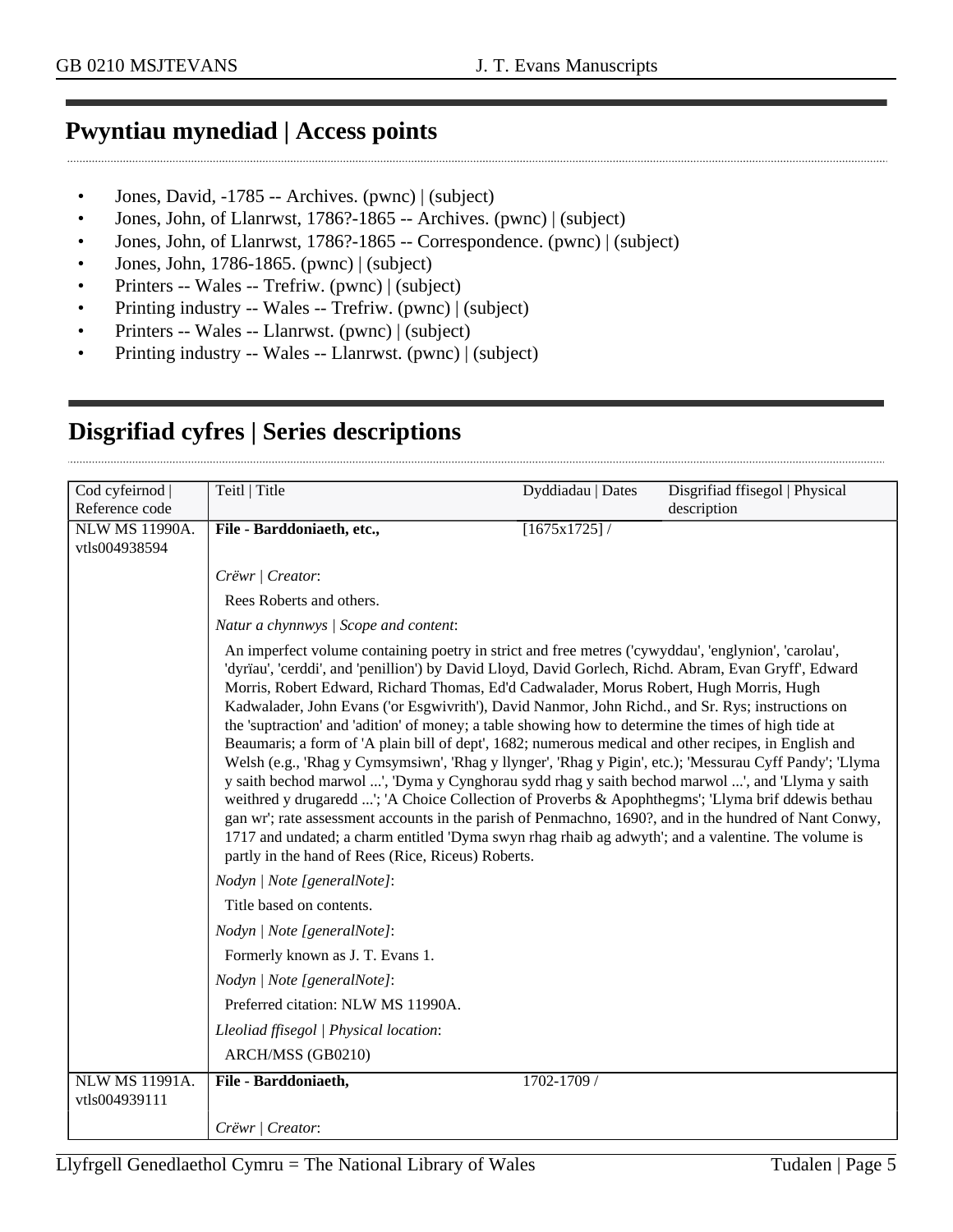|                                        | Hugh Roberts.                                                                                                                                                                                                                                                                                                                                                                                                                                                                                                                                                                                                                                                                                                                                                                                                                                                                                                                                                                  |
|----------------------------------------|--------------------------------------------------------------------------------------------------------------------------------------------------------------------------------------------------------------------------------------------------------------------------------------------------------------------------------------------------------------------------------------------------------------------------------------------------------------------------------------------------------------------------------------------------------------------------------------------------------------------------------------------------------------------------------------------------------------------------------------------------------------------------------------------------------------------------------------------------------------------------------------------------------------------------------------------------------------------------------|
|                                        | Natur a chynnwys / Scope and content:                                                                                                                                                                                                                                                                                                                                                                                                                                                                                                                                                                                                                                                                                                                                                                                                                                                                                                                                          |
|                                        | An imperfect volume of free-metre poetry ('cerddi', 'dyriau', and 'penillion') by William Pellis (1704),<br>Dafydd Manuel, John Rhydderch, Ffoulk Lloyd, Hugh Roberts, Kyffin Caerfyrddin, Huw Morys,<br>Richiart Abraham, Robert Humphreys ('o Ragad'), Edwart Rolant, and Thomas Jones, together with some<br>minor later additions. The volume was written during the period 1702-1709 and is in the hand of Hugh<br>Roberts, 'wevar by trate', 'of tan rogo' ('Trigfannol tan rogo yn aber Geley dinbuch'). The manuscript<br>also bears several later names, such as Hugh Jones (1773, 1779), David Williams (born 1779), William<br>Ouan(e)s (1778), 'Hughs Hughs', Llandrillo, Thos. Hughs 'of Llwydga', Wm. Evanes of Nant ycha',<br>Robert 'Highs' (1734), etc.                                                                                                                                                                                                       |
|                                        | Nodyn   Note [generalNote]:                                                                                                                                                                                                                                                                                                                                                                                                                                                                                                                                                                                                                                                                                                                                                                                                                                                                                                                                                    |
|                                        | Title based on contents.                                                                                                                                                                                                                                                                                                                                                                                                                                                                                                                                                                                                                                                                                                                                                                                                                                                                                                                                                       |
|                                        | Nodyn   Note [generalNote]:                                                                                                                                                                                                                                                                                                                                                                                                                                                                                                                                                                                                                                                                                                                                                                                                                                                                                                                                                    |
|                                        | Formerly known as J. T. Evans 2.                                                                                                                                                                                                                                                                                                                                                                                                                                                                                                                                                                                                                                                                                                                                                                                                                                                                                                                                               |
|                                        | Nodyn   Note [generalNote]:                                                                                                                                                                                                                                                                                                                                                                                                                                                                                                                                                                                                                                                                                                                                                                                                                                                                                                                                                    |
|                                        | Preferred citation: NLW MS 11991A.                                                                                                                                                                                                                                                                                                                                                                                                                                                                                                                                                                                                                                                                                                                                                                                                                                                                                                                                             |
|                                        | Lleoliad ffisegol   Physical location:                                                                                                                                                                                                                                                                                                                                                                                                                                                                                                                                                                                                                                                                                                                                                                                                                                                                                                                                         |
|                                        | ARCH/MSS (GB0210)                                                                                                                                                                                                                                                                                                                                                                                                                                                                                                                                                                                                                                                                                                                                                                                                                                                                                                                                                              |
| <b>NLW MS 11992A.</b>                  | File - Llyfr englynion William Siôn,<br>[1686x1800]                                                                                                                                                                                                                                                                                                                                                                                                                                                                                                                                                                                                                                                                                                                                                                                                                                                                                                                            |
| vtls004940256                          |                                                                                                                                                                                                                                                                                                                                                                                                                                                                                                                                                                                                                                                                                                                                                                                                                                                                                                                                                                                |
|                                        | Crëwr   Creator:                                                                                                                                                                                                                                                                                                                                                                                                                                                                                                                                                                                                                                                                                                                                                                                                                                                                                                                                                               |
|                                        | David Jones and others.                                                                                                                                                                                                                                                                                                                                                                                                                                                                                                                                                                                                                                                                                                                                                                                                                                                                                                                                                        |
|                                        | Natur a chynnwys / Scope and content:                                                                                                                                                                                                                                                                                                                                                                                                                                                                                                                                                                                                                                                                                                                                                                                                                                                                                                                                          |
|                                        | A volume of 'englynion' entitled 'llyfr wiliam Siôn o fryn saeth', and partly in the hand of David Jones<br>('Dewi Fardd'). Many of the 'englynion' are unattributed, and the few poets represented in the volume are<br>William Cynwal, Lewis Glyn Cothi, Ellis ap Llew[elyn], Rhys ap Niclas, Sion Philip, Dr. Sion Siengcin,<br>Lewis Menai, Owen Jones ('o dref machynlleth'), Sion Tudur, Thomas Eufan, Ed'd ap Raff, Wm. Sion<br>Wyn, Da'dd Siengcin, Iolo Goch, Dafydd Jones ('o Drefriw, tan yr yw', 'Dewi Fardd', 'Dewi Sion'), Moris<br>Powel, Hyw Morris ('ar ei glafwely'), William Philip, Owen Griffydd, Mr. Mredydd Wyn ('o lanyfudd'),<br>and Rowlant Preis. Also bound in the volume are a list of texts of sermons, 1720-1724, preached partly<br>by Mr. Anwill, Mr. Nanney, and Mr. Thomas; and fragments of printed almanacs, among them being that<br>of [Thomas Jones], 1686, and that of [John Jones, 'Philomath'], 1739, both published in Shrewsbury. |
|                                        | Nodyn   Note [generalNote]:                                                                                                                                                                                                                                                                                                                                                                                                                                                                                                                                                                                                                                                                                                                                                                                                                                                                                                                                                    |
|                                        | Title based on contents.                                                                                                                                                                                                                                                                                                                                                                                                                                                                                                                                                                                                                                                                                                                                                                                                                                                                                                                                                       |
|                                        | Nodyn   Note [generalNote]:                                                                                                                                                                                                                                                                                                                                                                                                                                                                                                                                                                                                                                                                                                                                                                                                                                                                                                                                                    |
|                                        | Formerly known as J. T. Evans 3.                                                                                                                                                                                                                                                                                                                                                                                                                                                                                                                                                                                                                                                                                                                                                                                                                                                                                                                                               |
|                                        | Nodyn   Note [generalNote]:                                                                                                                                                                                                                                                                                                                                                                                                                                                                                                                                                                                                                                                                                                                                                                                                                                                                                                                                                    |
|                                        | Preferred citation: NLW MS 11992A.                                                                                                                                                                                                                                                                                                                                                                                                                                                                                                                                                                                                                                                                                                                                                                                                                                                                                                                                             |
|                                        | Lleoliad ffisegol   Physical location:                                                                                                                                                                                                                                                                                                                                                                                                                                                                                                                                                                                                                                                                                                                                                                                                                                                                                                                                         |
|                                        | ARCH/MSS (GB0210)                                                                                                                                                                                                                                                                                                                                                                                                                                                                                                                                                                                                                                                                                                                                                                                                                                                                                                                                                              |
| <b>NLW MS 11993A.</b><br>vtls004940317 | File - Englynion, &c.,<br>$[1728x1825]$ /                                                                                                                                                                                                                                                                                                                                                                                                                                                                                                                                                                                                                                                                                                                                                                                                                                                                                                                                      |
|                                        | Crëwr   Creator:                                                                                                                                                                                                                                                                                                                                                                                                                                                                                                                                                                                                                                                                                                                                                                                                                                                                                                                                                               |
|                                        | David Jones and others.                                                                                                                                                                                                                                                                                                                                                                                                                                                                                                                                                                                                                                                                                                                                                                                                                                                                                                                                                        |
|                                        | Natur a chynnwys / Scope and content:                                                                                                                                                                                                                                                                                                                                                                                                                                                                                                                                                                                                                                                                                                                                                                                                                                                                                                                                          |

╕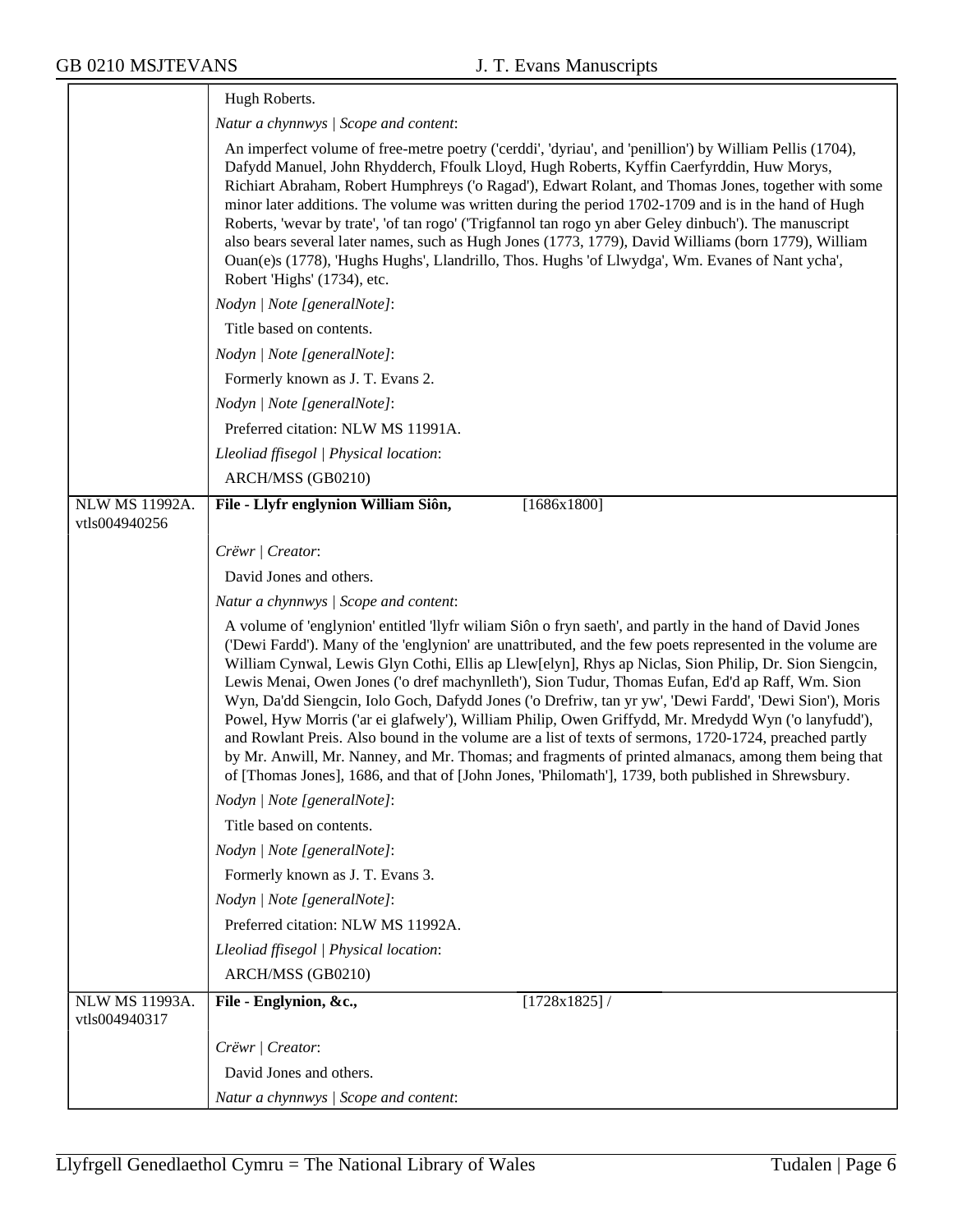|                                        | A volume of 'englynion' and a few 'cywydd' couplets in the hand of David Jones, Trefriw ('Dewi Fardd a<br>'sgrifenodd y Mydrlyfr hwn'). Among the poets represented are Lewis alias Llewelyn Glyn Cothi (1450),<br>David Jones ('o Drefriw'), Sion Tudur, Edward Morris (1688), Alis ych Ruffydd, Ambrose Burchinshaw,<br>Edward Evans, Robt. Llwyd, Dafydd Nanmor, D[afydd] ap Edmund, Evan Tho[mas] ('or Nilig'), Hugh<br>Morris ('ynghastell y Waun'), Gr. ap Ieu. ap Lln. fychan, Ieuan Brydydd Hir, Huw ap Ifan ap Robt.,<br>Sion ap Robert ('o Juwch Aled'), Richard Hughes ('or Henfryn'), D[afydd] ap G[wilym], Tho. Prys, J.<br>D., Richd. Davies ('Esgob Dewi', 1561), Sr. John Trefor, Edm. Prys, Sion Phylip, Richd. Phylip, Sion<br>Clywedog, John Evan (1649), Sr. Dai. Llwyd ['Deio Ysgolhaig'], Sr. Ifan, Morris Dwyfech, Howell ap<br>Matthew (1588), Moris Pari, Lewis Lleyn, Inco Brydydd, Rowland Wynne, Watcin Clowedog, Robin<br>Ragad, Roger Cyffin, R[obin] Ddu, John Evans ('or Ysgwyddfrith'), Hugh Jones ('o Gaer Drudion',<br>1744/5), John Ridd[erch], Owen Griffydd, Sr. Rys, Richd. Thomas (Pen machno), Morris Roberts,<br>Harry Howel, Sion Cain, Ieuan Llwyd Tudur, Sion ap Edward Grythor, Tho. Evans, Rissiard Cynwal,<br>Tho. ap Ifan, Huw Machno, Gryffydd Phylip, John Thomas, Howel ap Sion Evan (1627), John Roberts<br>('Book binder', 1722), Tho. Morris ('or Ddôl'), John Richard, Rowland Fychan, John Prichard, Matthew<br>Owen, Wiliam Phylib, Robert Wynn, Elsbeth Evans ('o Ruddlan'), Wm. Cad[wala]dr ('Clochydd Caer y<br>Drudion'), John Edwards, Richd. Morris ('y Telyniwr'), etc. A few Latin 'englynion' have been included<br>in the margins, as well as an 'englyn' by J. Williams, 1801. |
|----------------------------------------|-----------------------------------------------------------------------------------------------------------------------------------------------------------------------------------------------------------------------------------------------------------------------------------------------------------------------------------------------------------------------------------------------------------------------------------------------------------------------------------------------------------------------------------------------------------------------------------------------------------------------------------------------------------------------------------------------------------------------------------------------------------------------------------------------------------------------------------------------------------------------------------------------------------------------------------------------------------------------------------------------------------------------------------------------------------------------------------------------------------------------------------------------------------------------------------------------------------------------------------------------------------------------------------------------------------------------------------------------------------------------------------------------------------------------------------------------------------------------------------------------------------------------------------------------------------------------------------------------------------------------------------------------------------------------------------------------------------------------------------------------------|
|                                        | Nodyn   Note [generalNote]:                                                                                                                                                                                                                                                                                                                                                                                                                                                                                                                                                                                                                                                                                                                                                                                                                                                                                                                                                                                                                                                                                                                                                                                                                                                                                                                                                                                                                                                                                                                                                                                                                                                                                                                         |
|                                        | Title based on contents.                                                                                                                                                                                                                                                                                                                                                                                                                                                                                                                                                                                                                                                                                                                                                                                                                                                                                                                                                                                                                                                                                                                                                                                                                                                                                                                                                                                                                                                                                                                                                                                                                                                                                                                            |
|                                        | Nodyn   Note [generalNote]:                                                                                                                                                                                                                                                                                                                                                                                                                                                                                                                                                                                                                                                                                                                                                                                                                                                                                                                                                                                                                                                                                                                                                                                                                                                                                                                                                                                                                                                                                                                                                                                                                                                                                                                         |
|                                        | Formerly known as J. T. Evans 4.                                                                                                                                                                                                                                                                                                                                                                                                                                                                                                                                                                                                                                                                                                                                                                                                                                                                                                                                                                                                                                                                                                                                                                                                                                                                                                                                                                                                                                                                                                                                                                                                                                                                                                                    |
|                                        | Nodyn   Note [generalNote]:                                                                                                                                                                                                                                                                                                                                                                                                                                                                                                                                                                                                                                                                                                                                                                                                                                                                                                                                                                                                                                                                                                                                                                                                                                                                                                                                                                                                                                                                                                                                                                                                                                                                                                                         |
|                                        | Preferred citation: NLW MS 11993A.                                                                                                                                                                                                                                                                                                                                                                                                                                                                                                                                                                                                                                                                                                                                                                                                                                                                                                                                                                                                                                                                                                                                                                                                                                                                                                                                                                                                                                                                                                                                                                                                                                                                                                                  |
|                                        | Lleoliad ffisegol   Physical location:                                                                                                                                                                                                                                                                                                                                                                                                                                                                                                                                                                                                                                                                                                                                                                                                                                                                                                                                                                                                                                                                                                                                                                                                                                                                                                                                                                                                                                                                                                                                                                                                                                                                                                              |
|                                        | ARCH/MSS (GB0210)                                                                                                                                                                                                                                                                                                                                                                                                                                                                                                                                                                                                                                                                                                                                                                                                                                                                                                                                                                                                                                                                                                                                                                                                                                                                                                                                                                                                                                                                                                                                                                                                                                                                                                                                   |
| <b>NLW MS 11994A.</b><br>vtls004940394 | [1775x1789]/<br>File - Geiriadur Cymraeg-Saesneg,                                                                                                                                                                                                                                                                                                                                                                                                                                                                                                                                                                                                                                                                                                                                                                                                                                                                                                                                                                                                                                                                                                                                                                                                                                                                                                                                                                                                                                                                                                                                                                                                                                                                                                   |
|                                        |                                                                                                                                                                                                                                                                                                                                                                                                                                                                                                                                                                                                                                                                                                                                                                                                                                                                                                                                                                                                                                                                                                                                                                                                                                                                                                                                                                                                                                                                                                                                                                                                                                                                                                                                                     |
|                                        | Crëwr   Creator:                                                                                                                                                                                                                                                                                                                                                                                                                                                                                                                                                                                                                                                                                                                                                                                                                                                                                                                                                                                                                                                                                                                                                                                                                                                                                                                                                                                                                                                                                                                                                                                                                                                                                                                                    |
|                                        | David Jones and others.                                                                                                                                                                                                                                                                                                                                                                                                                                                                                                                                                                                                                                                                                                                                                                                                                                                                                                                                                                                                                                                                                                                                                                                                                                                                                                                                                                                                                                                                                                                                                                                                                                                                                                                             |
|                                        | Natur a chynnwys / Scope and content:                                                                                                                                                                                                                                                                                                                                                                                                                                                                                                                                                                                                                                                                                                                                                                                                                                                                                                                                                                                                                                                                                                                                                                                                                                                                                                                                                                                                                                                                                                                                                                                                                                                                                                               |
|                                        | A Welsh-English dictionary in the hand of David Jones, Trefriw. The dictionary is based on William<br>Salesbury: A Dictionary in Englyshe and Welshe (London, 1547), and is described on the last page, by<br>Ismael Dafydd, as 'Casgliad or Geirlyfr cynta a adawodd y Dr. Davies a Thomas Jones allan of Llyfrau,<br>hwn a Loffais i Dav. Jones, o waith William Salisbury 1547 wedi ei godi o hen 'Scrifen lygredig. Isml.<br>Dafydd. Un mil Saith gant a phedwar ugain a Naw'.                                                                                                                                                                                                                                                                                                                                                                                                                                                                                                                                                                                                                                                                                                                                                                                                                                                                                                                                                                                                                                                                                                                                                                                                                                                                  |
|                                        | Nodyn   Note [generalNote]:                                                                                                                                                                                                                                                                                                                                                                                                                                                                                                                                                                                                                                                                                                                                                                                                                                                                                                                                                                                                                                                                                                                                                                                                                                                                                                                                                                                                                                                                                                                                                                                                                                                                                                                         |
|                                        | Title based on contents.                                                                                                                                                                                                                                                                                                                                                                                                                                                                                                                                                                                                                                                                                                                                                                                                                                                                                                                                                                                                                                                                                                                                                                                                                                                                                                                                                                                                                                                                                                                                                                                                                                                                                                                            |
|                                        | Nodyn   Note [generalNote]:                                                                                                                                                                                                                                                                                                                                                                                                                                                                                                                                                                                                                                                                                                                                                                                                                                                                                                                                                                                                                                                                                                                                                                                                                                                                                                                                                                                                                                                                                                                                                                                                                                                                                                                         |
|                                        | Formerly known as J. T. Evans 5.                                                                                                                                                                                                                                                                                                                                                                                                                                                                                                                                                                                                                                                                                                                                                                                                                                                                                                                                                                                                                                                                                                                                                                                                                                                                                                                                                                                                                                                                                                                                                                                                                                                                                                                    |
|                                        | Nodyn   Note [generalNote]:                                                                                                                                                                                                                                                                                                                                                                                                                                                                                                                                                                                                                                                                                                                                                                                                                                                                                                                                                                                                                                                                                                                                                                                                                                                                                                                                                                                                                                                                                                                                                                                                                                                                                                                         |
|                                        | Preferred citation: NLW MS 11994A.                                                                                                                                                                                                                                                                                                                                                                                                                                                                                                                                                                                                                                                                                                                                                                                                                                                                                                                                                                                                                                                                                                                                                                                                                                                                                                                                                                                                                                                                                                                                                                                                                                                                                                                  |
|                                        | Lleoliad ffisegol   Physical location:                                                                                                                                                                                                                                                                                                                                                                                                                                                                                                                                                                                                                                                                                                                                                                                                                                                                                                                                                                                                                                                                                                                                                                                                                                                                                                                                                                                                                                                                                                                                                                                                                                                                                                              |
|                                        | ARCH/MSS (GB0210)                                                                                                                                                                                                                                                                                                                                                                                                                                                                                                                                                                                                                                                                                                                                                                                                                                                                                                                                                                                                                                                                                                                                                                                                                                                                                                                                                                                                                                                                                                                                                                                                                                                                                                                                   |
| <b>NLW MS 11995A.</b><br>vtls004940415 | File - Medical prescriptions,<br>$[1750x1805]$ /                                                                                                                                                                                                                                                                                                                                                                                                                                                                                                                                                                                                                                                                                                                                                                                                                                                                                                                                                                                                                                                                                                                                                                                                                                                                                                                                                                                                                                                                                                                                                                                                                                                                                                    |
|                                        | Crëwr   Creator:                                                                                                                                                                                                                                                                                                                                                                                                                                                                                                                                                                                                                                                                                                                                                                                                                                                                                                                                                                                                                                                                                                                                                                                                                                                                                                                                                                                                                                                                                                                                                                                                                                                                                                                                    |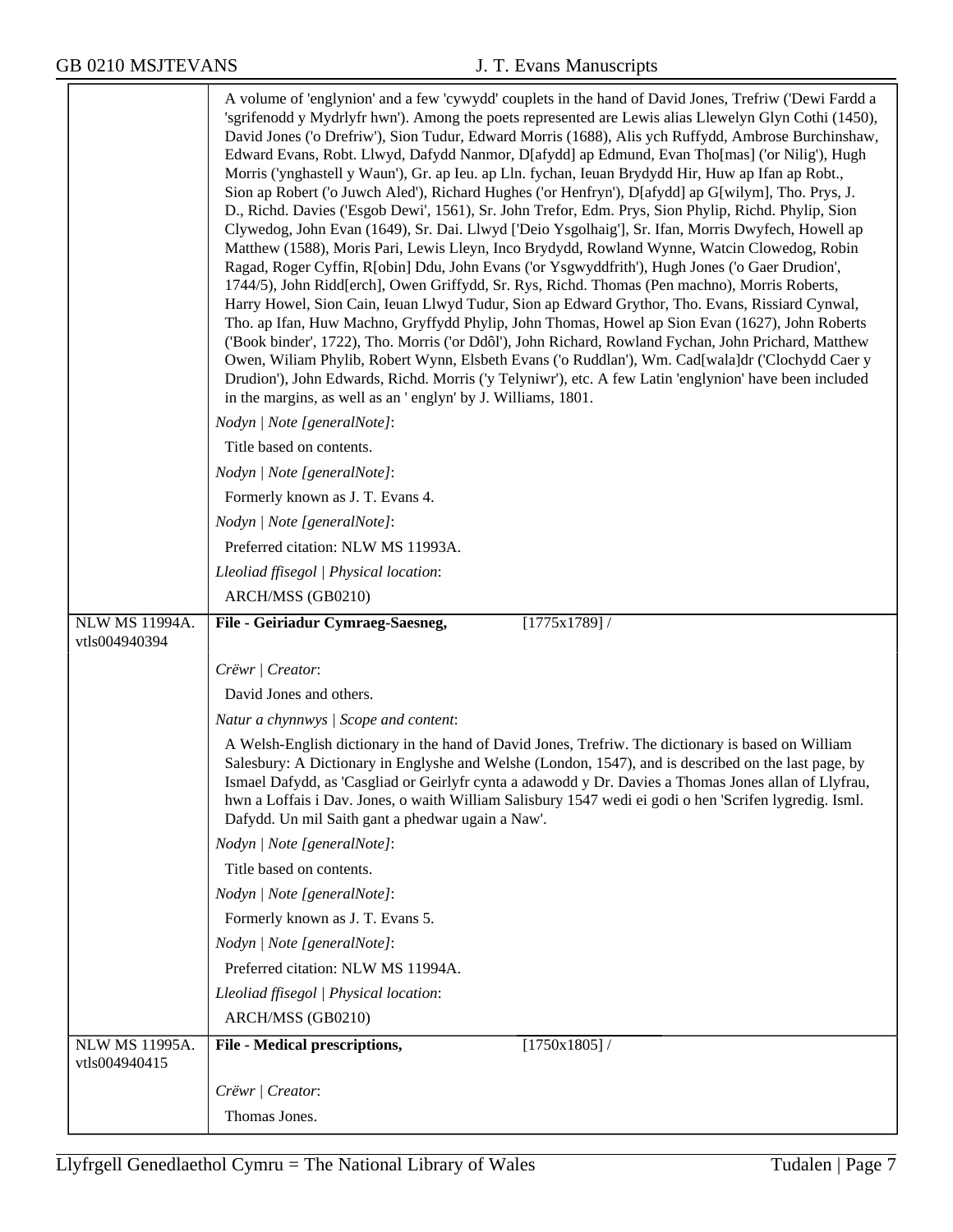|                                        | Natur a chynnwys / Scope and content:                                                                                                                                                                                                                                                                                                                                                                                                                                                                                                                                                                                                                                                                                                                                                                                                                                                                                                                                                                                                                                                                                                                                                                                                                                    |
|----------------------------------------|--------------------------------------------------------------------------------------------------------------------------------------------------------------------------------------------------------------------------------------------------------------------------------------------------------------------------------------------------------------------------------------------------------------------------------------------------------------------------------------------------------------------------------------------------------------------------------------------------------------------------------------------------------------------------------------------------------------------------------------------------------------------------------------------------------------------------------------------------------------------------------------------------------------------------------------------------------------------------------------------------------------------------------------------------------------------------------------------------------------------------------------------------------------------------------------------------------------------------------------------------------------------------|
|                                        | A volume of medical prescriptions which belonged in 1771 to Thomas Jones. A few of the prescriptions<br>are dated within the period 1763-1766. In most cases the scribe has indicated the source of the<br>prescription (e.g., Dr. E. Weaver, Dr. Apperley, Dr. Fruin, Bath, Dr. W. Lindop, Shrewsbury, Dr. J. Key,<br>Dr. J. Heygarth, etc.) and in occasional cases he has added the names of patients. Inset are four pages of<br>later prescriptions (paper watermarked 1805).                                                                                                                                                                                                                                                                                                                                                                                                                                                                                                                                                                                                                                                                                                                                                                                       |
|                                        | Nodyn   Note [generalNote]:                                                                                                                                                                                                                                                                                                                                                                                                                                                                                                                                                                                                                                                                                                                                                                                                                                                                                                                                                                                                                                                                                                                                                                                                                                              |
|                                        | Title based on contents.                                                                                                                                                                                                                                                                                                                                                                                                                                                                                                                                                                                                                                                                                                                                                                                                                                                                                                                                                                                                                                                                                                                                                                                                                                                 |
|                                        | Nodyn   Note [generalNote]:                                                                                                                                                                                                                                                                                                                                                                                                                                                                                                                                                                                                                                                                                                                                                                                                                                                                                                                                                                                                                                                                                                                                                                                                                                              |
|                                        | Formerly known as J. T. Evans 6.                                                                                                                                                                                                                                                                                                                                                                                                                                                                                                                                                                                                                                                                                                                                                                                                                                                                                                                                                                                                                                                                                                                                                                                                                                         |
|                                        | Nodyn   Note [generalNote]:                                                                                                                                                                                                                                                                                                                                                                                                                                                                                                                                                                                                                                                                                                                                                                                                                                                                                                                                                                                                                                                                                                                                                                                                                                              |
|                                        | Preferred citation: NLW MS 11995A.                                                                                                                                                                                                                                                                                                                                                                                                                                                                                                                                                                                                                                                                                                                                                                                                                                                                                                                                                                                                                                                                                                                                                                                                                                       |
|                                        | Lleoliad ffisegol   Physical location:                                                                                                                                                                                                                                                                                                                                                                                                                                                                                                                                                                                                                                                                                                                                                                                                                                                                                                                                                                                                                                                                                                                                                                                                                                   |
|                                        | ARCH/MSS (GB0210)                                                                                                                                                                                                                                                                                                                                                                                                                                                                                                                                                                                                                                                                                                                                                                                                                                                                                                                                                                                                                                                                                                                                                                                                                                                        |
| <b>NLW MS 11996B.</b>                  | File - Herbal,<br>$[1805x1838]$ /                                                                                                                                                                                                                                                                                                                                                                                                                                                                                                                                                                                                                                                                                                                                                                                                                                                                                                                                                                                                                                                                                                                                                                                                                                        |
| vtls004940478                          |                                                                                                                                                                                                                                                                                                                                                                                                                                                                                                                                                                                                                                                                                                                                                                                                                                                                                                                                                                                                                                                                                                                                                                                                                                                                          |
|                                        | Crëwr   Creator:                                                                                                                                                                                                                                                                                                                                                                                                                                                                                                                                                                                                                                                                                                                                                                                                                                                                                                                                                                                                                                                                                                                                                                                                                                                         |
|                                        | Richard Roberts and others.                                                                                                                                                                                                                                                                                                                                                                                                                                                                                                                                                                                                                                                                                                                                                                                                                                                                                                                                                                                                                                                                                                                                                                                                                                              |
|                                        | Natur a chynnwys / Scope and content:                                                                                                                                                                                                                                                                                                                                                                                                                                                                                                                                                                                                                                                                                                                                                                                                                                                                                                                                                                                                                                                                                                                                                                                                                                    |
|                                        | A herbal entitled 'Llys-lyfran 1805', compiled by Richd. Roberts, Melin y Coed, for his son David<br>Roberts 'when he was Aprentice Doctor at the Dispensary or Frimary [sic] Denbigh'. The author in<br>most instances includes the Welsh equivalent forms of plant names (although in his introductory letter<br>he deplores the lack of standard forms - 'am nad oedd un Llyfr fel Ystandart iw gael am yr Enwau<br>Cymraeg'), and he occasionally records the places in North Wales where the plants have been observed<br>(e.g., by the sheep fold above Llandudno, Gwaen Tyn Twll, Y Tybrith isa Llanrwst, 'Castell Dymbych',<br>'tu hwnt i lyn Chwythlyn', 'Abby Conway', Rhyddlan, Llandrillo, 'ty yma i sarn Bettws', etc.). There are<br>references in the text to 'D.P.', i.e., David Pierce, Esqre., Vron, near Llanrwst, "one of the First Botanists<br>in Wales', and among the printed sources quoted by the author are the works of N[icholas] Culpepper<br>[sic], [William] Withering, and T[homas] Wheeler. There are some additions and annotations by David<br>Roberts to the year 1812, and later interpolations include the names of David Owen, nailer, Llanrwst, and<br>of Mary Owen, 1838. The volume contains an 'Index of the Generic names'. |
|                                        | Nodyn   Note [generalNote]:                                                                                                                                                                                                                                                                                                                                                                                                                                                                                                                                                                                                                                                                                                                                                                                                                                                                                                                                                                                                                                                                                                                                                                                                                                              |
|                                        | Title based on contents.                                                                                                                                                                                                                                                                                                                                                                                                                                                                                                                                                                                                                                                                                                                                                                                                                                                                                                                                                                                                                                                                                                                                                                                                                                                 |
|                                        | Nodyn   Note [generalNote]:                                                                                                                                                                                                                                                                                                                                                                                                                                                                                                                                                                                                                                                                                                                                                                                                                                                                                                                                                                                                                                                                                                                                                                                                                                              |
|                                        | Formerly known as J. T. Evans 7.                                                                                                                                                                                                                                                                                                                                                                                                                                                                                                                                                                                                                                                                                                                                                                                                                                                                                                                                                                                                                                                                                                                                                                                                                                         |
|                                        | Nodyn   Note [generalNote]:                                                                                                                                                                                                                                                                                                                                                                                                                                                                                                                                                                                                                                                                                                                                                                                                                                                                                                                                                                                                                                                                                                                                                                                                                                              |
|                                        | Preferred citation: NLW MS 11996B.                                                                                                                                                                                                                                                                                                                                                                                                                                                                                                                                                                                                                                                                                                                                                                                                                                                                                                                                                                                                                                                                                                                                                                                                                                       |
|                                        | Lleoliad ffisegol   Physical location:                                                                                                                                                                                                                                                                                                                                                                                                                                                                                                                                                                                                                                                                                                                                                                                                                                                                                                                                                                                                                                                                                                                                                                                                                                   |
|                                        | ARCH/MSS (GB0210)                                                                                                                                                                                                                                                                                                                                                                                                                                                                                                                                                                                                                                                                                                                                                                                                                                                                                                                                                                                                                                                                                                                                                                                                                                                        |
| <b>NLW MS 11997A.</b><br>vtls004940486 | $[1675x1725]$ .<br>File - Accounts, etc.,                                                                                                                                                                                                                                                                                                                                                                                                                                                                                                                                                                                                                                                                                                                                                                                                                                                                                                                                                                                                                                                                                                                                                                                                                                |
|                                        | Natur a chynnwys / Scope and content:                                                                                                                                                                                                                                                                                                                                                                                                                                                                                                                                                                                                                                                                                                                                                                                                                                                                                                                                                                                                                                                                                                                                                                                                                                    |
|                                        | An imperfect volume containing 'penillion'; accounts, 1687-1693 and undated (the purchase of trees,<br>'vnpaid for hay', 'ffor Corn', 'Note of all the money that I Laid out towards the Malisia', 'for Oats', 'for<br>Rye', 'Shepe Bought', etc.); memoranda and accounts between the scribe and his mother, 1718-1720<br>(the purchase of cattle, harness, fairings, iron, etc., the payment of church rate at Talybont [Caerhun, co.<br>Caernarvon], the sale of sheep and hay, etc.); and proverbs.                                                                                                                                                                                                                                                                                                                                                                                                                                                                                                                                                                                                                                                                                                                                                                  |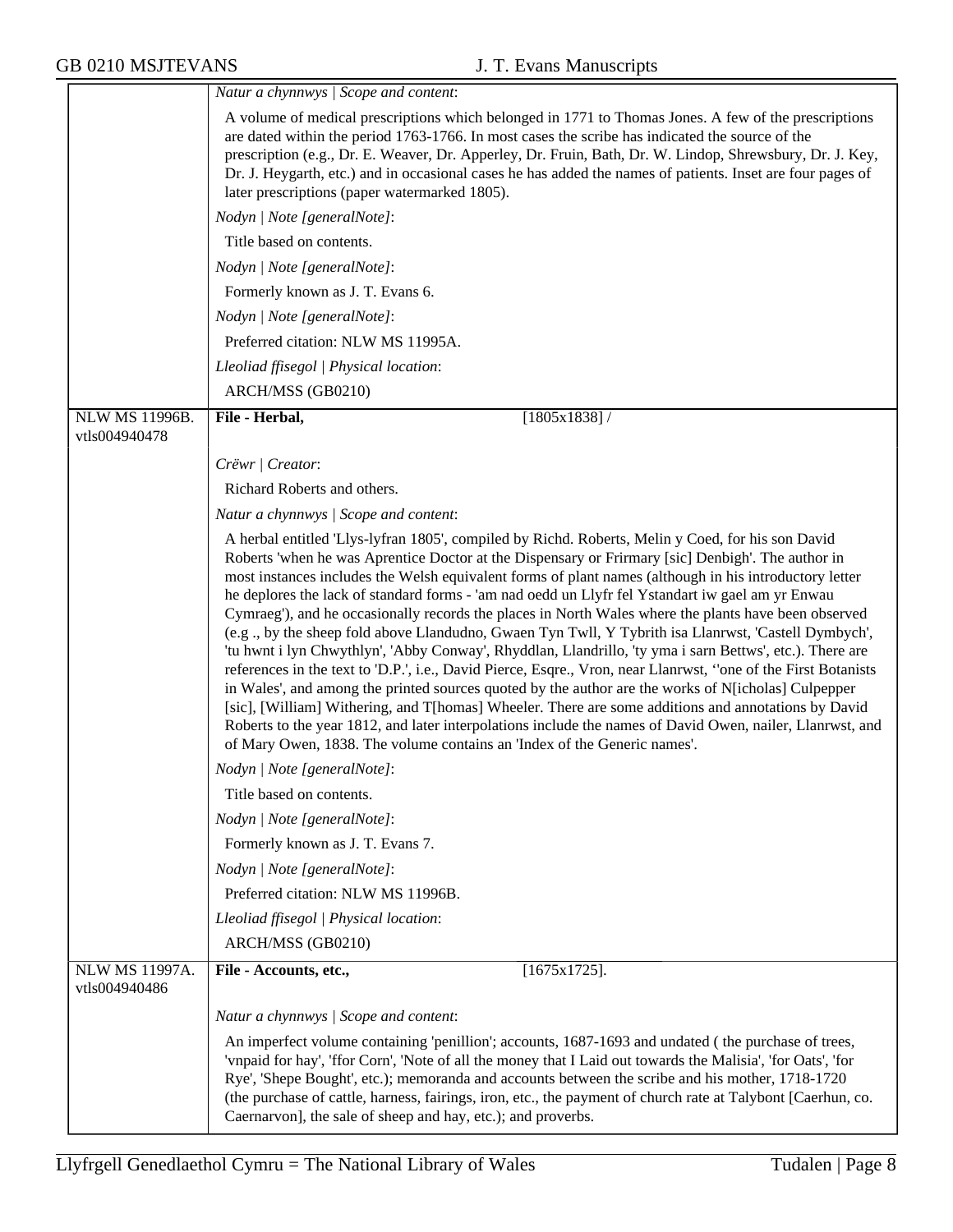|                                        | Nodyn   Note [generalNote]:                                                                                                                                                                                                                                                                                                                                                                                                  |
|----------------------------------------|------------------------------------------------------------------------------------------------------------------------------------------------------------------------------------------------------------------------------------------------------------------------------------------------------------------------------------------------------------------------------------------------------------------------------|
|                                        | Title based on contents.                                                                                                                                                                                                                                                                                                                                                                                                     |
|                                        | Nodyn   Note [generalNote]:                                                                                                                                                                                                                                                                                                                                                                                                  |
|                                        | Formerly known as J. T. Evans 8.                                                                                                                                                                                                                                                                                                                                                                                             |
|                                        | Nodyn   Note [generalNote]:                                                                                                                                                                                                                                                                                                                                                                                                  |
|                                        | Preferred citation: NLW MS 11997A.                                                                                                                                                                                                                                                                                                                                                                                           |
|                                        | Lleoliad ffisegol   Physical location:                                                                                                                                                                                                                                                                                                                                                                                       |
|                                        | ARCH/MSS (GB0210)                                                                                                                                                                                                                                                                                                                                                                                                            |
| NLW MS 11998B.                         | File - Cyfarwyddiadau meddygol, etc.,<br>$[1601x1785]$ /                                                                                                                                                                                                                                                                                                                                                                     |
| vtls004940495                          |                                                                                                                                                                                                                                                                                                                                                                                                                              |
|                                        | Crëwr   Creator:                                                                                                                                                                                                                                                                                                                                                                                                             |
|                                        | David Jones and others.                                                                                                                                                                                                                                                                                                                                                                                                      |
|                                        | Natur a chynnwys / Scope and content:                                                                                                                                                                                                                                                                                                                                                                                        |
|                                        | An imperfect volume of medical and veterinary recipes. A few 'englynion', in the hand of David Jones,<br>Trefriw, have been entered on the blank space of one page. Also bound in the volume is a text of 'Cerdd<br>Elix Euron' ('nis gwn i pwy ai gwnaeth').                                                                                                                                                                |
|                                        | Nodyn   Note [generalNote]:                                                                                                                                                                                                                                                                                                                                                                                                  |
|                                        | Title based on contents.                                                                                                                                                                                                                                                                                                                                                                                                     |
|                                        | Nodyn   Note [generalNote]:                                                                                                                                                                                                                                                                                                                                                                                                  |
|                                        | Formerly known as J. T. Evans 9.                                                                                                                                                                                                                                                                                                                                                                                             |
|                                        | Nodyn   Note [generalNote]:                                                                                                                                                                                                                                                                                                                                                                                                  |
|                                        | Preferred citation: NLW MS 11998B.                                                                                                                                                                                                                                                                                                                                                                                           |
|                                        | Lleoliad ffisegol   Physical location:                                                                                                                                                                                                                                                                                                                                                                                       |
|                                        | ARCH/MSS (GB0210)                                                                                                                                                                                                                                                                                                                                                                                                            |
| <b>NLW MS 11999B.</b><br>vtls004940580 | File - Barddoniaeth,<br>$[18 \text{ cent.}]$ /                                                                                                                                                                                                                                                                                                                                                                               |
|                                        | Crëwr   Creator:                                                                                                                                                                                                                                                                                                                                                                                                             |
|                                        | Twm o'r Nant and others.                                                                                                                                                                                                                                                                                                                                                                                                     |
|                                        | Natur a chynnwys / Scope and content:                                                                                                                                                                                                                                                                                                                                                                                        |
|                                        | An imperfect composite volume of 'cerddi' and 'carolau' and some 'englynion', 'awdlau', etc., by Rees<br>Cadwaladr, Sr. Morrys Parry ('person Llanelian'), Sion Edward ('clochydd Llanelian'), Sr. Rys, Hu. Jones,<br>Llangwm, Thos. Edwards ['Twm o'r Nant'], Jonathan Hughes, Hugh Jones, Glan Conwy, etc. Several of<br>the songs are unattributed. Part of the volume is in the hand of Thomas Edwards ('Twm o'r Nant'). |
|                                        | Nodyn   Note [generalNote]:                                                                                                                                                                                                                                                                                                                                                                                                  |
|                                        |                                                                                                                                                                                                                                                                                                                                                                                                                              |
|                                        | Title based on contents.                                                                                                                                                                                                                                                                                                                                                                                                     |
|                                        | Nodyn   Note [generalNote]:                                                                                                                                                                                                                                                                                                                                                                                                  |
|                                        | Formerly known as J. T. Evans 10.                                                                                                                                                                                                                                                                                                                                                                                            |
|                                        | Nodyn   Note [generalNote]:                                                                                                                                                                                                                                                                                                                                                                                                  |
|                                        | Preferred citation: NLW MS 11999B.                                                                                                                                                                                                                                                                                                                                                                                           |
|                                        | Lleoliad ffisegol   Physical location:                                                                                                                                                                                                                                                                                                                                                                                       |
|                                        | ARCH/MSS (GB0210)                                                                                                                                                                                                                                                                                                                                                                                                            |
| NLW MS 12000A.                         | File - Emynau,<br>$[19 \text{ cent.}]$ .                                                                                                                                                                                                                                                                                                                                                                                     |
| vtls004940587                          |                                                                                                                                                                                                                                                                                                                                                                                                                              |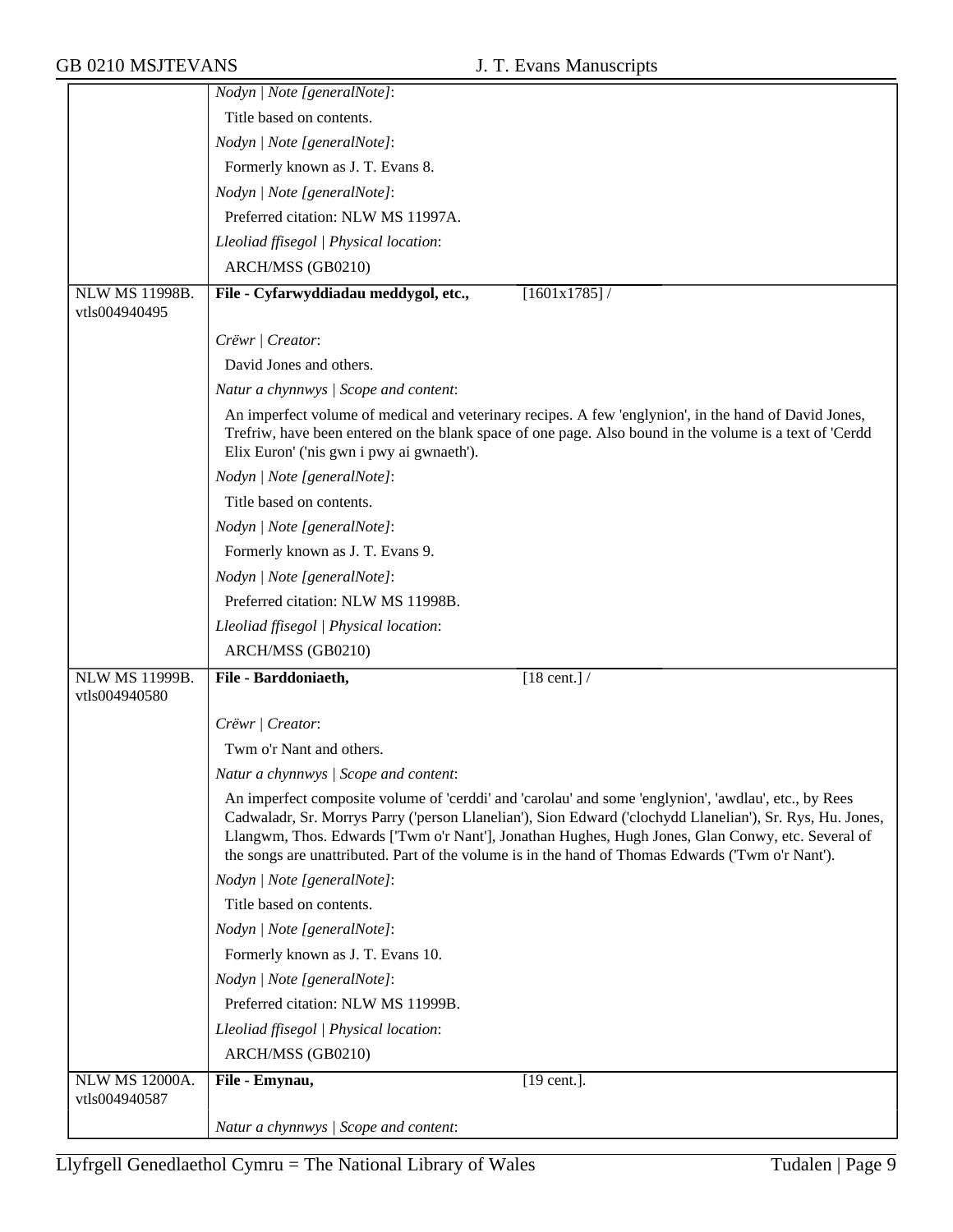|                                             | A collection of two hundred and eleven numbered, but unattributed, hymns ('Casgliad o Hymnau ar<br>amriw achosion'), with a few additions in a later hand. At the end are a list of subjects of the hymns<br>('Crynhoad O Destynau yr Hymnau') and a metrical table ('Eglurhad O hydau'r Tonau').                                                                                                                                                                                                                                                                                                                                                                                                                                                                                                                                                                                                                                                                                                                                                                                                               |
|---------------------------------------------|-----------------------------------------------------------------------------------------------------------------------------------------------------------------------------------------------------------------------------------------------------------------------------------------------------------------------------------------------------------------------------------------------------------------------------------------------------------------------------------------------------------------------------------------------------------------------------------------------------------------------------------------------------------------------------------------------------------------------------------------------------------------------------------------------------------------------------------------------------------------------------------------------------------------------------------------------------------------------------------------------------------------------------------------------------------------------------------------------------------------|
|                                             | Nodyn   Note [generalNote]:                                                                                                                                                                                                                                                                                                                                                                                                                                                                                                                                                                                                                                                                                                                                                                                                                                                                                                                                                                                                                                                                                     |
|                                             | Title based on contents.                                                                                                                                                                                                                                                                                                                                                                                                                                                                                                                                                                                                                                                                                                                                                                                                                                                                                                                                                                                                                                                                                        |
|                                             | Nodyn   Note [generalNote]:                                                                                                                                                                                                                                                                                                                                                                                                                                                                                                                                                                                                                                                                                                                                                                                                                                                                                                                                                                                                                                                                                     |
|                                             | Formerly known as J. T. Evans 11.                                                                                                                                                                                                                                                                                                                                                                                                                                                                                                                                                                                                                                                                                                                                                                                                                                                                                                                                                                                                                                                                               |
|                                             | Nodyn   Note [generalNote]:                                                                                                                                                                                                                                                                                                                                                                                                                                                                                                                                                                                                                                                                                                                                                                                                                                                                                                                                                                                                                                                                                     |
|                                             | Preferred citation: NLW MS 12000A.                                                                                                                                                                                                                                                                                                                                                                                                                                                                                                                                                                                                                                                                                                                                                                                                                                                                                                                                                                                                                                                                              |
|                                             | Lleoliad ffisegol   Physical location:                                                                                                                                                                                                                                                                                                                                                                                                                                                                                                                                                                                                                                                                                                                                                                                                                                                                                                                                                                                                                                                                          |
|                                             | ARCH/MSS (GB0210)                                                                                                                                                                                                                                                                                                                                                                                                                                                                                                                                                                                                                                                                                                                                                                                                                                                                                                                                                                                                                                                                                               |
| <b>NLW MS</b>                               | File - Gwaith 'Talhaiarn',<br>$[19 \text{ cent.}]$                                                                                                                                                                                                                                                                                                                                                                                                                                                                                                                                                                                                                                                                                                                                                                                                                                                                                                                                                                                                                                                              |
| 12001iC.                                    |                                                                                                                                                                                                                                                                                                                                                                                                                                                                                                                                                                                                                                                                                                                                                                                                                                                                                                                                                                                                                                                                                                                 |
| vtls004940654                               |                                                                                                                                                                                                                                                                                                                                                                                                                                                                                                                                                                                                                                                                                                                                                                                                                                                                                                                                                                                                                                                                                                                 |
|                                             | Crëwr   Creator:                                                                                                                                                                                                                                                                                                                                                                                                                                                                                                                                                                                                                                                                                                                                                                                                                                                                                                                                                                                                                                                                                                |
|                                             | 'Talhaiarn' and others.                                                                                                                                                                                                                                                                                                                                                                                                                                                                                                                                                                                                                                                                                                                                                                                                                                                                                                                                                                                                                                                                                         |
|                                             | Natur a chynnwys / Scope and content:                                                                                                                                                                                                                                                                                                                                                                                                                                                                                                                                                                                                                                                                                                                                                                                                                                                                                                                                                                                                                                                                           |
|                                             | Holograph poetry and prose by John Jones ('Talhaiarn'), being press copies of portions of Gwaith<br>Talhaiarn, vol. III (Llanrwst, 1869). Several of the items are inscribed 'Composed R. P(rice)'. Also<br>included in the volume are 'Pennod o hên chwedlau' ('not to be set'); a holograph list of subscribers<br>to Gwaith Talhaiarn, vol. III; an author's copy of Awdl er coffadwriaeth am y diweddar Dywysog<br>Cydweddog 'Albert Dda' (Liverpool [ 1863]) by 'Talhaiarn', with manuscript emendations ('For my<br>Third Vol. Tal. Sepr. 13, 1866'); a copy of Llewelyn, A Dramatic Cantata The Welsh words by<br>Talhaiarn (London [1864]) ('For my Third Vol. Tal. Sepr. 13, 1866'); 'Englynion ir Geirionydd Ai<br>Awdur' by Jno. Morris Jones ('Cunllo'), Rhydlewis, Thos. Jones ('Taliesin o Eifion'), Llangollen, John<br>Williams ('loan Madog'), Robert Williams ('Trebor Mai'), Llanrwst, [David H. Jones] 'Dewi Arfon', H.<br>Gwerfyl James, and 'H. G. Cefni'; and holograph 'Englynion Duchanol. Ymson Gwrtheyrn yn Cyrhaedd<br>Padock o'i bererindod' by [W. J. Roberts] 'G[wilym] Cowlyd'. |
|                                             | Nodyn   Note [generalNote]:                                                                                                                                                                                                                                                                                                                                                                                                                                                                                                                                                                                                                                                                                                                                                                                                                                                                                                                                                                                                                                                                                     |
|                                             | Title based on contents.                                                                                                                                                                                                                                                                                                                                                                                                                                                                                                                                                                                                                                                                                                                                                                                                                                                                                                                                                                                                                                                                                        |
|                                             | Nodyn   Note [generalNote]:                                                                                                                                                                                                                                                                                                                                                                                                                                                                                                                                                                                                                                                                                                                                                                                                                                                                                                                                                                                                                                                                                     |
|                                             | Formerly known as J. T. Evans 12i.                                                                                                                                                                                                                                                                                                                                                                                                                                                                                                                                                                                                                                                                                                                                                                                                                                                                                                                                                                                                                                                                              |
|                                             | Nodyn   Note [generalNote]:                                                                                                                                                                                                                                                                                                                                                                                                                                                                                                                                                                                                                                                                                                                                                                                                                                                                                                                                                                                                                                                                                     |
|                                             | Preferred citation: NLW MS 12001iC.                                                                                                                                                                                                                                                                                                                                                                                                                                                                                                                                                                                                                                                                                                                                                                                                                                                                                                                                                                                                                                                                             |
|                                             | Lleoliad ffisegol   Physical location:                                                                                                                                                                                                                                                                                                                                                                                                                                                                                                                                                                                                                                                                                                                                                                                                                                                                                                                                                                                                                                                                          |
|                                             | ARCH/MSS (GB0210)                                                                                                                                                                                                                                                                                                                                                                                                                                                                                                                                                                                                                                                                                                                                                                                                                                                                                                                                                                                                                                                                                               |
| <b>NLW MS</b><br>12001iiB.<br>vtls004940674 | [1850x1930]/<br>File - Gwaith 'Trebor Mai',                                                                                                                                                                                                                                                                                                                                                                                                                                                                                                                                                                                                                                                                                                                                                                                                                                                                                                                                                                                                                                                                     |
|                                             | Crëwr   Creator:                                                                                                                                                                                                                                                                                                                                                                                                                                                                                                                                                                                                                                                                                                                                                                                                                                                                                                                                                                                                                                                                                                |
|                                             | 'Trebor Mai' and others.                                                                                                                                                                                                                                                                                                                                                                                                                                                                                                                                                                                                                                                                                                                                                                                                                                                                                                                                                                                                                                                                                        |
|                                             | Natur a chynnwys / Scope and content:                                                                                                                                                                                                                                                                                                                                                                                                                                                                                                                                                                                                                                                                                                                                                                                                                                                                                                                                                                                                                                                                           |
|                                             | Two notebooks containing holograph 'cywyddau', 'englynion', 'hir a thoddeidiau', and 'caneuon' by Robert<br>Williams ('Trebor Mai'). Almost the entire contents are included in 'Trebor Mai': Y Geninen (Llanrwst,<br>1869), and there are some marginal emendations and instructions to the compositor. Inset is an autograph<br>letter, 1930, from John Ballinger, The National Library of Wales, Aberystwyth, to J. T. Evans, Llanrwst,                                                                                                                                                                                                                                                                                                                                                                                                                                                                                                                                                                                                                                                                      |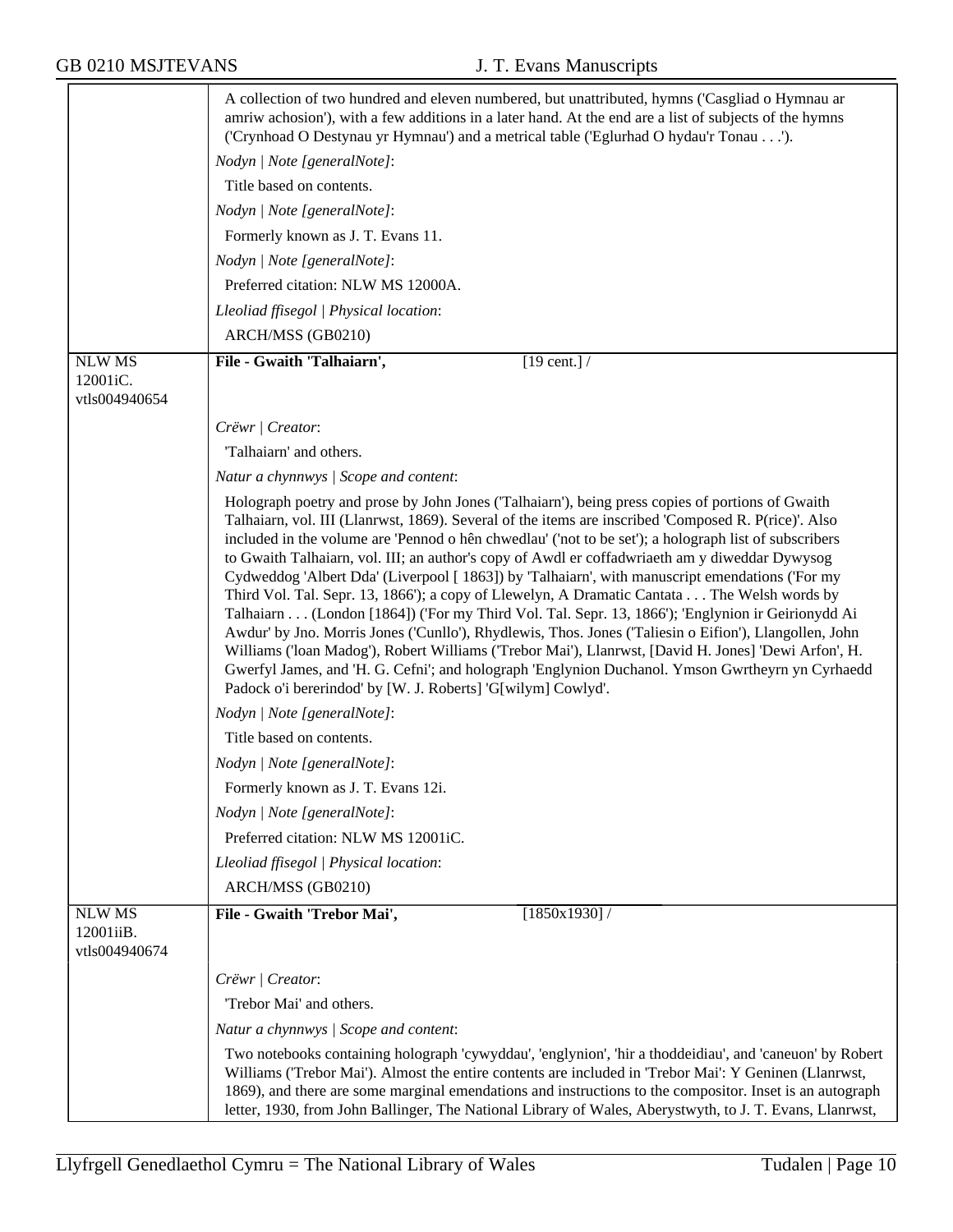|                                        | relating to the whereabouts of the two volumes and to the recipient's collection of items printed at Trefriw                                                                                                                                                                                                                                                                                 |
|----------------------------------------|----------------------------------------------------------------------------------------------------------------------------------------------------------------------------------------------------------------------------------------------------------------------------------------------------------------------------------------------------------------------------------------------|
|                                        | and Llanrwst.                                                                                                                                                                                                                                                                                                                                                                                |
|                                        | Amodau rheoli defnydd   Conditions governing use:                                                                                                                                                                                                                                                                                                                                            |
|                                        | Usual copyright laws apply.                                                                                                                                                                                                                                                                                                                                                                  |
|                                        | Nodyn   Note [generalNote]:                                                                                                                                                                                                                                                                                                                                                                  |
|                                        | Title based on contents.                                                                                                                                                                                                                                                                                                                                                                     |
|                                        | Nodyn   Note [generalNote]:                                                                                                                                                                                                                                                                                                                                                                  |
|                                        | Formerly known as J. T. Evans 12 ii.                                                                                                                                                                                                                                                                                                                                                         |
|                                        | Nodyn   Note [generalNote]:                                                                                                                                                                                                                                                                                                                                                                  |
|                                        | Preferred citation: NLW MS 12001iiB.                                                                                                                                                                                                                                                                                                                                                         |
|                                        | Lleoliad ffisegol   Physical location:                                                                                                                                                                                                                                                                                                                                                       |
|                                        | ARCH/MSS (GB0210)                                                                                                                                                                                                                                                                                                                                                                            |
| <b>NLW MS 12002B.</b><br>vtls004940680 | 1848 /<br>File - English-Welsh dictionary,                                                                                                                                                                                                                                                                                                                                                   |
|                                        | Crëwr   Creator:                                                                                                                                                                                                                                                                                                                                                                             |
|                                        | Evans, John, 1814-1875                                                                                                                                                                                                                                                                                                                                                                       |
|                                        | Natur a chynnwys / Scope and content:                                                                                                                                                                                                                                                                                                                                                        |
|                                        | A very imperfect manuscript of an English-Welsh Dictionary compiled by John Evans (T. D. Ffraid'),<br>Llansantffraid Glan Conwy, being largely a press copy of his Geirlyfr Seisonig a Chymreig. A New<br>English and Welsh Dictionary (Llanrwst, 1848).                                                                                                                                     |
|                                        | Nodyn   Note [generalNote]:                                                                                                                                                                                                                                                                                                                                                                  |
|                                        | Title based on contents.                                                                                                                                                                                                                                                                                                                                                                     |
|                                        | Nodyn   Note [generalNote]:                                                                                                                                                                                                                                                                                                                                                                  |
|                                        | Formerly known as J. T. Evans 13.                                                                                                                                                                                                                                                                                                                                                            |
|                                        | Nodyn   Note [generalNote]:                                                                                                                                                                                                                                                                                                                                                                  |
|                                        | Preferred citation: NLW MS 12002B.                                                                                                                                                                                                                                                                                                                                                           |
|                                        | Lleoliad ffisegol   Physical location:                                                                                                                                                                                                                                                                                                                                                       |
|                                        | ARCH/MSS (GB0210)                                                                                                                                                                                                                                                                                                                                                                            |
| <b>NLW MS 12003C.</b>                  | File - Gwaith 'Gwilym Padarn',<br>$[1829]$ /                                                                                                                                                                                                                                                                                                                                                 |
| vtls004940767                          |                                                                                                                                                                                                                                                                                                                                                                                              |
|                                        | Crëwr   Creator:                                                                                                                                                                                                                                                                                                                                                                             |
|                                        | 'Gwilym Padarn'.                                                                                                                                                                                                                                                                                                                                                                             |
|                                        | Natur a chynnwys / Scope and content:                                                                                                                                                                                                                                                                                                                                                        |
|                                        | A collection of holograph 'cerddi', 'carolau', 'emynau', 'penillion', and 'englynion', being an incomplete<br>press copy of William Edwards ('Gwilym Padarn'): Eos Padarn (Llanrwst, 1829). The volume contains<br>one poem not included in the printed work, namely 'Cerdd, Diolchgarwch i'r Cadpen Jones, a'r Dinas<br>Llanwyndaf, am hen ddillad i Owen Williams, (Owen Llanddeiniolen)'. |
|                                        | Nodyn   Note [generalNote]:                                                                                                                                                                                                                                                                                                                                                                  |
|                                        | Title based on contents.                                                                                                                                                                                                                                                                                                                                                                     |
|                                        | Nodyn   Note [generalNote]:                                                                                                                                                                                                                                                                                                                                                                  |
|                                        | Formerly known as J. T. Evans 14.                                                                                                                                                                                                                                                                                                                                                            |
|                                        | Nodyn   Note [generalNote]:                                                                                                                                                                                                                                                                                                                                                                  |
|                                        | Preferred citation: NLW MS 12003C.                                                                                                                                                                                                                                                                                                                                                           |
|                                        | Lleoliad ffisegol   Physical location:                                                                                                                                                                                                                                                                                                                                                       |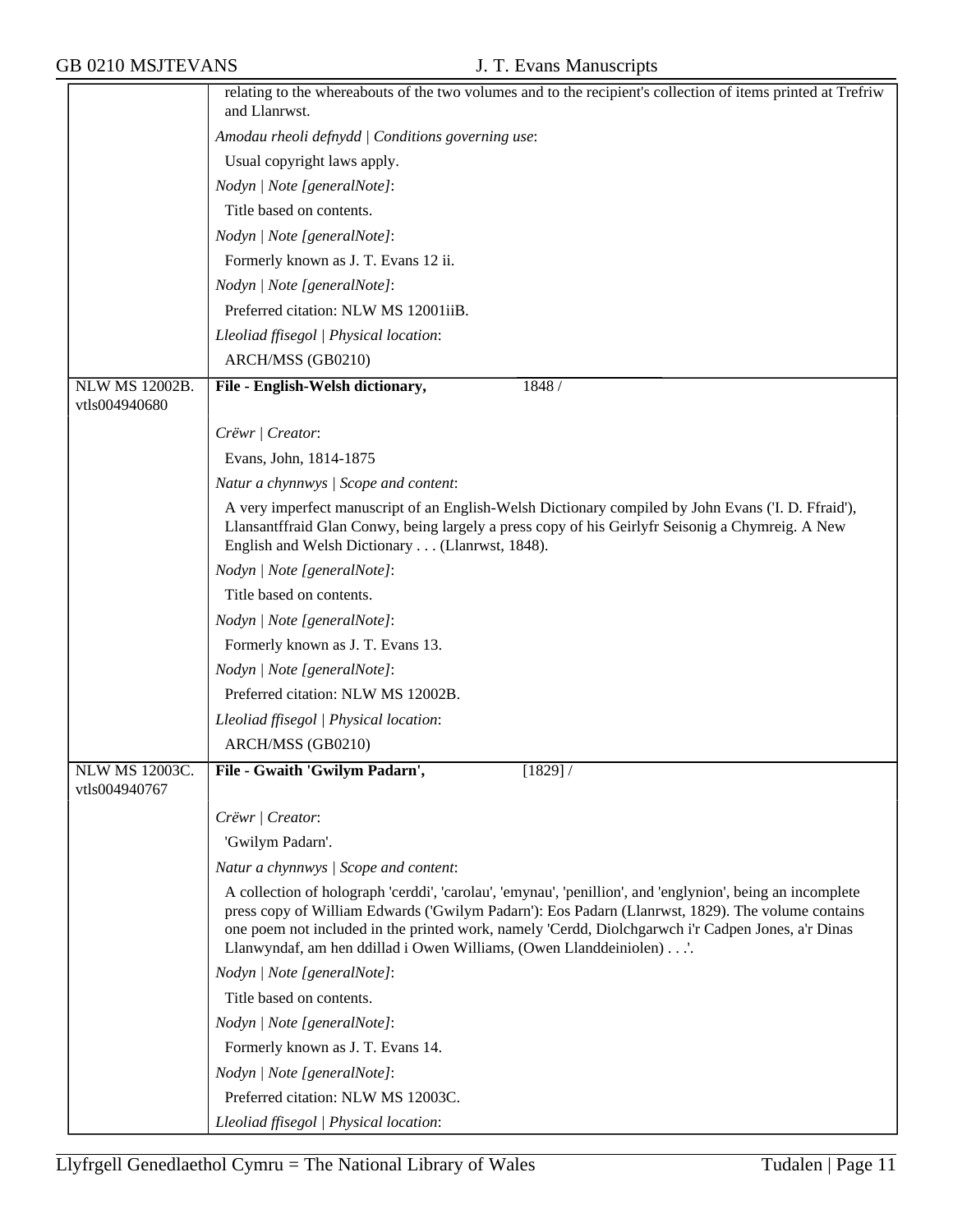|                                             | ARCH/MSS (GB0210)                                                                                                                                                                                                                                                                                                                                                                                                                                                                                                                                                                                                                                                                                                                                                                                                                              |              |                     |  |
|---------------------------------------------|------------------------------------------------------------------------------------------------------------------------------------------------------------------------------------------------------------------------------------------------------------------------------------------------------------------------------------------------------------------------------------------------------------------------------------------------------------------------------------------------------------------------------------------------------------------------------------------------------------------------------------------------------------------------------------------------------------------------------------------------------------------------------------------------------------------------------------------------|--------------|---------------------|--|
| NLW MS 12004B.<br>vtls004940777             | File - Arithmetic book of 'Pyll Glan<br>Conwy',                                                                                                                                                                                                                                                                                                                                                                                                                                                                                                                                                                                                                                                                                                                                                                                                | 1800 /       | Mutilated.Mutilated |  |
|                                             | Crëwr   Creator:                                                                                                                                                                                                                                                                                                                                                                                                                                                                                                                                                                                                                                                                                                                                                                                                                               |              |                     |  |
|                                             | 'Pyll Glan Conwy'.                                                                                                                                                                                                                                                                                                                                                                                                                                                                                                                                                                                                                                                                                                                                                                                                                             |              |                     |  |
|                                             | Natur a chynnwys / Scope and content:                                                                                                                                                                                                                                                                                                                                                                                                                                                                                                                                                                                                                                                                                                                                                                                                          |              |                     |  |
|                                             | A mutilated manuscript of John Jones ('Pyll Glan Conwy') containing arithmetic and numeration rules                                                                                                                                                                                                                                                                                                                                                                                                                                                                                                                                                                                                                                                                                                                                            |              |                     |  |
|                                             | and exercises, and a few transcripts of Welsh poetry (among them a fragment of the interlude 'Pedair<br>Colofn Gwladwriaeth' by Thomas Edwards, 'Twm o'r Nant') and collects.                                                                                                                                                                                                                                                                                                                                                                                                                                                                                                                                                                                                                                                                  |              |                     |  |
|                                             | Nodyn   Note [generalNote]:                                                                                                                                                                                                                                                                                                                                                                                                                                                                                                                                                                                                                                                                                                                                                                                                                    |              |                     |  |
|                                             | Title based on contents.                                                                                                                                                                                                                                                                                                                                                                                                                                                                                                                                                                                                                                                                                                                                                                                                                       |              |                     |  |
|                                             | Nodyn   Note [generalNote]:                                                                                                                                                                                                                                                                                                                                                                                                                                                                                                                                                                                                                                                                                                                                                                                                                    |              |                     |  |
|                                             | Formerly known as J. T. Evans 15.                                                                                                                                                                                                                                                                                                                                                                                                                                                                                                                                                                                                                                                                                                                                                                                                              |              |                     |  |
|                                             | Nodyn   Note [generalNote]:                                                                                                                                                                                                                                                                                                                                                                                                                                                                                                                                                                                                                                                                                                                                                                                                                    |              |                     |  |
|                                             | Preferred citation: NLW MS 12004B.                                                                                                                                                                                                                                                                                                                                                                                                                                                                                                                                                                                                                                                                                                                                                                                                             |              |                     |  |
|                                             | Lleoliad ffisegol   Physical location:                                                                                                                                                                                                                                                                                                                                                                                                                                                                                                                                                                                                                                                                                                                                                                                                         |              |                     |  |
|                                             | ARCH/MSS (GB0210)                                                                                                                                                                                                                                                                                                                                                                                                                                                                                                                                                                                                                                                                                                                                                                                                                              |              |                     |  |
| <b>NLW MS</b>                               | File - Barddoniaeth,                                                                                                                                                                                                                                                                                                                                                                                                                                                                                                                                                                                                                                                                                                                                                                                                                           | [1874x1918]/ |                     |  |
| 12005iC.<br>vtls004940797                   |                                                                                                                                                                                                                                                                                                                                                                                                                                                                                                                                                                                                                                                                                                                                                                                                                                                |              |                     |  |
|                                             | Crëwr   Creator:                                                                                                                                                                                                                                                                                                                                                                                                                                                                                                                                                                                                                                                                                                                                                                                                                               |              |                     |  |
|                                             | Owen Evan Jones, Evan Jones, and others.                                                                                                                                                                                                                                                                                                                                                                                                                                                                                                                                                                                                                                                                                                                                                                                                       |              |                     |  |
|                                             | Natur a chynnwys / Scope and content:                                                                                                                                                                                                                                                                                                                                                                                                                                                                                                                                                                                                                                                                                                                                                                                                          |              |                     |  |
|                                             | Transcripts [by Owen Evan(s) Jones, Llanrwst] of 'englynion' by his father John Jones ('Pyll Glan<br>Conwy'); printed 'englynion' in memory of John Jones by [William Williams] ('Caledfryn'); printed<br>copies and press cuttings of poetry in strict and free metres by 'Glasfryn' and 'Hirlas'; etc. The volume is<br>lettered on the upper cover 'Englynion, 1874, June 30'. The titles of the 'englynion' include 'Beddargraff'<br>ar ol Y Parch. Llewelyn Samuel', 'Englynion Ar Ymadawiad Jane merch yr Awdwr i Manchester',<br>'Coffadwriaeth am Owen Evans o Drefriw', 'Englynion i Miss Jane Evans Pandy Trefriw', 'Englyn I<br>Erfyn ar Evan Jones Gof i ddyfod at Meurig Edwards i'r Kingshead', etc. There are some additions and<br>annotations in the hand of 'E. J.' [i.e., Evan Jones, Portmadoc, son of 'Pyll Glan Conwy']. |              |                     |  |
|                                             | Nodyn   Note [generalNote]:                                                                                                                                                                                                                                                                                                                                                                                                                                                                                                                                                                                                                                                                                                                                                                                                                    |              |                     |  |
|                                             | Title based on contents.                                                                                                                                                                                                                                                                                                                                                                                                                                                                                                                                                                                                                                                                                                                                                                                                                       |              |                     |  |
|                                             | Nodyn   Note [generalNote]:                                                                                                                                                                                                                                                                                                                                                                                                                                                                                                                                                                                                                                                                                                                                                                                                                    |              |                     |  |
|                                             | Formerly known as J. T. Evans 16i.                                                                                                                                                                                                                                                                                                                                                                                                                                                                                                                                                                                                                                                                                                                                                                                                             |              |                     |  |
|                                             | Nodyn   Note [generalNote]:                                                                                                                                                                                                                                                                                                                                                                                                                                                                                                                                                                                                                                                                                                                                                                                                                    |              |                     |  |
|                                             | Preferred citation: NLW MS 12005iC.                                                                                                                                                                                                                                                                                                                                                                                                                                                                                                                                                                                                                                                                                                                                                                                                            |              |                     |  |
|                                             | Lleoliad ffisegol   Physical location:                                                                                                                                                                                                                                                                                                                                                                                                                                                                                                                                                                                                                                                                                                                                                                                                         |              |                     |  |
|                                             | ARCH/MSS (GB0210)                                                                                                                                                                                                                                                                                                                                                                                                                                                                                                                                                                                                                                                                                                                                                                                                                              |              |                     |  |
| <b>NLW MS</b><br>12005iiC.<br>vtls004940827 | File - Miscellanea,                                                                                                                                                                                                                                                                                                                                                                                                                                                                                                                                                                                                                                                                                                                                                                                                                            | [1846x1909]  |                     |  |
|                                             | Crëwr   Creator:                                                                                                                                                                                                                                                                                                                                                                                                                                                                                                                                                                                                                                                                                                                                                                                                                               |              |                     |  |
|                                             | Owen Evan Jones, Evan Jones, and others.                                                                                                                                                                                                                                                                                                                                                                                                                                                                                                                                                                                                                                                                                                                                                                                                       |              |                     |  |
|                                             | Natur a chynnwys / Scope and content:                                                                                                                                                                                                                                                                                                                                                                                                                                                                                                                                                                                                                                                                                                                                                                                                          |              |                     |  |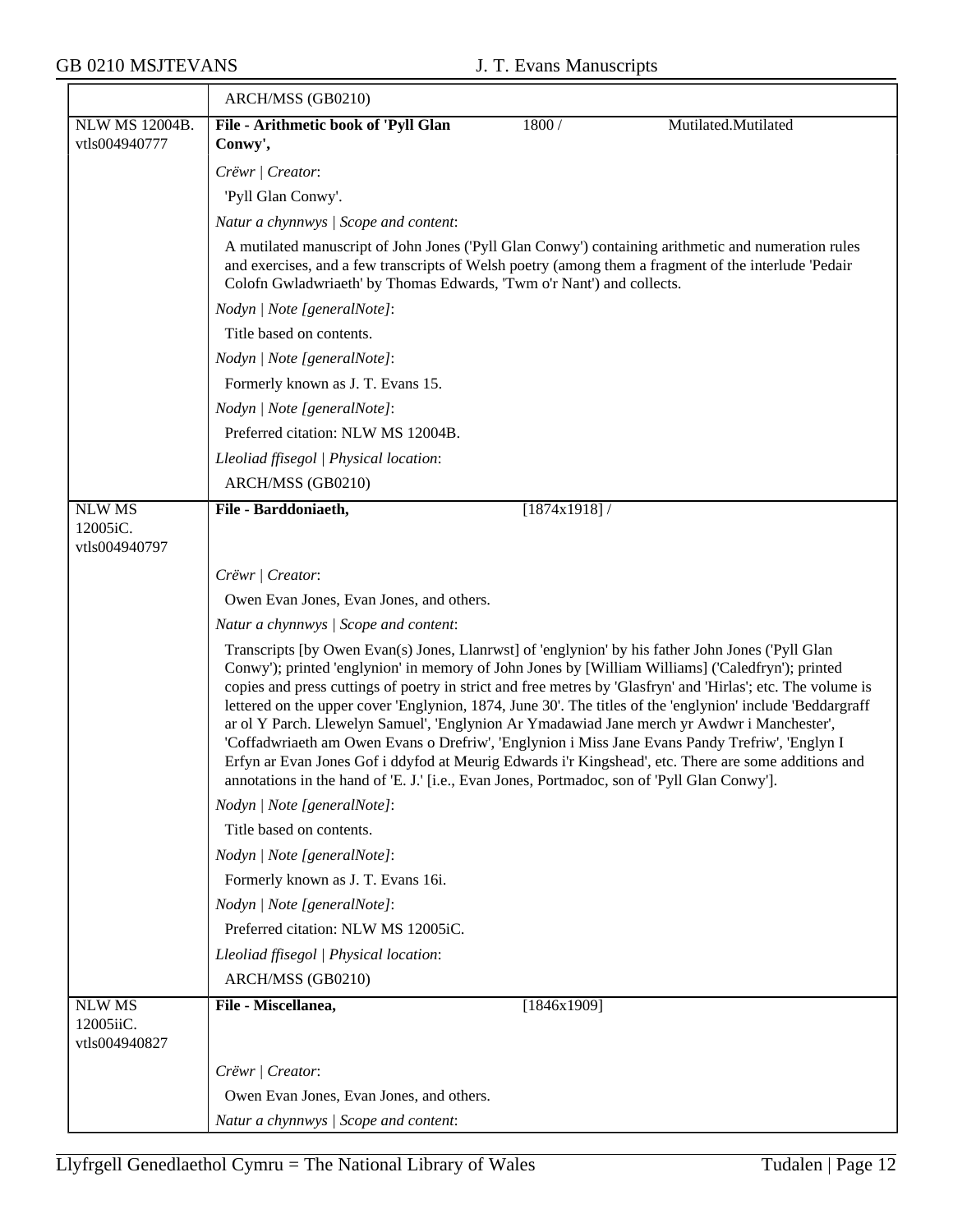<u> Tanzania de la contrada de la contrada de la contrada de la contrada de la contrada de la contrada de la con</u>

|                                        | Miscellaneous papers including poetry, partly in the hand of [Owen Evan(s) Jones, Llanrwst], 1846-1887<br>and undated, by John Jones ('Pyll Glan Conwy'), Jno. M. Jones ('Garmon'), Richd. Williams, Portmadoc,<br>W. J. Mollineux, Llanrwst, J. J. Lloyd, [John Williams] ('loan Madog'), and [Ebenezer Thomas] ('Eben<br>Fardd'); printed poetry by 'Glasfryn'; 'Rhestr o Blant Dafydd Jones o Drefriw' (transcribed by 'E. J.', 1909,<br>from a sheet lent by Dr. [] Jones, and based on a manuscript of David Jones himself); a short biography<br>of John Jones ('Pyll Glan Conwy'), in the form of a copy of a letter from [his son] Evan Jones to Edward<br>Jones ('Iorwerth Ceitho'), 1908; a printed leaflet 'At y Llenorion appwyntiedig yn Llangollen i drefnu<br>Orgraph y Gymraeg' by R. I. Prys ['Gweirydd ap Rhys'], Denbigh, and T. Stephens, Merthyr Tydfil; a<br>holograph letter from W. A. Parry, Llanrwst, to J. Jones, ['Pyll Glan Conwy'] at the Post Office, Port<br>Madoc, 1857 (a request for demy mill boards) (countersigned by John Morris Jones); a receipt, 1864,<br>by Thos. Williams, curate of St. Mary's, Llanrwst, to John Jones, Printing Office, for a sum of £8/8/0 in<br>payment for a double vault with iron railings in the church-yard; miscellaneous press cuttings; etc. |
|----------------------------------------|-----------------------------------------------------------------------------------------------------------------------------------------------------------------------------------------------------------------------------------------------------------------------------------------------------------------------------------------------------------------------------------------------------------------------------------------------------------------------------------------------------------------------------------------------------------------------------------------------------------------------------------------------------------------------------------------------------------------------------------------------------------------------------------------------------------------------------------------------------------------------------------------------------------------------------------------------------------------------------------------------------------------------------------------------------------------------------------------------------------------------------------------------------------------------------------------------------------------------------------------------------------------------------------------------------------------------|
|                                        | Nodyn   Note [generalNote]:                                                                                                                                                                                                                                                                                                                                                                                                                                                                                                                                                                                                                                                                                                                                                                                                                                                                                                                                                                                                                                                                                                                                                                                                                                                                                           |
|                                        | Title based on contents.                                                                                                                                                                                                                                                                                                                                                                                                                                                                                                                                                                                                                                                                                                                                                                                                                                                                                                                                                                                                                                                                                                                                                                                                                                                                                              |
|                                        | Nodyn   Note [generalNote]:                                                                                                                                                                                                                                                                                                                                                                                                                                                                                                                                                                                                                                                                                                                                                                                                                                                                                                                                                                                                                                                                                                                                                                                                                                                                                           |
|                                        | Formerly known as J. T. Evans 16ii.                                                                                                                                                                                                                                                                                                                                                                                                                                                                                                                                                                                                                                                                                                                                                                                                                                                                                                                                                                                                                                                                                                                                                                                                                                                                                   |
|                                        | Nodyn   Note [generalNote]:                                                                                                                                                                                                                                                                                                                                                                                                                                                                                                                                                                                                                                                                                                                                                                                                                                                                                                                                                                                                                                                                                                                                                                                                                                                                                           |
|                                        | Preferred citation: NLW MS 12005iiC.                                                                                                                                                                                                                                                                                                                                                                                                                                                                                                                                                                                                                                                                                                                                                                                                                                                                                                                                                                                                                                                                                                                                                                                                                                                                                  |
|                                        | Lleoliad ffisegol   Physical location:                                                                                                                                                                                                                                                                                                                                                                                                                                                                                                                                                                                                                                                                                                                                                                                                                                                                                                                                                                                                                                                                                                                                                                                                                                                                                |
|                                        | ARCH/MSS (GB0210)                                                                                                                                                                                                                                                                                                                                                                                                                                                                                                                                                                                                                                                                                                                                                                                                                                                                                                                                                                                                                                                                                                                                                                                                                                                                                                     |
| NLW MS 12006C.<br>vtls004940830        | File - Cyhoeddiadau Trefriw a Llanrwst,<br>[1901x1936]                                                                                                                                                                                                                                                                                                                                                                                                                                                                                                                                                                                                                                                                                                                                                                                                                                                                                                                                                                                                                                                                                                                                                                                                                                                                |
|                                        | Crëwr   Creator:                                                                                                                                                                                                                                                                                                                                                                                                                                                                                                                                                                                                                                                                                                                                                                                                                                                                                                                                                                                                                                                                                                                                                                                                                                                                                                      |
|                                        | J. T. Evans and others.                                                                                                                                                                                                                                                                                                                                                                                                                                                                                                                                                                                                                                                                                                                                                                                                                                                                                                                                                                                                                                                                                                                                                                                                                                                                                               |
|                                        | Natur a chynnwys / Scope and content:                                                                                                                                                                                                                                                                                                                                                                                                                                                                                                                                                                                                                                                                                                                                                                                                                                                                                                                                                                                                                                                                                                                                                                                                                                                                                 |
|                                        | A list [in the hand of J. T. Evans] of publications printed by David Jones and his successors at Trefriw<br>and Llanrwst and offered for sale by O. Evans-Jones & Co., printers, stationers, &c., Llanrwst. The<br>volume is thumb-indexed and the publications are entered in alphabetical order of first lines. Among a<br>few insets and items bound into the volume are two lists of publications ('Rhestr o Lyfrau' and 'Rhestr o<br>Ganiadau') printed and sold by O. Evans-Jones & Co.                                                                                                                                                                                                                                                                                                                                                                                                                                                                                                                                                                                                                                                                                                                                                                                                                         |
|                                        | Amodau rheoli defnydd   Conditions governing use:                                                                                                                                                                                                                                                                                                                                                                                                                                                                                                                                                                                                                                                                                                                                                                                                                                                                                                                                                                                                                                                                                                                                                                                                                                                                     |
|                                        | Usual copyright laws apply.                                                                                                                                                                                                                                                                                                                                                                                                                                                                                                                                                                                                                                                                                                                                                                                                                                                                                                                                                                                                                                                                                                                                                                                                                                                                                           |
|                                        | Nodyn   Note [generalNote]:                                                                                                                                                                                                                                                                                                                                                                                                                                                                                                                                                                                                                                                                                                                                                                                                                                                                                                                                                                                                                                                                                                                                                                                                                                                                                           |
|                                        | Title based on contents.                                                                                                                                                                                                                                                                                                                                                                                                                                                                                                                                                                                                                                                                                                                                                                                                                                                                                                                                                                                                                                                                                                                                                                                                                                                                                              |
|                                        | Nodyn   Note [generalNote]:                                                                                                                                                                                                                                                                                                                                                                                                                                                                                                                                                                                                                                                                                                                                                                                                                                                                                                                                                                                                                                                                                                                                                                                                                                                                                           |
|                                        | Formerly known as J. T. Evans 17.                                                                                                                                                                                                                                                                                                                                                                                                                                                                                                                                                                                                                                                                                                                                                                                                                                                                                                                                                                                                                                                                                                                                                                                                                                                                                     |
|                                        | Nodyn   Note [generalNote]:                                                                                                                                                                                                                                                                                                                                                                                                                                                                                                                                                                                                                                                                                                                                                                                                                                                                                                                                                                                                                                                                                                                                                                                                                                                                                           |
|                                        | Preferred citation: NLW MS 12006C.                                                                                                                                                                                                                                                                                                                                                                                                                                                                                                                                                                                                                                                                                                                                                                                                                                                                                                                                                                                                                                                                                                                                                                                                                                                                                    |
|                                        | Lleoliad ffisegol   Physical location:                                                                                                                                                                                                                                                                                                                                                                                                                                                                                                                                                                                                                                                                                                                                                                                                                                                                                                                                                                                                                                                                                                                                                                                                                                                                                |
|                                        | ARCH/MSS (GB0210)                                                                                                                                                                                                                                                                                                                                                                                                                                                                                                                                                                                                                                                                                                                                                                                                                                                                                                                                                                                                                                                                                                                                                                                                                                                                                                     |
| <b>NLW MS 12007B.</b><br>vtls004940849 | File - Llawysgrif 'Gwilym Cowlyd',<br>[1847x1900]/                                                                                                                                                                                                                                                                                                                                                                                                                                                                                                                                                                                                                                                                                                                                                                                                                                                                                                                                                                                                                                                                                                                                                                                                                                                                    |
|                                        | Crëwr   Creator:                                                                                                                                                                                                                                                                                                                                                                                                                                                                                                                                                                                                                                                                                                                                                                                                                                                                                                                                                                                                                                                                                                                                                                                                                                                                                                      |
|                                        | Gwilym Cowlyd, 1828-1904                                                                                                                                                                                                                                                                                                                                                                                                                                                                                                                                                                                                                                                                                                                                                                                                                                                                                                                                                                                                                                                                                                                                                                                                                                                                                              |
|                                        | Natur a chynnwys / Scope and content:                                                                                                                                                                                                                                                                                                                                                                                                                                                                                                                                                                                                                                                                                                                                                                                                                                                                                                                                                                                                                                                                                                                                                                                                                                                                                 |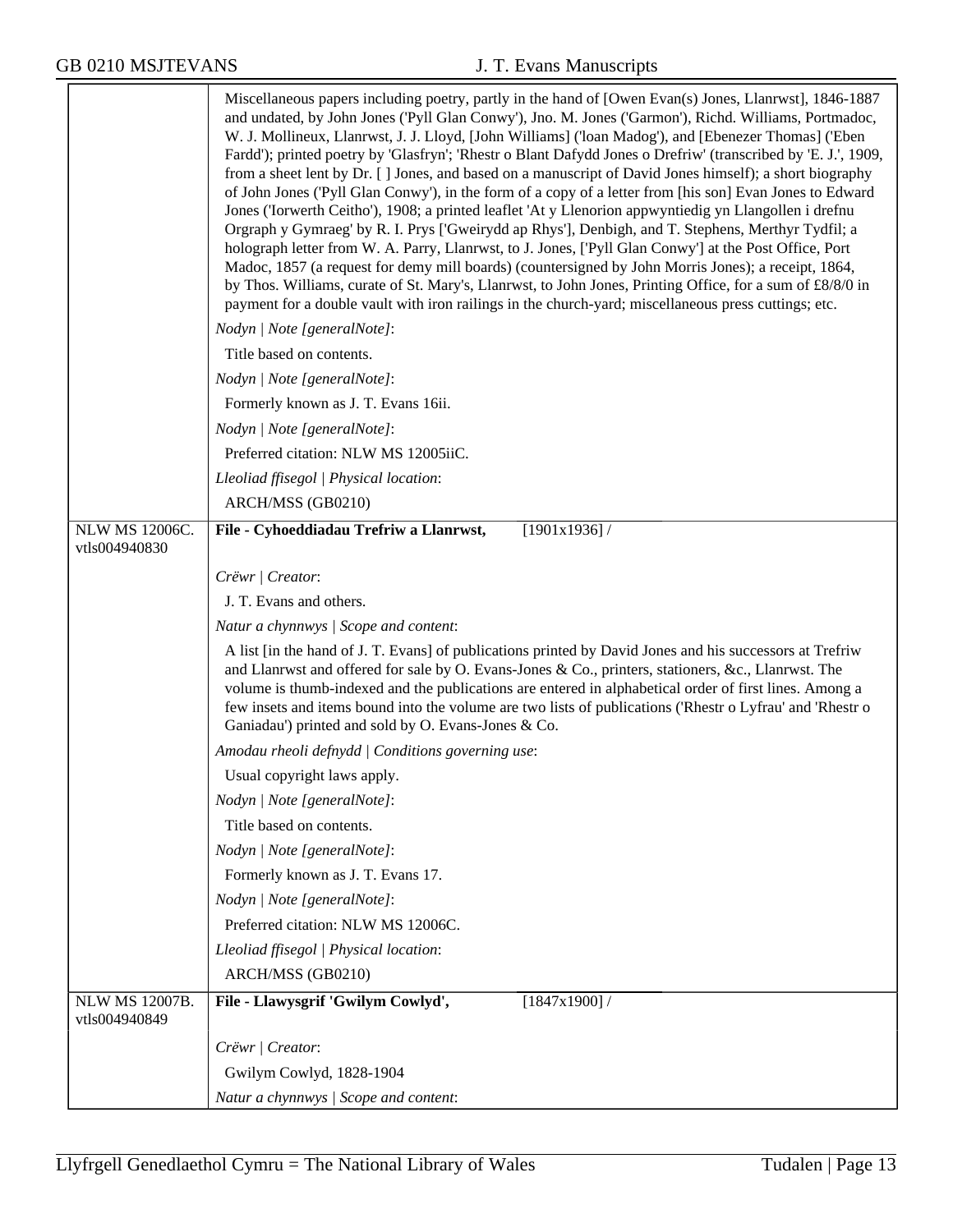|                                 | A volume of transcripts and drafts of W. J. Roberts ('Gwilym Cowlyd', including poetry by Absalom<br>Roberts, 'Gwilym Cowlyd', and [Edward Roberts] ('Iorwerth Glan Aled'); lists of publications of sacred<br>music and of their contents; essays, etc., on 'Undeb Crefydd a Llywodraeth', 'Yr angenrheidrwydd<br>o ddiwyllio y meddwl' ('Llanelly [Ivorites'] Eisteddfod' [1856]), 'Manteision Gwybodaeth' ('Gwobr<br>Abercrombie's Moral Feelings & Intellectual Power. Erbyn y 1af Chwef. i R. F. Jones Bookbinder Port<br>Madog'), and 'John Elias ar Gyfiawnhad Pechadur'; a letter to [Ebenezer Thomas ] ('Eben Fardd') on the<br>death of his only son, 1861; notes of a lecture on 'Y Diwygiad Crefyddol yn America' by R. Thomas,<br>Bangor, 1860; etc. The titles of the poems include 'Cywydd i ofyn Par o Ddillad gan Robert Roberts Tal y<br>Cafn', 'Marwnad Thos. Elias', 'Pryddest ar farwolaeth Abel. Testyn Cyf[arfo]d Llen[yddol] Bangor. Calan<br>1858', 'Pryddest ar farwolaeth Stephan. Prif destyn barddonol Eisteddfod Lenyddol Staylittle 1859',<br>'Englynion i'r Gath - y buddugol yn Nghaer 1856 - Gwobr Gweithiau Meurig Ebrill', 'Annerchiad<br>Llenorwyr Bettws y Coed Nadolig 1857', etc.                                                               |
|---------------------------------|-----------------------------------------------------------------------------------------------------------------------------------------------------------------------------------------------------------------------------------------------------------------------------------------------------------------------------------------------------------------------------------------------------------------------------------------------------------------------------------------------------------------------------------------------------------------------------------------------------------------------------------------------------------------------------------------------------------------------------------------------------------------------------------------------------------------------------------------------------------------------------------------------------------------------------------------------------------------------------------------------------------------------------------------------------------------------------------------------------------------------------------------------------------------------------------------------------------------------------------------------------------------------------------------|
|                                 | Nodyn   Note [generalNote]:                                                                                                                                                                                                                                                                                                                                                                                                                                                                                                                                                                                                                                                                                                                                                                                                                                                                                                                                                                                                                                                                                                                                                                                                                                                             |
|                                 | Title based on contents.                                                                                                                                                                                                                                                                                                                                                                                                                                                                                                                                                                                                                                                                                                                                                                                                                                                                                                                                                                                                                                                                                                                                                                                                                                                                |
|                                 | Nodyn   Note [generalNote]:                                                                                                                                                                                                                                                                                                                                                                                                                                                                                                                                                                                                                                                                                                                                                                                                                                                                                                                                                                                                                                                                                                                                                                                                                                                             |
|                                 | Formerly known as J. T. Evans 18.                                                                                                                                                                                                                                                                                                                                                                                                                                                                                                                                                                                                                                                                                                                                                                                                                                                                                                                                                                                                                                                                                                                                                                                                                                                       |
|                                 | Nodyn   Note [generalNote]:                                                                                                                                                                                                                                                                                                                                                                                                                                                                                                                                                                                                                                                                                                                                                                                                                                                                                                                                                                                                                                                                                                                                                                                                                                                             |
|                                 | Preferred citation: NLW MS 12007B.                                                                                                                                                                                                                                                                                                                                                                                                                                                                                                                                                                                                                                                                                                                                                                                                                                                                                                                                                                                                                                                                                                                                                                                                                                                      |
|                                 | Lleoliad ffisegol   Physical location:                                                                                                                                                                                                                                                                                                                                                                                                                                                                                                                                                                                                                                                                                                                                                                                                                                                                                                                                                                                                                                                                                                                                                                                                                                                  |
|                                 | ARCH/MSS (GB0210)                                                                                                                                                                                                                                                                                                                                                                                                                                                                                                                                                                                                                                                                                                                                                                                                                                                                                                                                                                                                                                                                                                                                                                                                                                                                       |
| NLW MS 12008B.<br>vtls004940883 | $[1847x1900]$ /<br>File - Llyfr barddoniaeth 'Gwilym<br>Cowlyd',                                                                                                                                                                                                                                                                                                                                                                                                                                                                                                                                                                                                                                                                                                                                                                                                                                                                                                                                                                                                                                                                                                                                                                                                                        |
|                                 | Crëwr   Creator:                                                                                                                                                                                                                                                                                                                                                                                                                                                                                                                                                                                                                                                                                                                                                                                                                                                                                                                                                                                                                                                                                                                                                                                                                                                                        |
|                                 | Gwilym Cowlyd, 1828-1904                                                                                                                                                                                                                                                                                                                                                                                                                                                                                                                                                                                                                                                                                                                                                                                                                                                                                                                                                                                                                                                                                                                                                                                                                                                                |
|                                 | Natur a chynnwys / Scope and content:                                                                                                                                                                                                                                                                                                                                                                                                                                                                                                                                                                                                                                                                                                                                                                                                                                                                                                                                                                                                                                                                                                                                                                                                                                                   |
|                                 | A 'poetical' exercise book of W. J. Roberts ('Gwilym Cowlyd') largely containing annotated transcripts<br>of 'englynion' and other verses of the period 1820-1830 by Evan Evans ('Ieuan Glan Geirionydd'),<br>William Jones ('Gwilym Cawrdaf'), Rowland Parry ('Ieuan Carn Dochan'), [William Williams] ('Gwilym<br>Cyfeiliog'), Henry Griffith ('Hare Goch o Wynedd'), and Walter Davies ('Gwallter Mechain'). The<br>collection is based on information received from Mary Richards ('Mair Risiart'), Darowen Vicarage, and<br>contains copious extracts from 'Y Begeryn', being a manuscript in her possession containing impromptu<br>verses by visiting poets, etc. The volume also contains transcripts of two letters, the one from J[ohn]<br>Parry ['Bardd Alaw'] to the Reverend T[homas] Richards, Aberrhiw, 1822 (the success of Evan Evans<br>['Ieuan Glan Geirionydd'] as candidate for North Wales for a medal), and the other from Evan Evans<br>['Ieuan Glan Geirionydd'] to the Reverend T[homas] Richards, Caerwys [1816] (the recipient's promotion<br>to the living of Caerwys, etc.); a list of books bought of the administrator of W[illiam] L[ewis] Walker<br>[rector of Trefriw], 1863; and poetry by 'Gwilym Cowlyd' partly described as 'Y Ffetan Ysmaldod'. |
|                                 | Nodyn   Note [generalNote]:                                                                                                                                                                                                                                                                                                                                                                                                                                                                                                                                                                                                                                                                                                                                                                                                                                                                                                                                                                                                                                                                                                                                                                                                                                                             |
|                                 | Title based on contents.                                                                                                                                                                                                                                                                                                                                                                                                                                                                                                                                                                                                                                                                                                                                                                                                                                                                                                                                                                                                                                                                                                                                                                                                                                                                |
|                                 | Nodyn   Note [generalNote]:                                                                                                                                                                                                                                                                                                                                                                                                                                                                                                                                                                                                                                                                                                                                                                                                                                                                                                                                                                                                                                                                                                                                                                                                                                                             |
|                                 | Formerly known as J. T. Evans 19.                                                                                                                                                                                                                                                                                                                                                                                                                                                                                                                                                                                                                                                                                                                                                                                                                                                                                                                                                                                                                                                                                                                                                                                                                                                       |
|                                 | Nodyn   Note [generalNote]:                                                                                                                                                                                                                                                                                                                                                                                                                                                                                                                                                                                                                                                                                                                                                                                                                                                                                                                                                                                                                                                                                                                                                                                                                                                             |
|                                 | Preferred citation: NLW MS 12008B.                                                                                                                                                                                                                                                                                                                                                                                                                                                                                                                                                                                                                                                                                                                                                                                                                                                                                                                                                                                                                                                                                                                                                                                                                                                      |
|                                 | Lleoliad ffisegol   Physical location:                                                                                                                                                                                                                                                                                                                                                                                                                                                                                                                                                                                                                                                                                                                                                                                                                                                                                                                                                                                                                                                                                                                                                                                                                                                  |
|                                 | ARCH/MSS (GB0210)                                                                                                                                                                                                                                                                                                                                                                                                                                                                                                                                                                                                                                                                                                                                                                                                                                                                                                                                                                                                                                                                                                                                                                                                                                                                       |
| NLW MS 12009B.                  | File - Rhestri tanysgrifwyr, etc.,<br>[1850x1900]                                                                                                                                                                                                                                                                                                                                                                                                                                                                                                                                                                                                                                                                                                                                                                                                                                                                                                                                                                                                                                                                                                                                                                                                                                       |
| vtls004940891                   |                                                                                                                                                                                                                                                                                                                                                                                                                                                                                                                                                                                                                                                                                                                                                                                                                                                                                                                                                                                                                                                                                                                                                                                                                                                                                         |
|                                 | Crëwr / Creator:                                                                                                                                                                                                                                                                                                                                                                                                                                                                                                                                                                                                                                                                                                                                                                                                                                                                                                                                                                                                                                                                                                                                                                                                                                                                        |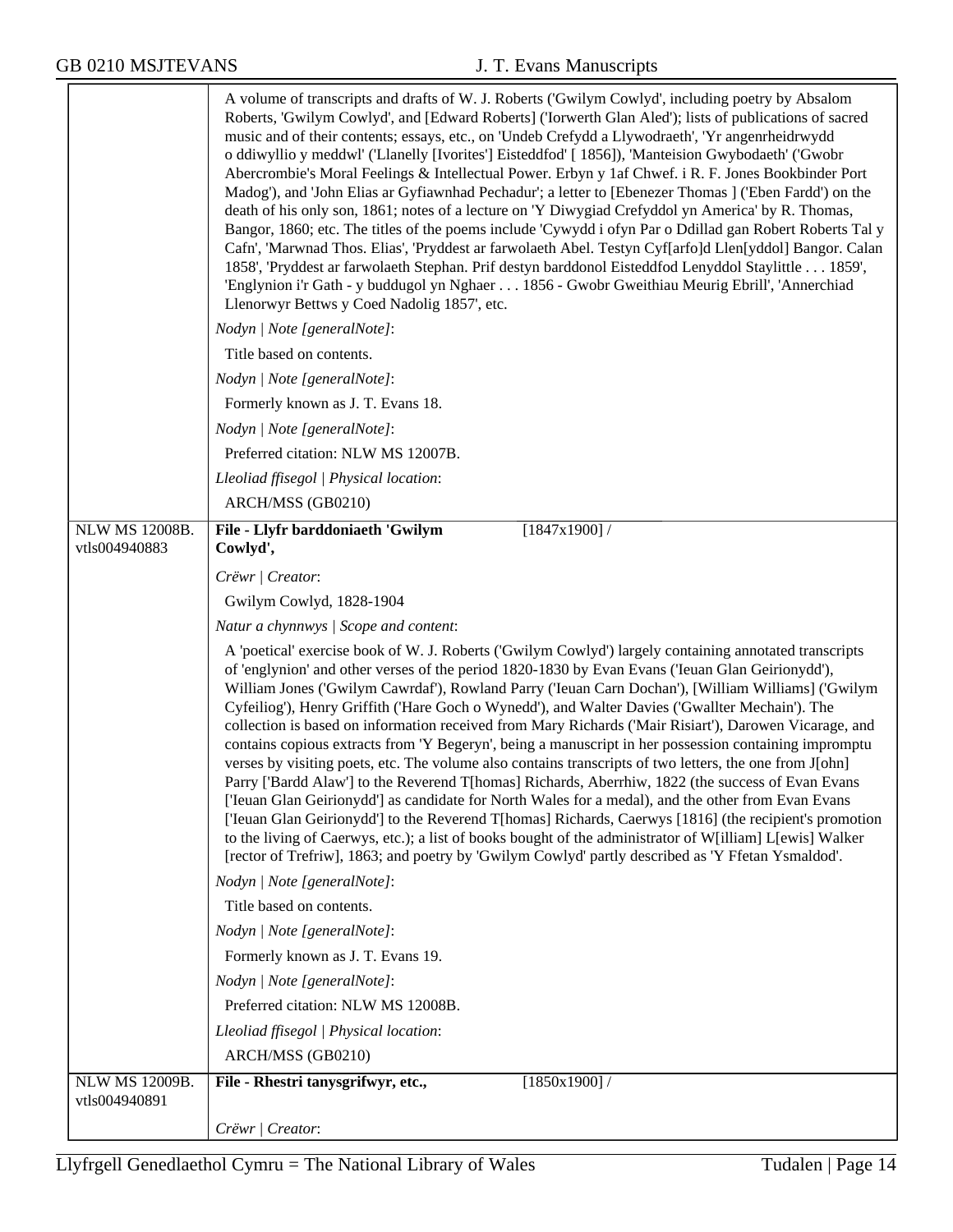$\overline{\phantom{a}}$ 

|                                        | Gwilym Cowlyd, 1828-1904                                                                                                                                                                                                                                                                                                                                |
|----------------------------------------|---------------------------------------------------------------------------------------------------------------------------------------------------------------------------------------------------------------------------------------------------------------------------------------------------------------------------------------------------------|
|                                        | Natur a chynnwys / Scope and content:                                                                                                                                                                                                                                                                                                                   |
|                                        | A volume, largely blank, in the hand of W. J. Roberts ('Gwilym Cowlyd'), containing a list of subscribers<br>to W. J. Roberts: Y Murmuron (Llanrwst, 1868), and a list, 1867, of persons to whom 'Wallia<br>Curiosa', no. 3, and in two instances no. 4, had been sent by post. On the inside upper cover is a list of<br>books entitled 'Yn Abertawe'. |
|                                        | Nodyn   Note [generalNote]:                                                                                                                                                                                                                                                                                                                             |
|                                        | Title based on contents.                                                                                                                                                                                                                                                                                                                                |
|                                        | Nodyn   Note [generalNote]:                                                                                                                                                                                                                                                                                                                             |
|                                        | Formerly known as J. T. Evans 20.                                                                                                                                                                                                                                                                                                                       |
|                                        | Nodyn   Note [generalNote]:                                                                                                                                                                                                                                                                                                                             |
|                                        | Preferred citation: NLW MS 12009B.                                                                                                                                                                                                                                                                                                                      |
|                                        | Lleoliad ffisegol   Physical location:                                                                                                                                                                                                                                                                                                                  |
|                                        | ARCH/MSS (GB0210)                                                                                                                                                                                                                                                                                                                                       |
| <b>NLW MS 12010B.</b>                  | [1815x1855]/<br>File - Cydgordiad Beiblaidd,                                                                                                                                                                                                                                                                                                            |
| vtls004940908                          |                                                                                                                                                                                                                                                                                                                                                         |
|                                        | Crëwr   Creator:                                                                                                                                                                                                                                                                                                                                        |
|                                        | 'Ieuan Glan Geirionydd'.                                                                                                                                                                                                                                                                                                                                |
|                                        | Natur a chynnwys / Scope and content:                                                                                                                                                                                                                                                                                                                   |
|                                        | An incomplete Biblical concordance compiled by, and in the hand of, Evan Evans ('Ieuan Glan<br>Geirionydd'). The work comprises only the books of Genesis, Exodus, and in some instances Leviticus.                                                                                                                                                     |
|                                        | Nodyn   Note [generalNote]:                                                                                                                                                                                                                                                                                                                             |
|                                        | Title based on contents.                                                                                                                                                                                                                                                                                                                                |
|                                        | Nodyn   Note [generalNote]:                                                                                                                                                                                                                                                                                                                             |
|                                        | Formerly known as J. T. Evans 21.                                                                                                                                                                                                                                                                                                                       |
|                                        | Nodyn   Note [generalNote]:                                                                                                                                                                                                                                                                                                                             |
|                                        | Preferred citation: NLW MS 12010B.                                                                                                                                                                                                                                                                                                                      |
|                                        | Lleoliad ffisegol   Physical location:                                                                                                                                                                                                                                                                                                                  |
|                                        | ARCH/MSS (GB0210)                                                                                                                                                                                                                                                                                                                                       |
| <b>NLW MS 12011B.</b><br>vtls004940912 | File - Teitlau baledi,<br>[1901x1936]                                                                                                                                                                                                                                                                                                                   |
|                                        | Crëwr   Creator:                                                                                                                                                                                                                                                                                                                                        |
|                                        | J. T. Evans.                                                                                                                                                                                                                                                                                                                                            |
|                                        | Natur a chynnwys / Scope and content:                                                                                                                                                                                                                                                                                                                   |
|                                        | Three notebooks [in the hand of J. T. Evans] containing a title list of 'Robert's Collection of Welsh<br>Ballads'. Books I-II contain 58 numbered titles, and an 'Index to Printers' is pasted inside the upper cover<br>of the first book. Book III contains 71 numbered titles.                                                                       |
|                                        | Amodau rheoli defnydd   Conditions governing use:                                                                                                                                                                                                                                                                                                       |
|                                        | Usual copyright laws apply.                                                                                                                                                                                                                                                                                                                             |
|                                        | Nodyn   Note [generalNote]:                                                                                                                                                                                                                                                                                                                             |
|                                        | Title based on contents.                                                                                                                                                                                                                                                                                                                                |
|                                        | Nodyn   Note [generalNote]:                                                                                                                                                                                                                                                                                                                             |
|                                        | Formerly known as J. T. Evans 22.                                                                                                                                                                                                                                                                                                                       |
|                                        | Nodyn   Note [generalNote]:                                                                                                                                                                                                                                                                                                                             |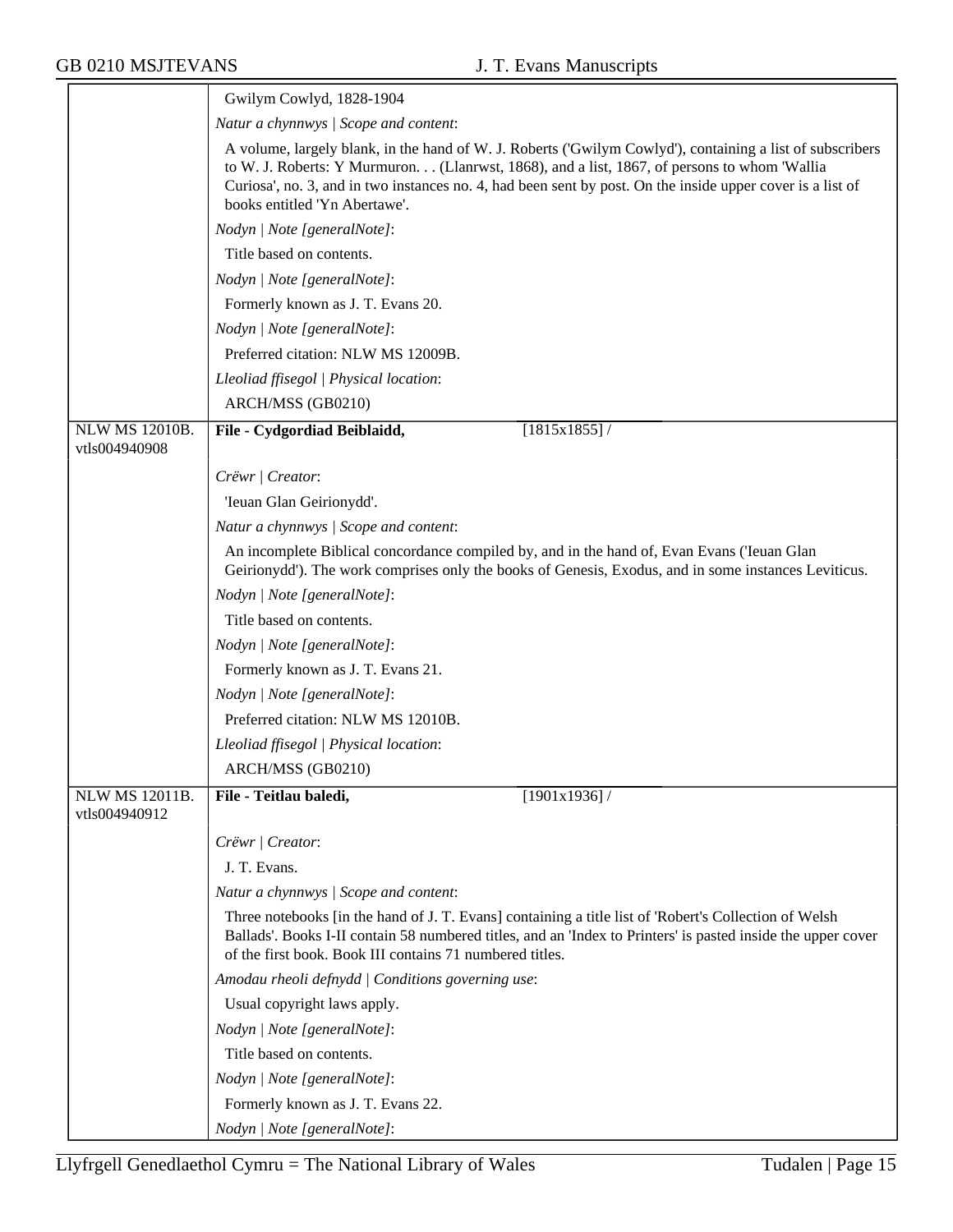|                                        | Preferred citation: NLW MS 12011B.                                                                                                                                                                                                                                                                                                                                                                                                                                                                                                                                                                                                                                                                                                                                                                                                                                                                                                                                                                                                                                                                                                                                                                                                                                                                                     |
|----------------------------------------|------------------------------------------------------------------------------------------------------------------------------------------------------------------------------------------------------------------------------------------------------------------------------------------------------------------------------------------------------------------------------------------------------------------------------------------------------------------------------------------------------------------------------------------------------------------------------------------------------------------------------------------------------------------------------------------------------------------------------------------------------------------------------------------------------------------------------------------------------------------------------------------------------------------------------------------------------------------------------------------------------------------------------------------------------------------------------------------------------------------------------------------------------------------------------------------------------------------------------------------------------------------------------------------------------------------------|
|                                        | Lleoliad ffisegol   Physical location:                                                                                                                                                                                                                                                                                                                                                                                                                                                                                                                                                                                                                                                                                                                                                                                                                                                                                                                                                                                                                                                                                                                                                                                                                                                                                 |
|                                        | ARCH/MSS (GB0210)                                                                                                                                                                                                                                                                                                                                                                                                                                                                                                                                                                                                                                                                                                                                                                                                                                                                                                                                                                                                                                                                                                                                                                                                                                                                                                      |
| <b>NLW MS 12012E.</b>                  | File - Barddoniaeth, etc.,<br>$[1801x1936]$ .                                                                                                                                                                                                                                                                                                                                                                                                                                                                                                                                                                                                                                                                                                                                                                                                                                                                                                                                                                                                                                                                                                                                                                                                                                                                          |
| vtls004940984                          |                                                                                                                                                                                                                                                                                                                                                                                                                                                                                                                                                                                                                                                                                                                                                                                                                                                                                                                                                                                                                                                                                                                                                                                                                                                                                                                        |
|                                        | Natur a chynnwys / Scope and content:                                                                                                                                                                                                                                                                                                                                                                                                                                                                                                                                                                                                                                                                                                                                                                                                                                                                                                                                                                                                                                                                                                                                                                                                                                                                                  |
|                                        | Miscellaneous papers including a holograph letter from W[illiam] Edwards ['Gwilym Padarn'], Llanberis,<br>to [John Jones, 'Pyll Glan Conwy'], 1829 ('englynion' to Eos Padarn by John Rowland, Pentir, [Richard<br>Parr]y, Llanllechid, and John Williams, Llanllechyd); holograph verses entitled 'Penillion ar ddyrchafael<br>Crist' [by William Edwards, 'Gwilym Padarn']; 'Carol Plygain 1807' by Griffith Williams ['Gutyn<br>Peris'], Braich Talog; a hymn by John Parry, Llanelian; an 'englyn' by [Evan Evans] 'I. D. Conwy'; poetry<br>by J. M. Jones ('Garmon') entitled 'Lines Addressed to Conway Castle', 1844, 'To Moel Siabod', 1856,<br>'St. David's Day', 1858, 'Sonnet On the marriage of R. R. Griffith Esq & Miss Read', 'A Postscript, not<br>quite so orthodox as the Parson who gave cause for it', and 'Cigfrain Carreg Walch. Chwedl Addysgiadol,<br>Seiliedig ar ffaith hanesyddol bendant, ac wedi ei chyfaddasu i'w dadganu yn Nghyfarfod blynyddol<br>Boneddigesau Bettws y Coed, Calan 1866'; 'Y gogoniant yn ymadael o'r Deml', being an incomplete<br>'pryddest' submitted for competition at a St. David's Day eisteddfod at Bethesda, undated; verses entitled<br>'Yr Aelwyd'; and a few transcripts of 'penillion', 'Englynion o Fawl i Dduw', etc., in the hand of J. T.<br>Evans. |
|                                        | Amodau rheoli defnydd   Conditions governing use:                                                                                                                                                                                                                                                                                                                                                                                                                                                                                                                                                                                                                                                                                                                                                                                                                                                                                                                                                                                                                                                                                                                                                                                                                                                                      |
|                                        | Usual copyright laws apply.                                                                                                                                                                                                                                                                                                                                                                                                                                                                                                                                                                                                                                                                                                                                                                                                                                                                                                                                                                                                                                                                                                                                                                                                                                                                                            |
|                                        | Nodyn   Note [generalNote]:                                                                                                                                                                                                                                                                                                                                                                                                                                                                                                                                                                                                                                                                                                                                                                                                                                                                                                                                                                                                                                                                                                                                                                                                                                                                                            |
|                                        | Title based on contents.                                                                                                                                                                                                                                                                                                                                                                                                                                                                                                                                                                                                                                                                                                                                                                                                                                                                                                                                                                                                                                                                                                                                                                                                                                                                                               |
|                                        | Nodyn   Note [generalNote]:                                                                                                                                                                                                                                                                                                                                                                                                                                                                                                                                                                                                                                                                                                                                                                                                                                                                                                                                                                                                                                                                                                                                                                                                                                                                                            |
|                                        | Formerly known as J. T. Evans 23.                                                                                                                                                                                                                                                                                                                                                                                                                                                                                                                                                                                                                                                                                                                                                                                                                                                                                                                                                                                                                                                                                                                                                                                                                                                                                      |
|                                        | Nodyn   Note [generalNote]:                                                                                                                                                                                                                                                                                                                                                                                                                                                                                                                                                                                                                                                                                                                                                                                                                                                                                                                                                                                                                                                                                                                                                                                                                                                                                            |
|                                        | Preferred citation: NLW MS 12012E.                                                                                                                                                                                                                                                                                                                                                                                                                                                                                                                                                                                                                                                                                                                                                                                                                                                                                                                                                                                                                                                                                                                                                                                                                                                                                     |
|                                        | Lleoliad ffisegol   Physical location:                                                                                                                                                                                                                                                                                                                                                                                                                                                                                                                                                                                                                                                                                                                                                                                                                                                                                                                                                                                                                                                                                                                                                                                                                                                                                 |
|                                        | ARCH/MSS (GB0210)                                                                                                                                                                                                                                                                                                                                                                                                                                                                                                                                                                                                                                                                                                                                                                                                                                                                                                                                                                                                                                                                                                                                                                                                                                                                                                      |
| <b>NLW MS 12013D.</b><br>vtls004940997 | File - Llawysgrif 'Llewelyn Twrog',<br>[1833x1861]                                                                                                                                                                                                                                                                                                                                                                                                                                                                                                                                                                                                                                                                                                                                                                                                                                                                                                                                                                                                                                                                                                                                                                                                                                                                     |
|                                        | Crëwr   Creator:                                                                                                                                                                                                                                                                                                                                                                                                                                                                                                                                                                                                                                                                                                                                                                                                                                                                                                                                                                                                                                                                                                                                                                                                                                                                                                       |
|                                        | Llewelyn Twrog and others.                                                                                                                                                                                                                                                                                                                                                                                                                                                                                                                                                                                                                                                                                                                                                                                                                                                                                                                                                                                                                                                                                                                                                                                                                                                                                             |
|                                        | Natur a chynnwys / Scope and content:                                                                                                                                                                                                                                                                                                                                                                                                                                                                                                                                                                                                                                                                                                                                                                                                                                                                                                                                                                                                                                                                                                                                                                                                                                                                                  |
|                                        | A mutilated manuscript originally used as an account book, 1833 and undated, but largely containing<br>drafts by (Lewis (or Llewelyn) Edwards] 'Llewelyn Twrog' of poetry (to Ruthin, etc.), observations on<br>eisteddfod reform (with references to the proposed publication of Taliesin (1859) and to the forthcoming<br>Ruthin eisteddfod), an essay on 'Danteithion', slab sales accounts, 1861 and undated, an essay on 'Addysg<br>Deuluaidd', etc.                                                                                                                                                                                                                                                                                                                                                                                                                                                                                                                                                                                                                                                                                                                                                                                                                                                              |
|                                        | Nodyn   Note [generalNote]:                                                                                                                                                                                                                                                                                                                                                                                                                                                                                                                                                                                                                                                                                                                                                                                                                                                                                                                                                                                                                                                                                                                                                                                                                                                                                            |
|                                        | Title based on contents.                                                                                                                                                                                                                                                                                                                                                                                                                                                                                                                                                                                                                                                                                                                                                                                                                                                                                                                                                                                                                                                                                                                                                                                                                                                                                               |
|                                        | Nodyn   Note [generalNote]:                                                                                                                                                                                                                                                                                                                                                                                                                                                                                                                                                                                                                                                                                                                                                                                                                                                                                                                                                                                                                                                                                                                                                                                                                                                                                            |
|                                        | Formerly known as J. T. Evans 24.                                                                                                                                                                                                                                                                                                                                                                                                                                                                                                                                                                                                                                                                                                                                                                                                                                                                                                                                                                                                                                                                                                                                                                                                                                                                                      |
|                                        | Nodyn   Note [generalNote]:                                                                                                                                                                                                                                                                                                                                                                                                                                                                                                                                                                                                                                                                                                                                                                                                                                                                                                                                                                                                                                                                                                                                                                                                                                                                                            |
|                                        | Preferred citation: NLW MS 12013D.                                                                                                                                                                                                                                                                                                                                                                                                                                                                                                                                                                                                                                                                                                                                                                                                                                                                                                                                                                                                                                                                                                                                                                                                                                                                                     |
|                                        | Lleoliad ffisegol   Physical location:                                                                                                                                                                                                                                                                                                                                                                                                                                                                                                                                                                                                                                                                                                                                                                                                                                                                                                                                                                                                                                                                                                                                                                                                                                                                                 |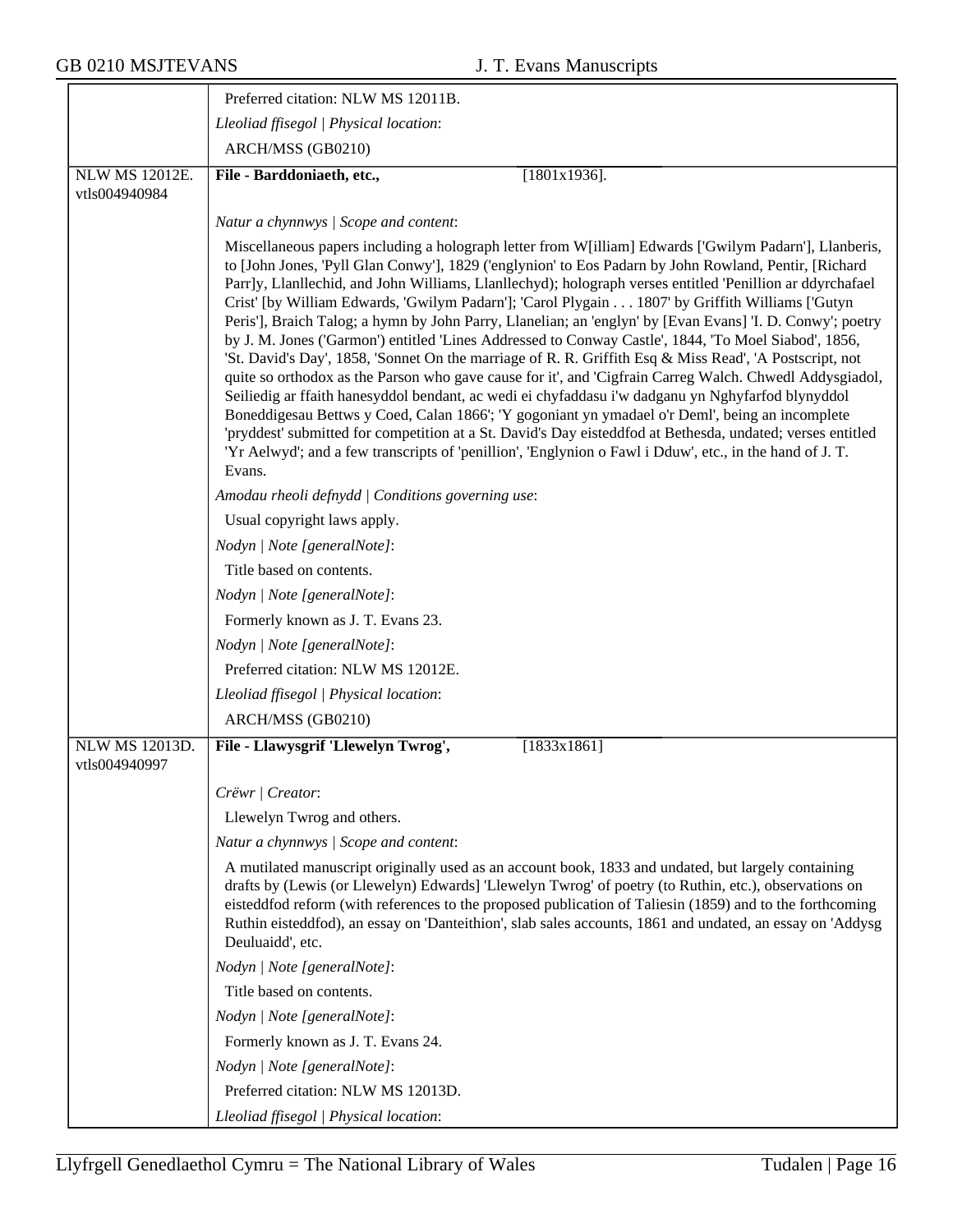|                                        | ARCH/MSS (GB0210)                                                                                                                                                                                                                                                                                                                                                                                                                    |              |        |
|----------------------------------------|--------------------------------------------------------------------------------------------------------------------------------------------------------------------------------------------------------------------------------------------------------------------------------------------------------------------------------------------------------------------------------------------------------------------------------------|--------------|--------|
| <b>NLW MS 12014A.</b>                  | File - Y Cyfarwyddwr Crist'nogol,                                                                                                                                                                                                                                                                                                                                                                                                    | [1832] /     | 74 pp. |
| vtls004941015                          |                                                                                                                                                                                                                                                                                                                                                                                                                                      |              |        |
|                                        | Crëwr   Creator:                                                                                                                                                                                                                                                                                                                                                                                                                     |              |        |
|                                        | Rees, William, 1802-1883                                                                                                                                                                                                                                                                                                                                                                                                             |              |        |
|                                        | Natur a chynnwys / Scope and content:                                                                                                                                                                                                                                                                                                                                                                                                |              |        |
|                                        | The holograph manuscript of William Rees ('Gwilym Hiraethog'): Y Cyfarwyddwr Crist'nogol: neu<br>Holwyddoreg ar Brif Byngciau a Dyledswyddau Crefydd (Llanrwst, 1832).                                                                                                                                                                                                                                                               |              |        |
|                                        | Nodyn   Note [generalNote]:                                                                                                                                                                                                                                                                                                                                                                                                          |              |        |
|                                        | Title based on contents.                                                                                                                                                                                                                                                                                                                                                                                                             |              |        |
|                                        | Nodyn   Note [generalNote]:                                                                                                                                                                                                                                                                                                                                                                                                          |              |        |
|                                        | Formerly known as J. T. Evans 25.                                                                                                                                                                                                                                                                                                                                                                                                    |              |        |
|                                        | Nodyn   Note [generalNote]:                                                                                                                                                                                                                                                                                                                                                                                                          |              |        |
|                                        | Preferred citation: NLW MS 12014A.                                                                                                                                                                                                                                                                                                                                                                                                   |              |        |
|                                        | Lleoliad ffisegol   Physical location:                                                                                                                                                                                                                                                                                                                                                                                               |              |        |
|                                        | ARCH/MSS (GB0210)                                                                                                                                                                                                                                                                                                                                                                                                                    |              |        |
| NLW MS 12015A.                         | File - Hynafiaethau Pen y Gaer,                                                                                                                                                                                                                                                                                                                                                                                                      | 1861, 1907 / | 33 pp. |
| vtls004941025                          |                                                                                                                                                                                                                                                                                                                                                                                                                                      |              |        |
|                                        | Crëwr   Creator:                                                                                                                                                                                                                                                                                                                                                                                                                     |              |        |
|                                        | David Williams and W. O. Roberts.                                                                                                                                                                                                                                                                                                                                                                                                    |              |        |
|                                        | Natur a chynnwys / Scope and content:                                                                                                                                                                                                                                                                                                                                                                                                |              |        |
|                                        | A notebook containing an essay on 'Hynafiaethau Pen y Gaer. Ynghyd a hynafiaethau y golygfeydd<br>sydd iw canfod oddiarni. Prif destyn Cystadleuaeth draethodawl Talybont Uch Cynwy-Nadolig 1861'.<br>According to an accompanying holograph letter, 1907, from W. O. Roberts, Llanbedr, Talycafn, to. O.<br>Evans Jones, Llanrwst, the essay was written by David Williams, Pandy, Dolygarrog, and was awarded<br>the second prize. |              |        |
|                                        | Nodyn   Note [generalNote]:                                                                                                                                                                                                                                                                                                                                                                                                          |              |        |
|                                        | Title based on contents.                                                                                                                                                                                                                                                                                                                                                                                                             |              |        |
|                                        | Nodyn   Note [generalNote]:                                                                                                                                                                                                                                                                                                                                                                                                          |              |        |
|                                        | Formerly known as J. T. Evans 26.                                                                                                                                                                                                                                                                                                                                                                                                    |              |        |
|                                        | Nodyn   Note [generalNote]:                                                                                                                                                                                                                                                                                                                                                                                                          |              |        |
|                                        | Preferred citation: NLW MS 12015A.                                                                                                                                                                                                                                                                                                                                                                                                   |              |        |
|                                        | Lleoliad ffisegol   Physical location:                                                                                                                                                                                                                                                                                                                                                                                               |              |        |
|                                        | ARCH/MSS (GB0210)                                                                                                                                                                                                                                                                                                                                                                                                                    |              |        |
| <b>NLW MS 12016D.</b><br>vtls004941033 | File - Thoughts on eschatology,                                                                                                                                                                                                                                                                                                                                                                                                      | [1880] /     |        |
|                                        | Crëwr   Creator:                                                                                                                                                                                                                                                                                                                                                                                                                     |              |        |
|                                        | Henry Wynne Jones.                                                                                                                                                                                                                                                                                                                                                                                                                   |              |        |
|                                        | Natur a chynnwys / Scope and content:                                                                                                                                                                                                                                                                                                                                                                                                |              |        |
|                                        | The holograph manuscript of Henry Wynne Jones [Llanrwst]: Thoughts on Eschatology (Llanrwst,<br>1880).                                                                                                                                                                                                                                                                                                                               |              |        |
|                                        | Nodyn   Note [generalNote]:                                                                                                                                                                                                                                                                                                                                                                                                          |              |        |
|                                        | Title based on contents.                                                                                                                                                                                                                                                                                                                                                                                                             |              |        |
|                                        | Nodyn   Note [generalNote]:                                                                                                                                                                                                                                                                                                                                                                                                          |              |        |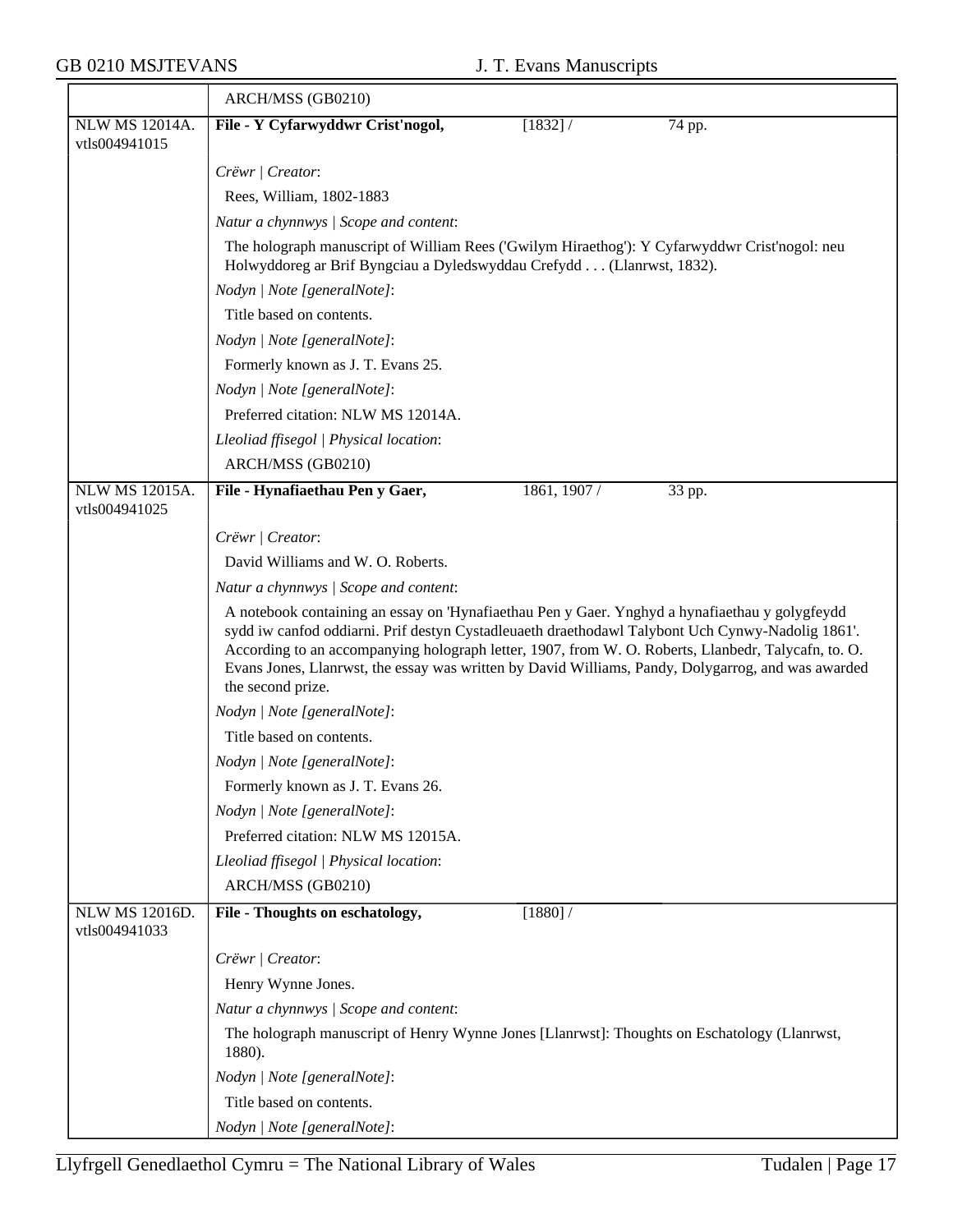|                                        | Formerly known as J. T. Evans 27.                                                                                                                                                                                                                                                                                                                                                                                                                       |
|----------------------------------------|---------------------------------------------------------------------------------------------------------------------------------------------------------------------------------------------------------------------------------------------------------------------------------------------------------------------------------------------------------------------------------------------------------------------------------------------------------|
|                                        | Nodyn   Note [generalNote]:                                                                                                                                                                                                                                                                                                                                                                                                                             |
|                                        | Preferred citation: NLW MS 12016D.                                                                                                                                                                                                                                                                                                                                                                                                                      |
|                                        | Lleoliad ffisegol   Physical location:                                                                                                                                                                                                                                                                                                                                                                                                                  |
|                                        | ARCH/MSS (GB0210)                                                                                                                                                                                                                                                                                                                                                                                                                                       |
| <b>NLW MS 12017D.</b>                  | File - Pregeth,<br>$[1865x1887]$ /                                                                                                                                                                                                                                                                                                                                                                                                                      |
| vtls004941042                          |                                                                                                                                                                                                                                                                                                                                                                                                                                                         |
|                                        | Crëwr   Creator:                                                                                                                                                                                                                                                                                                                                                                                                                                        |
|                                        | William Lloyd.                                                                                                                                                                                                                                                                                                                                                                                                                                          |
|                                        | Natur a chynnwys / Scope and content:                                                                                                                                                                                                                                                                                                                                                                                                                   |
|                                        | The holograph manuscript of W[illiam] Lloyd (Yspytty [Ifan]): Pregeth ar 'Iawn Ymddygiad yn Nhy<br>Dduw' a draddodwyd yn Ngherrig y-druidion ar Wyl Undeb Eglwysig Uwchaled (Llanrwst, n.d.)                                                                                                                                                                                                                                                            |
|                                        | Nodyn   Note [generalNote]:                                                                                                                                                                                                                                                                                                                                                                                                                             |
|                                        | Title based on contents.                                                                                                                                                                                                                                                                                                                                                                                                                                |
|                                        | Nodyn   Note [generalNote]:                                                                                                                                                                                                                                                                                                                                                                                                                             |
|                                        | Formerly known as J. T. Evans 28.                                                                                                                                                                                                                                                                                                                                                                                                                       |
|                                        | Nodyn   Note [generalNote]:                                                                                                                                                                                                                                                                                                                                                                                                                             |
|                                        | Preferred citation: NLW MS 12017D.                                                                                                                                                                                                                                                                                                                                                                                                                      |
|                                        | Lleoliad ffisegol   Physical location:                                                                                                                                                                                                                                                                                                                                                                                                                  |
|                                        | ARCH/MSS (GB0210)                                                                                                                                                                                                                                                                                                                                                                                                                                       |
| <b>NLW MS 12018C.</b>                  | File - Tonau ac anthemau,<br>1800 /                                                                                                                                                                                                                                                                                                                                                                                                                     |
| vtls004941062                          |                                                                                                                                                                                                                                                                                                                                                                                                                                                         |
|                                        | Crëwr   Creator:                                                                                                                                                                                                                                                                                                                                                                                                                                        |
|                                        | William Jones.                                                                                                                                                                                                                                                                                                                                                                                                                                          |
|                                        | Natur a chynnwys / Scope and content:                                                                                                                                                                                                                                                                                                                                                                                                                   |
|                                        | The tune book of William Jones, 1800, containing psalm-tunes, hymn-tunes, anthems, etc., by Hugh<br>Jones, Pen y Bwth, Llandwrog, W[illia]m Hughes, Bryn y Beddau, John W[illia]ms, Dolgellau, Robert<br>Griffith, Caernarvon, John Evans, Ty mawr, Llanddeiniolen, and John Jeffreys. Many of the pieces are<br>unattributed. Written on the inside covers and elsewhere are a metrical psalm by W[illiam] Williams,<br>Llandegai, and unsigned hymns. |
|                                        | Nodyn   Note [generalNote]:                                                                                                                                                                                                                                                                                                                                                                                                                             |
|                                        | Title based on contents.                                                                                                                                                                                                                                                                                                                                                                                                                                |
|                                        | Nodyn   Note [generalNote]:                                                                                                                                                                                                                                                                                                                                                                                                                             |
|                                        | Formerly known as J. T. Evans 29.                                                                                                                                                                                                                                                                                                                                                                                                                       |
|                                        | Nodyn   Note [generalNote]:                                                                                                                                                                                                                                                                                                                                                                                                                             |
|                                        | Preferred citation: NLW MS 12018C.                                                                                                                                                                                                                                                                                                                                                                                                                      |
|                                        | Lleoliad ffisegol   Physical location:                                                                                                                                                                                                                                                                                                                                                                                                                  |
|                                        | ARCH/MSS (GB0210)                                                                                                                                                                                                                                                                                                                                                                                                                                       |
| <b>NLW MS 12019A.</b><br>vtls004941068 | File - Tonau,<br>[19 cent.].                                                                                                                                                                                                                                                                                                                                                                                                                            |
|                                        | Natur a chynnwys / Scope and content:                                                                                                                                                                                                                                                                                                                                                                                                                   |
|                                        | A small collection of psalm-tunes, etc.                                                                                                                                                                                                                                                                                                                                                                                                                 |
|                                        | Nodyn   Note [generalNote]:                                                                                                                                                                                                                                                                                                                                                                                                                             |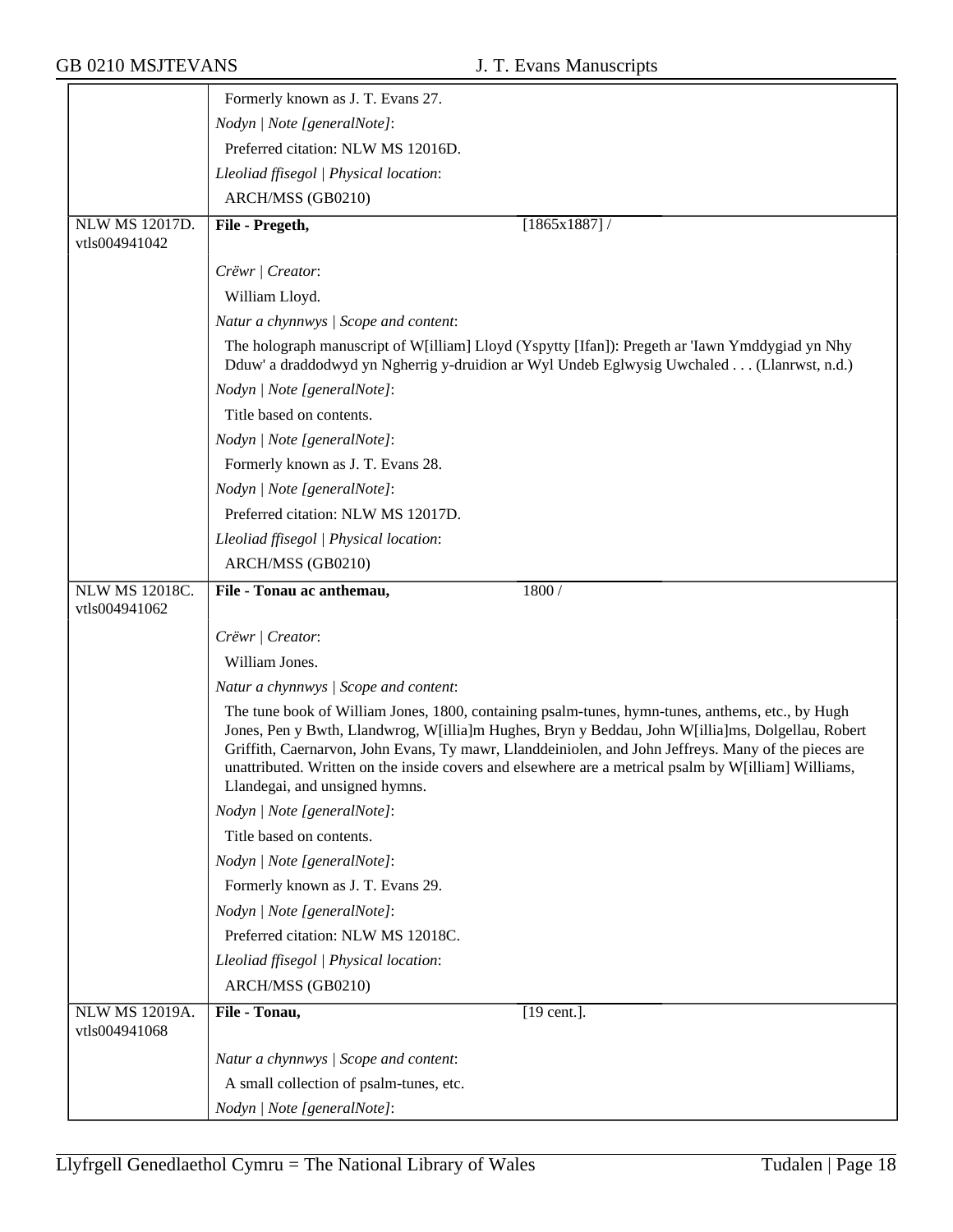|                                        | Title based on contents.                                                                                                                                                                                                                                                                                                                                                                                                                                                                                                                                                                                                                                                                                                                                                                                                                                                                                                                                                                                                                                                                                                                                                                                                                                                                                                                                                                                                                                                                                                                                                                                                                                                                                                                                                                               |
|----------------------------------------|--------------------------------------------------------------------------------------------------------------------------------------------------------------------------------------------------------------------------------------------------------------------------------------------------------------------------------------------------------------------------------------------------------------------------------------------------------------------------------------------------------------------------------------------------------------------------------------------------------------------------------------------------------------------------------------------------------------------------------------------------------------------------------------------------------------------------------------------------------------------------------------------------------------------------------------------------------------------------------------------------------------------------------------------------------------------------------------------------------------------------------------------------------------------------------------------------------------------------------------------------------------------------------------------------------------------------------------------------------------------------------------------------------------------------------------------------------------------------------------------------------------------------------------------------------------------------------------------------------------------------------------------------------------------------------------------------------------------------------------------------------------------------------------------------------|
|                                        | Nodyn   Note [generalNote]:                                                                                                                                                                                                                                                                                                                                                                                                                                                                                                                                                                                                                                                                                                                                                                                                                                                                                                                                                                                                                                                                                                                                                                                                                                                                                                                                                                                                                                                                                                                                                                                                                                                                                                                                                                            |
|                                        | Formerly known as J. T. Evans 30.                                                                                                                                                                                                                                                                                                                                                                                                                                                                                                                                                                                                                                                                                                                                                                                                                                                                                                                                                                                                                                                                                                                                                                                                                                                                                                                                                                                                                                                                                                                                                                                                                                                                                                                                                                      |
|                                        | Nodyn   Note [generalNote]:                                                                                                                                                                                                                                                                                                                                                                                                                                                                                                                                                                                                                                                                                                                                                                                                                                                                                                                                                                                                                                                                                                                                                                                                                                                                                                                                                                                                                                                                                                                                                                                                                                                                                                                                                                            |
|                                        | Preferred citation: NLW MS 12019A.                                                                                                                                                                                                                                                                                                                                                                                                                                                                                                                                                                                                                                                                                                                                                                                                                                                                                                                                                                                                                                                                                                                                                                                                                                                                                                                                                                                                                                                                                                                                                                                                                                                                                                                                                                     |
|                                        | Lleoliad ffisegol   Physical location:                                                                                                                                                                                                                                                                                                                                                                                                                                                                                                                                                                                                                                                                                                                                                                                                                                                                                                                                                                                                                                                                                                                                                                                                                                                                                                                                                                                                                                                                                                                                                                                                                                                                                                                                                                 |
|                                        | ARCH/MSS (GB0210)                                                                                                                                                                                                                                                                                                                                                                                                                                                                                                                                                                                                                                                                                                                                                                                                                                                                                                                                                                                                                                                                                                                                                                                                                                                                                                                                                                                                                                                                                                                                                                                                                                                                                                                                                                                      |
| <b>NLW MS 12020B.</b><br>vtls004941082 | File - Llythyrau,<br>[19 cent., first 1/4].                                                                                                                                                                                                                                                                                                                                                                                                                                                                                                                                                                                                                                                                                                                                                                                                                                                                                                                                                                                                                                                                                                                                                                                                                                                                                                                                                                                                                                                                                                                                                                                                                                                                                                                                                            |
|                                        |                                                                                                                                                                                                                                                                                                                                                                                                                                                                                                                                                                                                                                                                                                                                                                                                                                                                                                                                                                                                                                                                                                                                                                                                                                                                                                                                                                                                                                                                                                                                                                                                                                                                                                                                                                                                        |
|                                        | Natur a chynnwys / Scope and content:                                                                                                                                                                                                                                                                                                                                                                                                                                                                                                                                                                                                                                                                                                                                                                                                                                                                                                                                                                                                                                                                                                                                                                                                                                                                                                                                                                                                                                                                                                                                                                                                                                                                                                                                                                  |
|                                        | Twenty holograph letters and fragments of letters from Owen Evans, clerk to Mr. Griffith, attorney,<br>Llanrwst, mainly to his sister Jane Evans, Pandy, Trefrim, etc. [afterwards the wife of John Jones, 'Pyll<br>Glan Conwy '], 1818-1823 and undated (personal, requests for clothes and books, money and legal<br>matters, the recipient's estrangement from an unnamed man, prospects of employment for the recipient,<br>the payment of Gwydir rent, respects to the recipient's interpreter Goronwy Owain); a holograph letter<br>from Jane Evans to Owen Evans, 1819 (the recipient's apprenticeship to Mr. Griffith); and a holograph<br>letter from Cathrin Jones, Tyntwll, to Jane Evans, undated (personal).                                                                                                                                                                                                                                                                                                                                                                                                                                                                                                                                                                                                                                                                                                                                                                                                                                                                                                                                                                                                                                                                              |
|                                        | Nodyn   Note [generalNote]:                                                                                                                                                                                                                                                                                                                                                                                                                                                                                                                                                                                                                                                                                                                                                                                                                                                                                                                                                                                                                                                                                                                                                                                                                                                                                                                                                                                                                                                                                                                                                                                                                                                                                                                                                                            |
|                                        | Title based on contents.                                                                                                                                                                                                                                                                                                                                                                                                                                                                                                                                                                                                                                                                                                                                                                                                                                                                                                                                                                                                                                                                                                                                                                                                                                                                                                                                                                                                                                                                                                                                                                                                                                                                                                                                                                               |
|                                        | Nodyn   Note [generalNote]:                                                                                                                                                                                                                                                                                                                                                                                                                                                                                                                                                                                                                                                                                                                                                                                                                                                                                                                                                                                                                                                                                                                                                                                                                                                                                                                                                                                                                                                                                                                                                                                                                                                                                                                                                                            |
|                                        | Formerly known as J. T. Evans 31.                                                                                                                                                                                                                                                                                                                                                                                                                                                                                                                                                                                                                                                                                                                                                                                                                                                                                                                                                                                                                                                                                                                                                                                                                                                                                                                                                                                                                                                                                                                                                                                                                                                                                                                                                                      |
|                                        | Nodyn   Note [generalNote]:                                                                                                                                                                                                                                                                                                                                                                                                                                                                                                                                                                                                                                                                                                                                                                                                                                                                                                                                                                                                                                                                                                                                                                                                                                                                                                                                                                                                                                                                                                                                                                                                                                                                                                                                                                            |
|                                        | Preferred citation: NLW MS 12020B.                                                                                                                                                                                                                                                                                                                                                                                                                                                                                                                                                                                                                                                                                                                                                                                                                                                                                                                                                                                                                                                                                                                                                                                                                                                                                                                                                                                                                                                                                                                                                                                                                                                                                                                                                                     |
|                                        | Lleoliad ffisegol   Physical location:                                                                                                                                                                                                                                                                                                                                                                                                                                                                                                                                                                                                                                                                                                                                                                                                                                                                                                                                                                                                                                                                                                                                                                                                                                                                                                                                                                                                                                                                                                                                                                                                                                                                                                                                                                 |
|                                        | ARCH/MSS (GB0210)                                                                                                                                                                                                                                                                                                                                                                                                                                                                                                                                                                                                                                                                                                                                                                                                                                                                                                                                                                                                                                                                                                                                                                                                                                                                                                                                                                                                                                                                                                                                                                                                                                                                                                                                                                                      |
| <b>NLW MS 12021C.</b><br>vtls004941086 | File - Llythyrau,<br>1845-1864 /                                                                                                                                                                                                                                                                                                                                                                                                                                                                                                                                                                                                                                                                                                                                                                                                                                                                                                                                                                                                                                                                                                                                                                                                                                                                                                                                                                                                                                                                                                                                                                                                                                                                                                                                                                       |
|                                        | Crëwr   Creator:                                                                                                                                                                                                                                                                                                                                                                                                                                                                                                                                                                                                                                                                                                                                                                                                                                                                                                                                                                                                                                                                                                                                                                                                                                                                                                                                                                                                                                                                                                                                                                                                                                                                                                                                                                                       |
|                                        | John Jones and others.                                                                                                                                                                                                                                                                                                                                                                                                                                                                                                                                                                                                                                                                                                                                                                                                                                                                                                                                                                                                                                                                                                                                                                                                                                                                                                                                                                                                                                                                                                                                                                                                                                                                                                                                                                                 |
|                                        | Natur a chynnwys / Scope and content:                                                                                                                                                                                                                                                                                                                                                                                                                                                                                                                                                                                                                                                                                                                                                                                                                                                                                                                                                                                                                                                                                                                                                                                                                                                                                                                                                                                                                                                                                                                                                                                                                                                                                                                                                                  |
|                                        | One hundred and thirty holograph letters and imperfect letters, 1845-1864 and undated, written by J[ohn]<br>Jones ('Pyll Glan Conwy'), together with some additions by his wife [Jane Jones]. The majority of the<br>letters are written to his son Evan, printer, Portmadoc, but a few are addressed to others of his children,<br>namely Catherine, Edward, Jane, Owen E[van(s)], and Eliza[beth Margaret]. Among the topics discussed<br>by the writer are printing processes and the purchase of equipment; printing estimates; publications by<br>the writer and by his son Evan; news of relatives and friends; money matters, with copious references to<br>negotiations for loans; an invitation to Dublin Exhibition (1853); the purchase of writing slates; travelling<br>booksellers; the exchange of publications with other publishers; an address by Kossuth; a legal action<br>against Evan Jones; the revival of the Rifle Corps at Llanrwst; a lecture on Garibaldi by W[illiam] Rees<br>['Gwilym Hiraethog']; the writer's decision to discontinue the publication of books; the writer's health;<br>the writer's gardening and farming activities; the boy Hartwell [i.e., Griffith Hartwell Jones, rector of<br>Nutfield, Surrey]; etc. Also included in the volume are a holograph letter from D. O. D., Baptist Printing<br>Office, Llangollen, from Bala, to [], 1852 (the writer's career as a printer, a recommendation for the<br>bearer as a printer's apprentice); a holograph letter from O. Evans, Bethesda, to O. E. Jones, Llanrwst,<br>[18]56 (personal); a holograph letter from Robert [ ], Llanrwst, to [Evan] Jones, Porthmad[o]c, undated<br>(Llanrwst eisteddfod, the clearing of the office, personal); and a series of five 'englynion' [? to Evan<br>Jones]. |
|                                        | Nodyn   Note [generalNote]:                                                                                                                                                                                                                                                                                                                                                                                                                                                                                                                                                                                                                                                                                                                                                                                                                                                                                                                                                                                                                                                                                                                                                                                                                                                                                                                                                                                                                                                                                                                                                                                                                                                                                                                                                                            |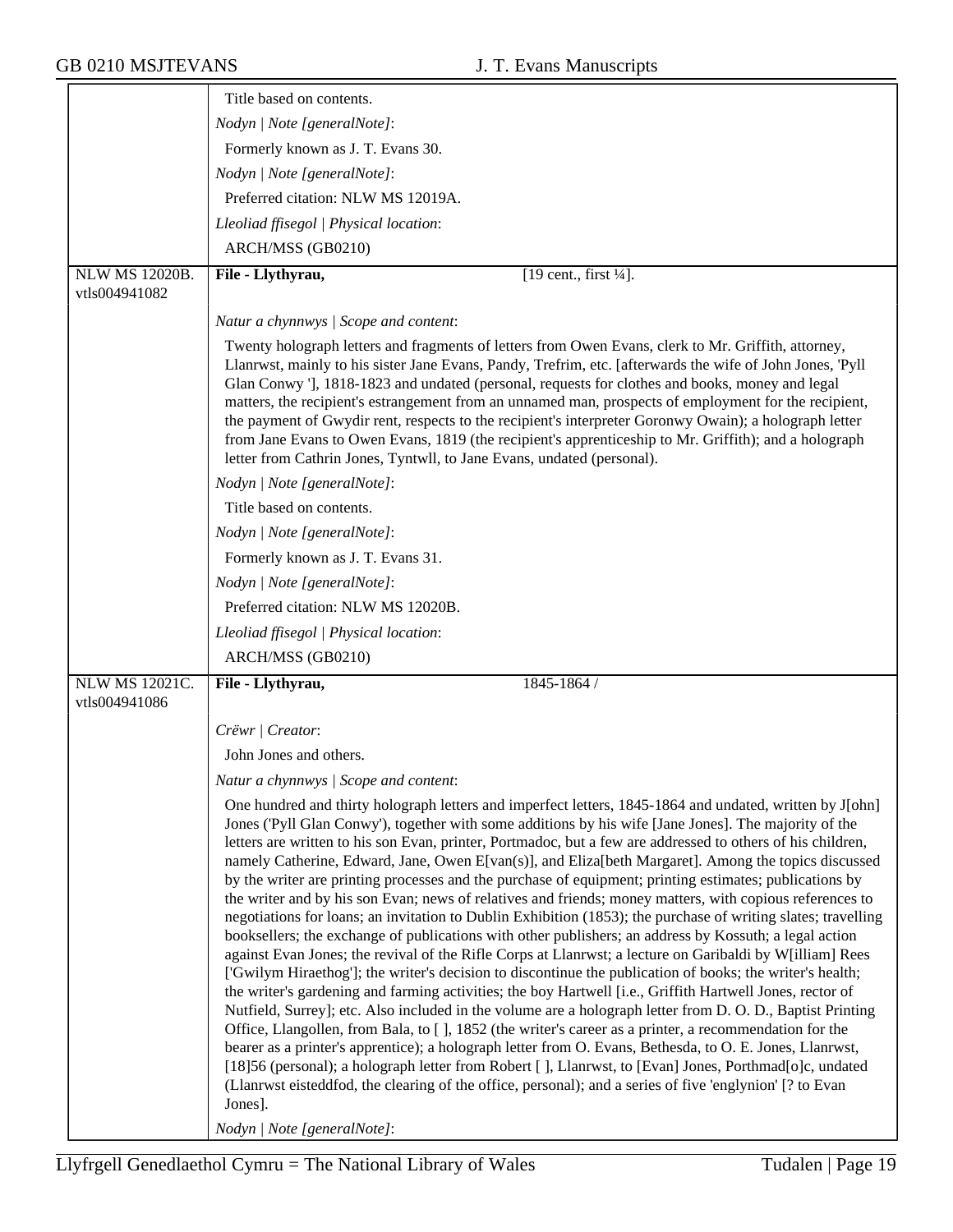|                       | Title based on contents.                                                                                                                                                                                                                                                                                                                                                                                                                                                                                                                                                                                                                                                                                                                                                                                                                                                                                                                                                                                                                                                                                                                                                                                                                                                                                                                                                                                                                                                                                                                                                                                                                                                                                                                                                                                                                                                                                                                                                                                                         |
|-----------------------|----------------------------------------------------------------------------------------------------------------------------------------------------------------------------------------------------------------------------------------------------------------------------------------------------------------------------------------------------------------------------------------------------------------------------------------------------------------------------------------------------------------------------------------------------------------------------------------------------------------------------------------------------------------------------------------------------------------------------------------------------------------------------------------------------------------------------------------------------------------------------------------------------------------------------------------------------------------------------------------------------------------------------------------------------------------------------------------------------------------------------------------------------------------------------------------------------------------------------------------------------------------------------------------------------------------------------------------------------------------------------------------------------------------------------------------------------------------------------------------------------------------------------------------------------------------------------------------------------------------------------------------------------------------------------------------------------------------------------------------------------------------------------------------------------------------------------------------------------------------------------------------------------------------------------------------------------------------------------------------------------------------------------------|
|                       | Nodyn   Note [generalNote]:                                                                                                                                                                                                                                                                                                                                                                                                                                                                                                                                                                                                                                                                                                                                                                                                                                                                                                                                                                                                                                                                                                                                                                                                                                                                                                                                                                                                                                                                                                                                                                                                                                                                                                                                                                                                                                                                                                                                                                                                      |
|                       | Formerly known as J. T. Evans 32.                                                                                                                                                                                                                                                                                                                                                                                                                                                                                                                                                                                                                                                                                                                                                                                                                                                                                                                                                                                                                                                                                                                                                                                                                                                                                                                                                                                                                                                                                                                                                                                                                                                                                                                                                                                                                                                                                                                                                                                                |
|                       | Nodyn   Note [generalNote]:                                                                                                                                                                                                                                                                                                                                                                                                                                                                                                                                                                                                                                                                                                                                                                                                                                                                                                                                                                                                                                                                                                                                                                                                                                                                                                                                                                                                                                                                                                                                                                                                                                                                                                                                                                                                                                                                                                                                                                                                      |
|                       | Preferred citation: NLW MS 12021C.                                                                                                                                                                                                                                                                                                                                                                                                                                                                                                                                                                                                                                                                                                                                                                                                                                                                                                                                                                                                                                                                                                                                                                                                                                                                                                                                                                                                                                                                                                                                                                                                                                                                                                                                                                                                                                                                                                                                                                                               |
|                       | Lleoliad ffisegol   Physical location:                                                                                                                                                                                                                                                                                                                                                                                                                                                                                                                                                                                                                                                                                                                                                                                                                                                                                                                                                                                                                                                                                                                                                                                                                                                                                                                                                                                                                                                                                                                                                                                                                                                                                                                                                                                                                                                                                                                                                                                           |
|                       | ARCH/MSS (GB0210)                                                                                                                                                                                                                                                                                                                                                                                                                                                                                                                                                                                                                                                                                                                                                                                                                                                                                                                                                                                                                                                                                                                                                                                                                                                                                                                                                                                                                                                                                                                                                                                                                                                                                                                                                                                                                                                                                                                                                                                                                |
| <b>NLW MS 12022B.</b> | File - Llythyrau,<br>1847-1869 /                                                                                                                                                                                                                                                                                                                                                                                                                                                                                                                                                                                                                                                                                                                                                                                                                                                                                                                                                                                                                                                                                                                                                                                                                                                                                                                                                                                                                                                                                                                                                                                                                                                                                                                                                                                                                                                                                                                                                                                                 |
| vtls004941191         |                                                                                                                                                                                                                                                                                                                                                                                                                                                                                                                                                                                                                                                                                                                                                                                                                                                                                                                                                                                                                                                                                                                                                                                                                                                                                                                                                                                                                                                                                                                                                                                                                                                                                                                                                                                                                                                                                                                                                                                                                                  |
|                       | Crëwr   Creator:                                                                                                                                                                                                                                                                                                                                                                                                                                                                                                                                                                                                                                                                                                                                                                                                                                                                                                                                                                                                                                                                                                                                                                                                                                                                                                                                                                                                                                                                                                                                                                                                                                                                                                                                                                                                                                                                                                                                                                                                                 |
|                       | Edward Jones and others.                                                                                                                                                                                                                                                                                                                                                                                                                                                                                                                                                                                                                                                                                                                                                                                                                                                                                                                                                                                                                                                                                                                                                                                                                                                                                                                                                                                                                                                                                                                                                                                                                                                                                                                                                                                                                                                                                                                                                                                                         |
|                       | Natur a chynnwys / Scope and content:                                                                                                                                                                                                                                                                                                                                                                                                                                                                                                                                                                                                                                                                                                                                                                                                                                                                                                                                                                                                                                                                                                                                                                                                                                                                                                                                                                                                                                                                                                                                                                                                                                                                                                                                                                                                                                                                                                                                                                                            |
|                       | Sixty-six holograph letters and imperfect letters, 1847-1869 and undated, written by Edward [Jones],<br>successively perpetual curate of Llanrhaeadr-ym- Mochnant and Llan-armon Mynydd Mawr and vicar<br>of Nantglyn and of Llanfair Caereinion, together with some additions by his wife [Mary Jones] (née<br>Richards, of Ty'n-y-graig, Llanrhaeadr-ym-Mochnant]. The majority of the letters are written from<br>Llanrhaiadr and are addressed to his parents John Jones ('Pyll Glan Conwy') and Jane Jones, to his<br>sister Catherine, and to his brothers Evan and Owen [Evan]. Among the topics discussed are the writer's<br>ordination and his admission to a degree at Oxford (1850); a call in the writer's absence by 'Ellis y<br>baledwr'; the purchase of riding equipment, horses, a gig, etc.; a legal action against Evan Jones; visits to<br>the [Crystal Palace] Exhibition [1851]; the success of Robert Hughes in gaining the degree of M.D., at<br>St. Andrews University; news of relatives and friends; the writer's fall from his mare; misrepresentation<br>of the writer by the old parson of Llangedwin (1854); the writer's satisfaction with his curacy; ill-<br>feeling between families [at Llanrhaeadr-ym-Mochnant] and the writer's change of lodgings; the writer's<br>marriage to Miss Richards; money matters, with references to negotiations for loans; the publication<br>by the writer of translations of 'striking anecdotes' for Sunday School children; the publication of<br>missionary literature ('y papyrau Cenadol'); the writer's removal to Nantglyn; the payment of Nantglyn<br>tithe; windows, etc., left to the writer [at Llanrwst]; an anonymous letter vilifying the writer; the purchase<br>of a harmonium for the church at Llanrhaiadr; rules of a friendly society [at Llanrhaeadr-ym-Mochnant];<br>the lease of a house at Llanrwst to [Thomas Roberts] 'Scorpion'; the health of the writer and his wife; the<br>birth of a son to the writer and his wife; etc. |
|                       | Nodyn   Note [generalNote]:                                                                                                                                                                                                                                                                                                                                                                                                                                                                                                                                                                                                                                                                                                                                                                                                                                                                                                                                                                                                                                                                                                                                                                                                                                                                                                                                                                                                                                                                                                                                                                                                                                                                                                                                                                                                                                                                                                                                                                                                      |
|                       | Title based on contents.                                                                                                                                                                                                                                                                                                                                                                                                                                                                                                                                                                                                                                                                                                                                                                                                                                                                                                                                                                                                                                                                                                                                                                                                                                                                                                                                                                                                                                                                                                                                                                                                                                                                                                                                                                                                                                                                                                                                                                                                         |
|                       | Nodyn   Note [generalNote]:                                                                                                                                                                                                                                                                                                                                                                                                                                                                                                                                                                                                                                                                                                                                                                                                                                                                                                                                                                                                                                                                                                                                                                                                                                                                                                                                                                                                                                                                                                                                                                                                                                                                                                                                                                                                                                                                                                                                                                                                      |
|                       | Formerly known as J. T. Evans 33.                                                                                                                                                                                                                                                                                                                                                                                                                                                                                                                                                                                                                                                                                                                                                                                                                                                                                                                                                                                                                                                                                                                                                                                                                                                                                                                                                                                                                                                                                                                                                                                                                                                                                                                                                                                                                                                                                                                                                                                                |
|                       | Nodyn   Note [generalNote]:                                                                                                                                                                                                                                                                                                                                                                                                                                                                                                                                                                                                                                                                                                                                                                                                                                                                                                                                                                                                                                                                                                                                                                                                                                                                                                                                                                                                                                                                                                                                                                                                                                                                                                                                                                                                                                                                                                                                                                                                      |
|                       | Preferred citation: NLW MS 12022B.                                                                                                                                                                                                                                                                                                                                                                                                                                                                                                                                                                                                                                                                                                                                                                                                                                                                                                                                                                                                                                                                                                                                                                                                                                                                                                                                                                                                                                                                                                                                                                                                                                                                                                                                                                                                                                                                                                                                                                                               |
|                       | Lleoliad ffisegol   Physical location:                                                                                                                                                                                                                                                                                                                                                                                                                                                                                                                                                                                                                                                                                                                                                                                                                                                                                                                                                                                                                                                                                                                                                                                                                                                                                                                                                                                                                                                                                                                                                                                                                                                                                                                                                                                                                                                                                                                                                                                           |
|                       | ARCH/MSS (GB0210)                                                                                                                                                                                                                                                                                                                                                                                                                                                                                                                                                                                                                                                                                                                                                                                                                                                                                                                                                                                                                                                                                                                                                                                                                                                                                                                                                                                                                                                                                                                                                                                                                                                                                                                                                                                                                                                                                                                                                                                                                |
| <b>NLW MS 12023B.</b> | File - Llythyrau,<br>1853-1873 /                                                                                                                                                                                                                                                                                                                                                                                                                                                                                                                                                                                                                                                                                                                                                                                                                                                                                                                                                                                                                                                                                                                                                                                                                                                                                                                                                                                                                                                                                                                                                                                                                                                                                                                                                                                                                                                                                                                                                                                                 |
| vtls004941206         |                                                                                                                                                                                                                                                                                                                                                                                                                                                                                                                                                                                                                                                                                                                                                                                                                                                                                                                                                                                                                                                                                                                                                                                                                                                                                                                                                                                                                                                                                                                                                                                                                                                                                                                                                                                                                                                                                                                                                                                                                                  |
|                       | Crëwr   Creator:                                                                                                                                                                                                                                                                                                                                                                                                                                                                                                                                                                                                                                                                                                                                                                                                                                                                                                                                                                                                                                                                                                                                                                                                                                                                                                                                                                                                                                                                                                                                                                                                                                                                                                                                                                                                                                                                                                                                                                                                                 |
|                       | Robert Griffith Jones.                                                                                                                                                                                                                                                                                                                                                                                                                                                                                                                                                                                                                                                                                                                                                                                                                                                                                                                                                                                                                                                                                                                                                                                                                                                                                                                                                                                                                                                                                                                                                                                                                                                                                                                                                                                                                                                                                                                                                                                                           |
|                       | Natur a chynnwys / Scope and content:                                                                                                                                                                                                                                                                                                                                                                                                                                                                                                                                                                                                                                                                                                                                                                                                                                                                                                                                                                                                                                                                                                                                                                                                                                                                                                                                                                                                                                                                                                                                                                                                                                                                                                                                                                                                                                                                                                                                                                                            |
|                       | Seventy-nine holograph letters and imperfect letters, 1853-1873 and undated, written by Robert Griffith<br>Jones, successively curate of Llanarmon-yn-Iâl and Rhuddlan and vicar of Llanarmon-yn-Iâl. The letters,<br>written from St. Bees College [Cumberland], Llanarmon-yn-Iâl, Rhuddlan, etc., are addressed largely to<br>his cousin Evan Jones, Port-madoc, but there are a few to his cousins Catherine (Cate) Jones and Owen                                                                                                                                                                                                                                                                                                                                                                                                                                                                                                                                                                                                                                                                                                                                                                                                                                                                                                                                                                                                                                                                                                                                                                                                                                                                                                                                                                                                                                                                                                                                                                                            |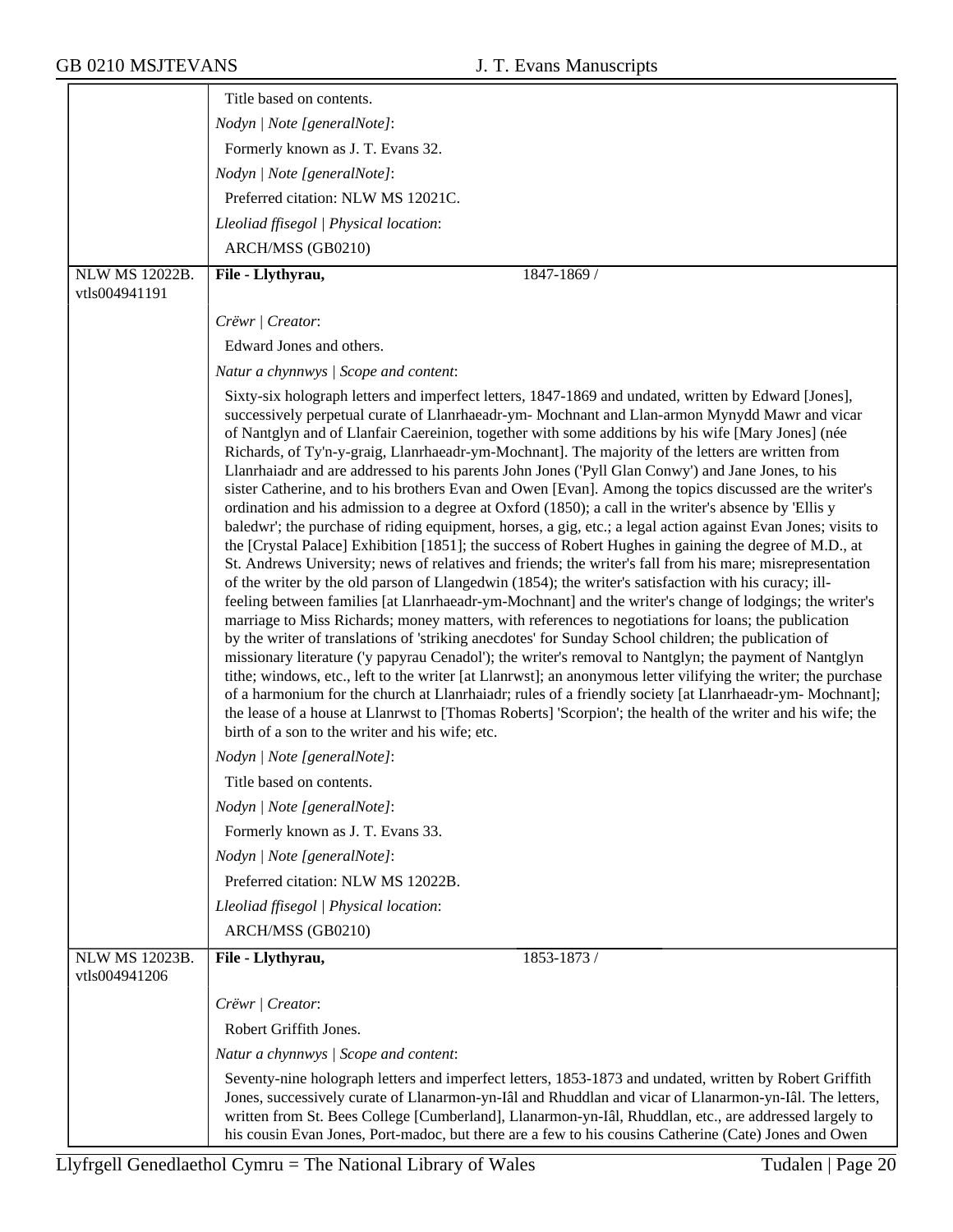|                                 | Evan Jones. Among the subjects discussed are personal and family matters; the writer's ordination, and<br>his curacy at Llanarmon-yn-Iâl; purchases of books; the printing business of Evan Jones; the writer's<br>parochial duties; a request for jars of Trefriw water; the recovery of Catherine Jones and Owen Evan<br>Jones from typhoid fever; a welcome to the writer at Bodrhyddan; etc.                                                                                                                                                                                                                                                                                                                                                                                                                                                                                                                                                                                                                                                                                                                                                                                                                                                                                                                                                                                                                                                                                                                                                                                                                                                                                                                                                                                                                                      |
|---------------------------------|---------------------------------------------------------------------------------------------------------------------------------------------------------------------------------------------------------------------------------------------------------------------------------------------------------------------------------------------------------------------------------------------------------------------------------------------------------------------------------------------------------------------------------------------------------------------------------------------------------------------------------------------------------------------------------------------------------------------------------------------------------------------------------------------------------------------------------------------------------------------------------------------------------------------------------------------------------------------------------------------------------------------------------------------------------------------------------------------------------------------------------------------------------------------------------------------------------------------------------------------------------------------------------------------------------------------------------------------------------------------------------------------------------------------------------------------------------------------------------------------------------------------------------------------------------------------------------------------------------------------------------------------------------------------------------------------------------------------------------------------------------------------------------------------------------------------------------------|
|                                 | Nodyn   Note [generalNote]:                                                                                                                                                                                                                                                                                                                                                                                                                                                                                                                                                                                                                                                                                                                                                                                                                                                                                                                                                                                                                                                                                                                                                                                                                                                                                                                                                                                                                                                                                                                                                                                                                                                                                                                                                                                                           |
|                                 | Title based on contents.                                                                                                                                                                                                                                                                                                                                                                                                                                                                                                                                                                                                                                                                                                                                                                                                                                                                                                                                                                                                                                                                                                                                                                                                                                                                                                                                                                                                                                                                                                                                                                                                                                                                                                                                                                                                              |
|                                 | Nodyn   Note [generalNote]:                                                                                                                                                                                                                                                                                                                                                                                                                                                                                                                                                                                                                                                                                                                                                                                                                                                                                                                                                                                                                                                                                                                                                                                                                                                                                                                                                                                                                                                                                                                                                                                                                                                                                                                                                                                                           |
|                                 | Formerly known as J. T. Evans 34.                                                                                                                                                                                                                                                                                                                                                                                                                                                                                                                                                                                                                                                                                                                                                                                                                                                                                                                                                                                                                                                                                                                                                                                                                                                                                                                                                                                                                                                                                                                                                                                                                                                                                                                                                                                                     |
|                                 | Nodyn   Note [generalNote]:                                                                                                                                                                                                                                                                                                                                                                                                                                                                                                                                                                                                                                                                                                                                                                                                                                                                                                                                                                                                                                                                                                                                                                                                                                                                                                                                                                                                                                                                                                                                                                                                                                                                                                                                                                                                           |
|                                 | Preferred citation: NLW MS 12023B.                                                                                                                                                                                                                                                                                                                                                                                                                                                                                                                                                                                                                                                                                                                                                                                                                                                                                                                                                                                                                                                                                                                                                                                                                                                                                                                                                                                                                                                                                                                                                                                                                                                                                                                                                                                                    |
|                                 | Lleoliad ffisegol   Physical location:                                                                                                                                                                                                                                                                                                                                                                                                                                                                                                                                                                                                                                                                                                                                                                                                                                                                                                                                                                                                                                                                                                                                                                                                                                                                                                                                                                                                                                                                                                                                                                                                                                                                                                                                                                                                |
|                                 | ARCH/MSS (GB0210)                                                                                                                                                                                                                                                                                                                                                                                                                                                                                                                                                                                                                                                                                                                                                                                                                                                                                                                                                                                                                                                                                                                                                                                                                                                                                                                                                                                                                                                                                                                                                                                                                                                                                                                                                                                                                     |
| NLW MS 12024B.<br>vtls004941229 | File - Llythyrau,<br>1859-1887 /                                                                                                                                                                                                                                                                                                                                                                                                                                                                                                                                                                                                                                                                                                                                                                                                                                                                                                                                                                                                                                                                                                                                                                                                                                                                                                                                                                                                                                                                                                                                                                                                                                                                                                                                                                                                      |
|                                 | Crëwr   Creator:                                                                                                                                                                                                                                                                                                                                                                                                                                                                                                                                                                                                                                                                                                                                                                                                                                                                                                                                                                                                                                                                                                                                                                                                                                                                                                                                                                                                                                                                                                                                                                                                                                                                                                                                                                                                                      |
|                                 | Evan Jones.                                                                                                                                                                                                                                                                                                                                                                                                                                                                                                                                                                                                                                                                                                                                                                                                                                                                                                                                                                                                                                                                                                                                                                                                                                                                                                                                                                                                                                                                                                                                                                                                                                                                                                                                                                                                                           |
|                                 | Natur a chynnwys / Scope and content:                                                                                                                                                                                                                                                                                                                                                                                                                                                                                                                                                                                                                                                                                                                                                                                                                                                                                                                                                                                                                                                                                                                                                                                                                                                                                                                                                                                                                                                                                                                                                                                                                                                                                                                                                                                                 |
|                                 | Sixty holograph letters and incomplete letters, 1859-1887 and undated, written by Evan Jones, The<br>Printing Office (Post and Stamp Offices), 1 High Street, Portmadoc. The majority of the letters are<br>addressed to his brother Owen [Evan Jones], but there are a few to his father [John Jones, 'Pyll Glan<br>Conwy'], to his sister Catherine, and to his nephew John [J. Lloyd]. Among the subjects discussed<br>are news of relatives and friends; money matters; printing processes, equipment, and estimates, with<br>references to publications by the writer and the recipients; the whereabouts of the schooner 'Margaret<br>Jones'; advice in the matter of Thomas Davies's bankruptcy; the death of P. M. Evans, Holywell, in an<br>accident at Devil's Bridge; a newspaper development [at Llanrwst]; negotiations regarding the disposal<br>of properties [in Llanrwst]; the conduct of the writer's cousin 'Willie'; a proposal for the purchase of land<br>at Deganwy; trips on a new steam tug [from Portmadoc]; the repair of the writer's watch; the printing<br>of voters' lists and lists of polling places; a visit from 'Ap Caledfryn'; a visit to a printing exhibition<br>in London; the sale of Bryn Aber [Llanrwst]; the exclusion of ['Gwilym] Cowlyd' from the office of<br>churchwarden; [Portmadoc] Horse and Dog Show; the writer's post office duties and the employment<br>of staff; unemployment in a foundry [in Portmadoc]; Jubilee (1887) celebrations; the probate of [ Owen<br>Evan(s) Jones]; financial loss incurred by Portmadoc Eisteddfod (1887); the theft of postage stamps from<br>the writer; etc. One of the letters is written on the blank spaces of a printed circular of Mr. Ellis, dentist,<br>Towyn, and another on a printed circular, 1858, of Port Madoc Gas Company. |
|                                 | Nodyn   Note [generalNote]:                                                                                                                                                                                                                                                                                                                                                                                                                                                                                                                                                                                                                                                                                                                                                                                                                                                                                                                                                                                                                                                                                                                                                                                                                                                                                                                                                                                                                                                                                                                                                                                                                                                                                                                                                                                                           |
|                                 | Title based on contents.                                                                                                                                                                                                                                                                                                                                                                                                                                                                                                                                                                                                                                                                                                                                                                                                                                                                                                                                                                                                                                                                                                                                                                                                                                                                                                                                                                                                                                                                                                                                                                                                                                                                                                                                                                                                              |
|                                 | Nodyn   Note [generalNote]:                                                                                                                                                                                                                                                                                                                                                                                                                                                                                                                                                                                                                                                                                                                                                                                                                                                                                                                                                                                                                                                                                                                                                                                                                                                                                                                                                                                                                                                                                                                                                                                                                                                                                                                                                                                                           |
|                                 | Formerly known as J. T. Evans 35.                                                                                                                                                                                                                                                                                                                                                                                                                                                                                                                                                                                                                                                                                                                                                                                                                                                                                                                                                                                                                                                                                                                                                                                                                                                                                                                                                                                                                                                                                                                                                                                                                                                                                                                                                                                                     |
|                                 | Nodyn   Note [generalNote]:                                                                                                                                                                                                                                                                                                                                                                                                                                                                                                                                                                                                                                                                                                                                                                                                                                                                                                                                                                                                                                                                                                                                                                                                                                                                                                                                                                                                                                                                                                                                                                                                                                                                                                                                                                                                           |
|                                 | Preferred citation: NLW MS 12024B.                                                                                                                                                                                                                                                                                                                                                                                                                                                                                                                                                                                                                                                                                                                                                                                                                                                                                                                                                                                                                                                                                                                                                                                                                                                                                                                                                                                                                                                                                                                                                                                                                                                                                                                                                                                                    |
|                                 | Lleoliad ffisegol   Physical location:                                                                                                                                                                                                                                                                                                                                                                                                                                                                                                                                                                                                                                                                                                                                                                                                                                                                                                                                                                                                                                                                                                                                                                                                                                                                                                                                                                                                                                                                                                                                                                                                                                                                                                                                                                                                |
|                                 | ARCH/MSS (GB0210)                                                                                                                                                                                                                                                                                                                                                                                                                                                                                                                                                                                                                                                                                                                                                                                                                                                                                                                                                                                                                                                                                                                                                                                                                                                                                                                                                                                                                                                                                                                                                                                                                                                                                                                                                                                                                     |
| NLW MS 12025B.<br>vtls004941236 | File - Letters,<br>1885-1915 /                                                                                                                                                                                                                                                                                                                                                                                                                                                                                                                                                                                                                                                                                                                                                                                                                                                                                                                                                                                                                                                                                                                                                                                                                                                                                                                                                                                                                                                                                                                                                                                                                                                                                                                                                                                                        |
|                                 | Crëwr   Creator:                                                                                                                                                                                                                                                                                                                                                                                                                                                                                                                                                                                                                                                                                                                                                                                                                                                                                                                                                                                                                                                                                                                                                                                                                                                                                                                                                                                                                                                                                                                                                                                                                                                                                                                                                                                                                      |
|                                 | Griffith Hartwell Jones.                                                                                                                                                                                                                                                                                                                                                                                                                                                                                                                                                                                                                                                                                                                                                                                                                                                                                                                                                                                                                                                                                                                                                                                                                                                                                                                                                                                                                                                                                                                                                                                                                                                                                                                                                                                                              |
|                                 | Natur a chynnwys / Scope and content:                                                                                                                                                                                                                                                                                                                                                                                                                                                                                                                                                                                                                                                                                                                                                                                                                                                                                                                                                                                                                                                                                                                                                                                                                                                                                                                                                                                                                                                                                                                                                                                                                                                                                                                                                                                                 |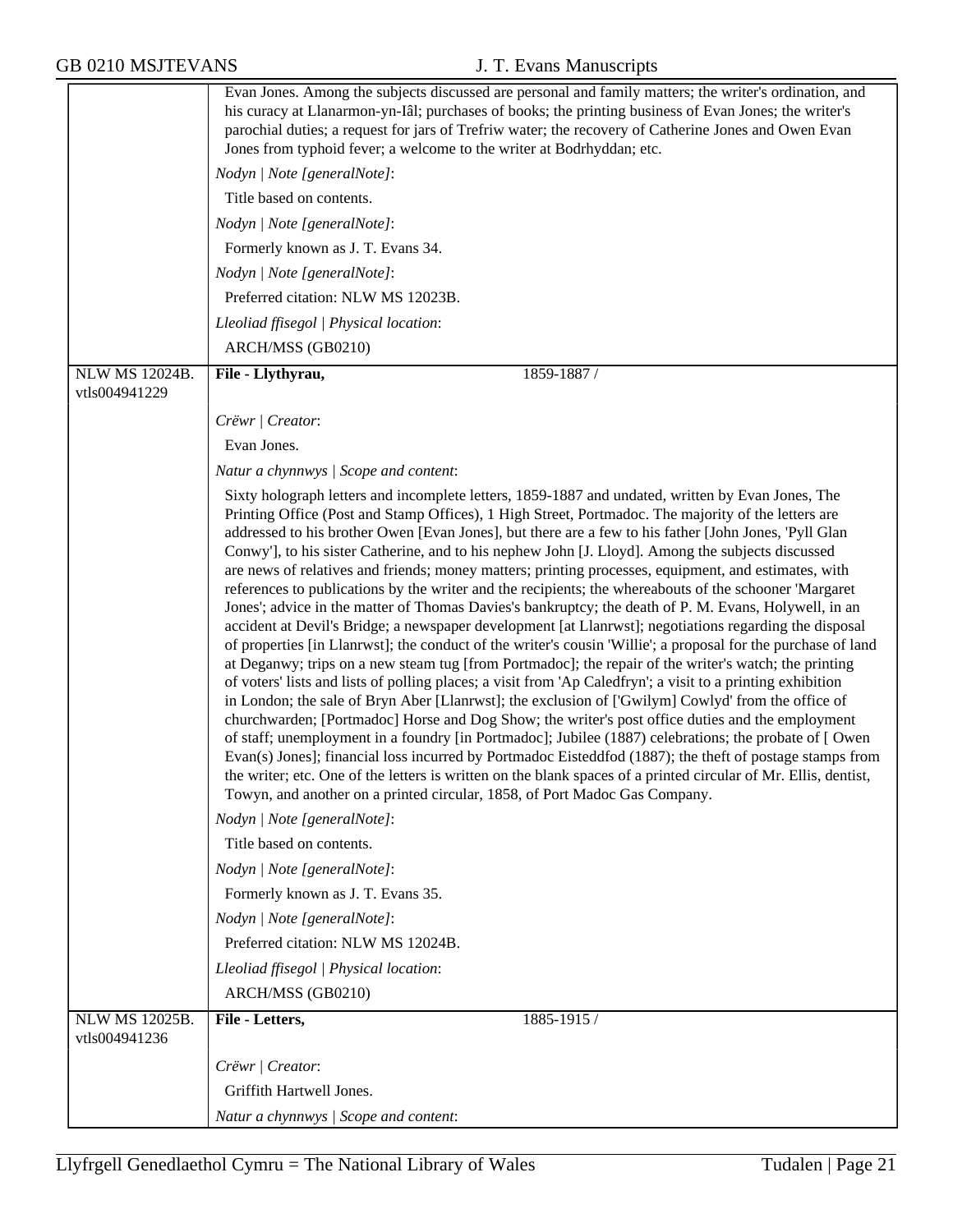|                                 | Seven holograph letters and one telegram, 1885-1915 and undated, from G[riffith] Hartwell Jones, rector<br>of Nutfield, Surrey, to his uncle [Evan Jones] at [Portmadoc and] Llanrwst. Written from Llandovery,<br>Rhyl, Nutfield, and Llandudno, they relate to the troubles of the writer's brother 'Willie' and a request<br>to conceal his connection with the Army; the writer's travels; the authorship of a cutting; the receipt of<br>newspapers; the death of the writer's aunt (1898); the connection of 'Pyll Glan Conwy' with the Lewis<br>Morris press; destruction caused by World War I; etc.                                                                                                                                                                                                                                                                                                                                                                                                                                                                                                                                         |
|---------------------------------|------------------------------------------------------------------------------------------------------------------------------------------------------------------------------------------------------------------------------------------------------------------------------------------------------------------------------------------------------------------------------------------------------------------------------------------------------------------------------------------------------------------------------------------------------------------------------------------------------------------------------------------------------------------------------------------------------------------------------------------------------------------------------------------------------------------------------------------------------------------------------------------------------------------------------------------------------------------------------------------------------------------------------------------------------------------------------------------------------------------------------------------------------|
|                                 | Nodyn   Note [generalNote]:                                                                                                                                                                                                                                                                                                                                                                                                                                                                                                                                                                                                                                                                                                                                                                                                                                                                                                                                                                                                                                                                                                                          |
|                                 | Title based on contents.                                                                                                                                                                                                                                                                                                                                                                                                                                                                                                                                                                                                                                                                                                                                                                                                                                                                                                                                                                                                                                                                                                                             |
|                                 | Nodyn   Note [generalNote]:                                                                                                                                                                                                                                                                                                                                                                                                                                                                                                                                                                                                                                                                                                                                                                                                                                                                                                                                                                                                                                                                                                                          |
|                                 | Formerly known as J. T. Evans 36.                                                                                                                                                                                                                                                                                                                                                                                                                                                                                                                                                                                                                                                                                                                                                                                                                                                                                                                                                                                                                                                                                                                    |
|                                 | Nodyn   Note [generalNote]:                                                                                                                                                                                                                                                                                                                                                                                                                                                                                                                                                                                                                                                                                                                                                                                                                                                                                                                                                                                                                                                                                                                          |
|                                 | Preferred citation: NLW MS 12025B.                                                                                                                                                                                                                                                                                                                                                                                                                                                                                                                                                                                                                                                                                                                                                                                                                                                                                                                                                                                                                                                                                                                   |
|                                 | Lleoliad ffisegol   Physical location:                                                                                                                                                                                                                                                                                                                                                                                                                                                                                                                                                                                                                                                                                                                                                                                                                                                                                                                                                                                                                                                                                                               |
|                                 | ARCH/MSS (GB0210)                                                                                                                                                                                                                                                                                                                                                                                                                                                                                                                                                                                                                                                                                                                                                                                                                                                                                                                                                                                                                                                                                                                                    |
| <b>NLW MS 12026C.</b>           | File - Llythyrau,<br>1857-1886 /                                                                                                                                                                                                                                                                                                                                                                                                                                                                                                                                                                                                                                                                                                                                                                                                                                                                                                                                                                                                                                                                                                                     |
| vtls004941253                   |                                                                                                                                                                                                                                                                                                                                                                                                                                                                                                                                                                                                                                                                                                                                                                                                                                                                                                                                                                                                                                                                                                                                                      |
|                                 | Crëwr   Creator:                                                                                                                                                                                                                                                                                                                                                                                                                                                                                                                                                                                                                                                                                                                                                                                                                                                                                                                                                                                                                                                                                                                                     |
|                                 | Owen Evan Jones.                                                                                                                                                                                                                                                                                                                                                                                                                                                                                                                                                                                                                                                                                                                                                                                                                                                                                                                                                                                                                                                                                                                                     |
|                                 | Natur a chynnwys / Scope and content:                                                                                                                                                                                                                                                                                                                                                                                                                                                                                                                                                                                                                                                                                                                                                                                                                                                                                                                                                                                                                                                                                                                |
|                                 | Twenty-four holograph letters and imperfect letters, 1857-1886 and undated, written by Owen Evan(s)<br>[Jones] (O. Evans-Jones & Co.), from The Printing Office, Llanrwst, etc., largely to members of his<br>family, and more especially to his brother Evan. Among the subjects discussed are personal matters;<br>news of relatives and friends; the progress of Miss Eastwood; an address by Mr. Ambrose ['Emrys']; the<br>Pentrefoelas Eisteddfod (1857); a proposed visit by the writer's father to London; the settlement of bills,<br>and other money matters; 'Crafnant's recovery; the publication of almanacs; the valuation of houses at<br>Bettws y coed; the writer's visit to London; printing equipment; Llanbedr [Harlech] fair; an article in<br>Y Geninen by 'Scorpion'; agreements relating to properties in Llanrwst; the illness of the writer's sister<br>Catherine; the sale of hay; repairs to a watch; etc. One of the letters is written on the blank spaces of a<br>printed programme of a concert at the National School, Llanrwst, 16 February 1865, by [Lewis William<br>Lewis] ('Llew Llwyvo') and Mr. W. J. Argent. |
|                                 | Nodyn   Note [generalNote]:                                                                                                                                                                                                                                                                                                                                                                                                                                                                                                                                                                                                                                                                                                                                                                                                                                                                                                                                                                                                                                                                                                                          |
|                                 | Title based on contents.                                                                                                                                                                                                                                                                                                                                                                                                                                                                                                                                                                                                                                                                                                                                                                                                                                                                                                                                                                                                                                                                                                                             |
|                                 | Nodyn   Note [generalNote]:                                                                                                                                                                                                                                                                                                                                                                                                                                                                                                                                                                                                                                                                                                                                                                                                                                                                                                                                                                                                                                                                                                                          |
|                                 | Formerly known as J. T. Evans 37.                                                                                                                                                                                                                                                                                                                                                                                                                                                                                                                                                                                                                                                                                                                                                                                                                                                                                                                                                                                                                                                                                                                    |
|                                 | Nodyn   Note [generalNote]:                                                                                                                                                                                                                                                                                                                                                                                                                                                                                                                                                                                                                                                                                                                                                                                                                                                                                                                                                                                                                                                                                                                          |
|                                 | Preferred citation: NLW MS 12026C.                                                                                                                                                                                                                                                                                                                                                                                                                                                                                                                                                                                                                                                                                                                                                                                                                                                                                                                                                                                                                                                                                                                   |
|                                 | Lleoliad ffisegol   Physical location:                                                                                                                                                                                                                                                                                                                                                                                                                                                                                                                                                                                                                                                                                                                                                                                                                                                                                                                                                                                                                                                                                                               |
|                                 | ARCH/MSS (GB0210)                                                                                                                                                                                                                                                                                                                                                                                                                                                                                                                                                                                                                                                                                                                                                                                                                                                                                                                                                                                                                                                                                                                                    |
| NLW MS 12027B.<br>vtls004941265 | [1850x1908]<br>File - Llythyrau,                                                                                                                                                                                                                                                                                                                                                                                                                                                                                                                                                                                                                                                                                                                                                                                                                                                                                                                                                                                                                                                                                                                     |
|                                 | Crëwr   Creator:                                                                                                                                                                                                                                                                                                                                                                                                                                                                                                                                                                                                                                                                                                                                                                                                                                                                                                                                                                                                                                                                                                                                     |
|                                 | 'Iorwerth Ceitho' and Evan Jones.                                                                                                                                                                                                                                                                                                                                                                                                                                                                                                                                                                                                                                                                                                                                                                                                                                                                                                                                                                                                                                                                                                                    |
|                                 | Natur a chynnwys / Scope and content:                                                                                                                                                                                                                                                                                                                                                                                                                                                                                                                                                                                                                                                                                                                                                                                                                                                                                                                                                                                                                                                                                                                |
|                                 | Four holograph letters from Edw[ar]d Jones ('Iorwerth Ceitho'), Peckham Rye, London, to [Evan Jones,<br>Portmadoc], 1908 (information concerning David Jones, 'Dewi Fardd', John Jones, 'Pyll [Glan Conwy'],<br>and others towards the writer's Rhestr gyda nodiadau byrion o Enwogion Cymreig yn ystod 1700-1900,                                                                                                                                                                                                                                                                                                                                                                                                                                                                                                                                                                                                                                                                                                                                                                                                                                   |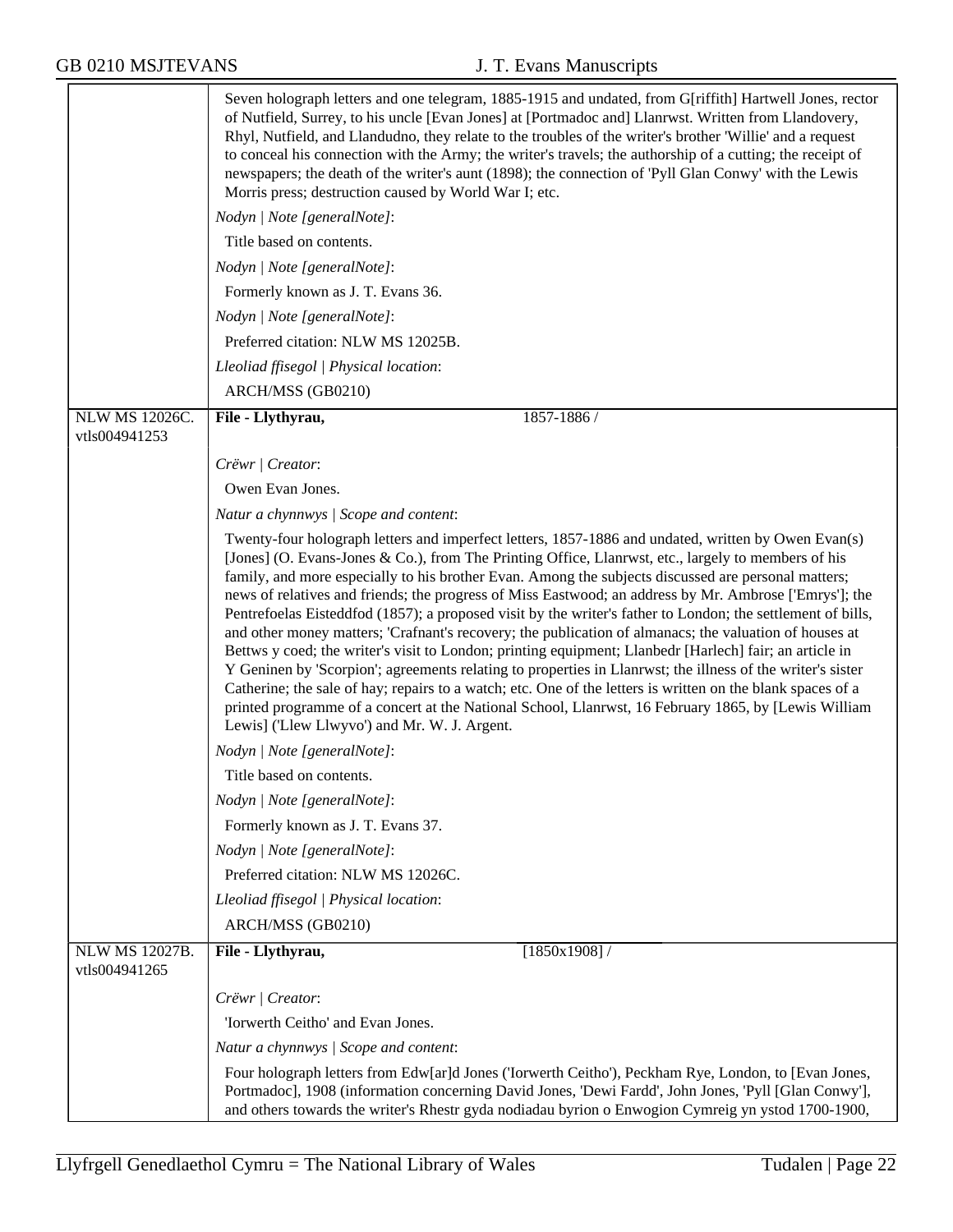|                                      | references to Dr. Hartwell Jones and to the London National Eisteddfod of 1909); together with a                                                                                                                                                                                                                                                                                                                                                                                                                                                                                                                                                                                                                                                                                                                                                                                                                                                                                                                                                                                                                                                                                                                                                                                                                                                                                                                                                                                                                                                                                                               |
|--------------------------------------|----------------------------------------------------------------------------------------------------------------------------------------------------------------------------------------------------------------------------------------------------------------------------------------------------------------------------------------------------------------------------------------------------------------------------------------------------------------------------------------------------------------------------------------------------------------------------------------------------------------------------------------------------------------------------------------------------------------------------------------------------------------------------------------------------------------------------------------------------------------------------------------------------------------------------------------------------------------------------------------------------------------------------------------------------------------------------------------------------------------------------------------------------------------------------------------------------------------------------------------------------------------------------------------------------------------------------------------------------------------------------------------------------------------------------------------------------------------------------------------------------------------------------------------------------------------------------------------------------------------|
|                                      | biographical note on John Jones ('Pyll') by [Evan Jones].                                                                                                                                                                                                                                                                                                                                                                                                                                                                                                                                                                                                                                                                                                                                                                                                                                                                                                                                                                                                                                                                                                                                                                                                                                                                                                                                                                                                                                                                                                                                                      |
|                                      | Nodyn   Note [generalNote]:                                                                                                                                                                                                                                                                                                                                                                                                                                                                                                                                                                                                                                                                                                                                                                                                                                                                                                                                                                                                                                                                                                                                                                                                                                                                                                                                                                                                                                                                                                                                                                                    |
|                                      | Title based on contents.                                                                                                                                                                                                                                                                                                                                                                                                                                                                                                                                                                                                                                                                                                                                                                                                                                                                                                                                                                                                                                                                                                                                                                                                                                                                                                                                                                                                                                                                                                                                                                                       |
|                                      | Nodyn   Note [generalNote]:                                                                                                                                                                                                                                                                                                                                                                                                                                                                                                                                                                                                                                                                                                                                                                                                                                                                                                                                                                                                                                                                                                                                                                                                                                                                                                                                                                                                                                                                                                                                                                                    |
|                                      | Formerly known as J. T. Evans 38.                                                                                                                                                                                                                                                                                                                                                                                                                                                                                                                                                                                                                                                                                                                                                                                                                                                                                                                                                                                                                                                                                                                                                                                                                                                                                                                                                                                                                                                                                                                                                                              |
|                                      | Nodyn   Note [generalNote]:                                                                                                                                                                                                                                                                                                                                                                                                                                                                                                                                                                                                                                                                                                                                                                                                                                                                                                                                                                                                                                                                                                                                                                                                                                                                                                                                                                                                                                                                                                                                                                                    |
|                                      | Preferred citation: NLW MS 12027B.                                                                                                                                                                                                                                                                                                                                                                                                                                                                                                                                                                                                                                                                                                                                                                                                                                                                                                                                                                                                                                                                                                                                                                                                                                                                                                                                                                                                                                                                                                                                                                             |
|                                      | Lleoliad ffisegol   Physical location:                                                                                                                                                                                                                                                                                                                                                                                                                                                                                                                                                                                                                                                                                                                                                                                                                                                                                                                                                                                                                                                                                                                                                                                                                                                                                                                                                                                                                                                                                                                                                                         |
|                                      | ARCH/MSS (GB0210)                                                                                                                                                                                                                                                                                                                                                                                                                                                                                                                                                                                                                                                                                                                                                                                                                                                                                                                                                                                                                                                                                                                                                                                                                                                                                                                                                                                                                                                                                                                                                                                              |
| NLW MS 12028B.                       | File - Letters, etc.,<br>1894-1896 /                                                                                                                                                                                                                                                                                                                                                                                                                                                                                                                                                                                                                                                                                                                                                                                                                                                                                                                                                                                                                                                                                                                                                                                                                                                                                                                                                                                                                                                                                                                                                                           |
| vtls004941273                        |                                                                                                                                                                                                                                                                                                                                                                                                                                                                                                                                                                                                                                                                                                                                                                                                                                                                                                                                                                                                                                                                                                                                                                                                                                                                                                                                                                                                                                                                                                                                                                                                                |
|                                      | Crëwr   Creator:                                                                                                                                                                                                                                                                                                                                                                                                                                                                                                                                                                                                                                                                                                                                                                                                                                                                                                                                                                                                                                                                                                                                                                                                                                                                                                                                                                                                                                                                                                                                                                                               |
|                                      | Andrew White Tuer and others.                                                                                                                                                                                                                                                                                                                                                                                                                                                                                                                                                                                                                                                                                                                                                                                                                                                                                                                                                                                                                                                                                                                                                                                                                                                                                                                                                                                                                                                                                                                                                                                  |
|                                      | Natur a chynnwys / Scope and content:                                                                                                                                                                                                                                                                                                                                                                                                                                                                                                                                                                                                                                                                                                                                                                                                                                                                                                                                                                                                                                                                                                                                                                                                                                                                                                                                                                                                                                                                                                                                                                          |
|                                      | Six autograph letters from And[rew] W[hite] Tuer, Leadenhall Press Ltd., London, to Evan Jones,<br>Llanrwst and Portmadoc, 1894-1896 (the collection of specimens of Welsh alphabet boards, and the gift<br>of a printed book in appreciation of the recipient's assistance), together with one copy reply; and a few<br>printed items, including a prospectus of Andrew W. Tuer: History of the Horn-Book [London, 1896],<br>Extracts from The Leadenhall Press Book List [c. 1894], etc.                                                                                                                                                                                                                                                                                                                                                                                                                                                                                                                                                                                                                                                                                                                                                                                                                                                                                                                                                                                                                                                                                                                     |
|                                      | Nodyn   Note [generalNote]:                                                                                                                                                                                                                                                                                                                                                                                                                                                                                                                                                                                                                                                                                                                                                                                                                                                                                                                                                                                                                                                                                                                                                                                                                                                                                                                                                                                                                                                                                                                                                                                    |
|                                      | Title based on contents.                                                                                                                                                                                                                                                                                                                                                                                                                                                                                                                                                                                                                                                                                                                                                                                                                                                                                                                                                                                                                                                                                                                                                                                                                                                                                                                                                                                                                                                                                                                                                                                       |
|                                      | Nodyn   Note [generalNote]:                                                                                                                                                                                                                                                                                                                                                                                                                                                                                                                                                                                                                                                                                                                                                                                                                                                                                                                                                                                                                                                                                                                                                                                                                                                                                                                                                                                                                                                                                                                                                                                    |
|                                      | Formerly known as J. T. Evans 39.                                                                                                                                                                                                                                                                                                                                                                                                                                                                                                                                                                                                                                                                                                                                                                                                                                                                                                                                                                                                                                                                                                                                                                                                                                                                                                                                                                                                                                                                                                                                                                              |
|                                      | Nodyn   Note [generalNote]:                                                                                                                                                                                                                                                                                                                                                                                                                                                                                                                                                                                                                                                                                                                                                                                                                                                                                                                                                                                                                                                                                                                                                                                                                                                                                                                                                                                                                                                                                                                                                                                    |
|                                      | Preferred citation: NLW MS 12028B.                                                                                                                                                                                                                                                                                                                                                                                                                                                                                                                                                                                                                                                                                                                                                                                                                                                                                                                                                                                                                                                                                                                                                                                                                                                                                                                                                                                                                                                                                                                                                                             |
|                                      | Lleoliad ffisegol   Physical location:                                                                                                                                                                                                                                                                                                                                                                                                                                                                                                                                                                                                                                                                                                                                                                                                                                                                                                                                                                                                                                                                                                                                                                                                                                                                                                                                                                                                                                                                                                                                                                         |
|                                      | ARCH/MSS (GB0210)                                                                                                                                                                                                                                                                                                                                                                                                                                                                                                                                                                                                                                                                                                                                                                                                                                                                                                                                                                                                                                                                                                                                                                                                                                                                                                                                                                                                                                                                                                                                                                                              |
| NLW MS 12029i-<br>iiC. vtls004968528 | 1767-1927.<br>File - Llythyrau, etc.,                                                                                                                                                                                                                                                                                                                                                                                                                                                                                                                                                                                                                                                                                                                                                                                                                                                                                                                                                                                                                                                                                                                                                                                                                                                                                                                                                                                                                                                                                                                                                                          |
|                                      |                                                                                                                                                                                                                                                                                                                                                                                                                                                                                                                                                                                                                                                                                                                                                                                                                                                                                                                                                                                                                                                                                                                                                                                                                                                                                                                                                                                                                                                                                                                                                                                                                |
|                                      | Natur a chynnwys   Scope and content:<br>One hundred and ninety-nine holograph letters and imperfect letters and miscellanea addressed to                                                                                                                                                                                                                                                                                                                                                                                                                                                                                                                                                                                                                                                                                                                                                                                                                                                                                                                                                                                                                                                                                                                                                                                                                                                                                                                                                                                                                                                                      |
|                                      | members of the family of Jones, printers and booksellers, of Llanrwst and Portmadoc, and more<br>especially to John Jones ('Pyll Glan Conwy'), to his sons Evan Jones and Owen Evan(s) Jones, and to<br>his brother-in-law Owen Evans. The writers include W. Ambrose ['Emrys'], Portmadoc, 1852 (a request<br>for schedules) (endorsed are 'englynion' entitled 'Myfyrdod ar Fynwent Ynys Cynhaiarn cyflwynedig i<br>Ellis Owen Yswain'); Annie Bryan, Madeley, undated (the writer's and the recipient's 'cartes [de visite'],<br>personal); J. B. Cramer & Co., Liverpool, 1887 (piano tuning); David Davies, Llanfyllin, 1862 (an<br>order for English almanacs); D[avi]d Davies, Merthyr Tydfil, 1865 (the death of the recipient's father<br>['Pyll Glan Conwy'], the writer's business misfortunes, an order for books); Henry Davies, Tywyn, near<br>Conway, 1877 (mourning cards); John Davies (Shion Dafydd), Ardwick, Manchester, 1857-1860 and<br>undated (the exchange of the recipient's accordion, the writer's relations with the Welsh [Congregational]<br>Church at Manchester, the removal of [William] Williams, 'Caledfryn', to Bangor and the possibility<br>of a 'call' to Manchester, greetings from friends, health, the dispatch of trunks, the writer's association<br>with Jane Rowland, a proposed visit to Manchester Exhibition, a report of the forthcoming marriage<br>of T[homas] R[oberts], 'Scorpion', personal); Price Davies, Llanrwst, 1859 (news from Llanrwst,<br>including an exciting legal action); Messrs. Davison & Jones, London, 1906 (A. W. Gamage preference |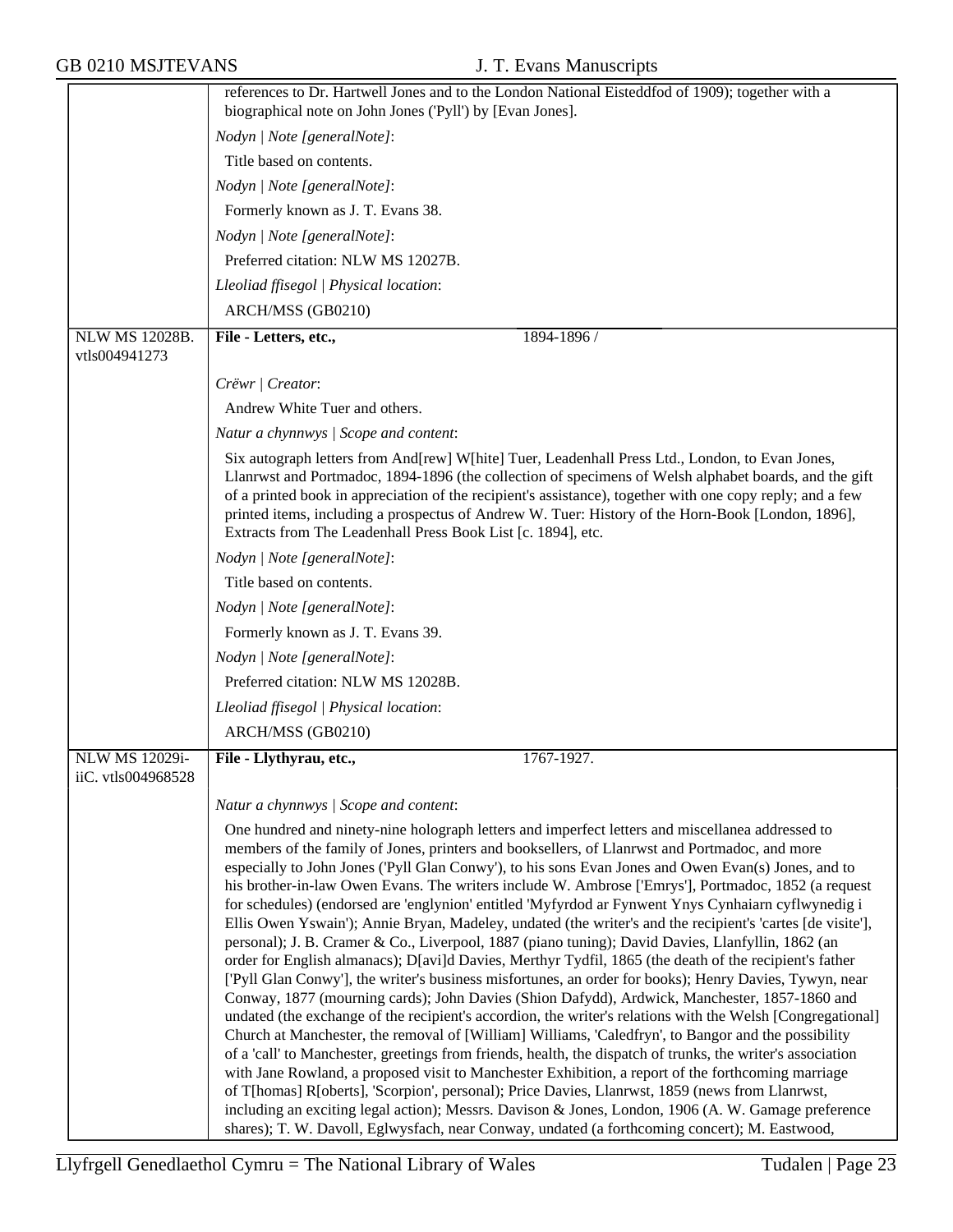Brin Glorian Bach, undated (personal); Richard Edwards, Union House, Caersws, [18]69 (a request for an almanac); Dafydd Elis, Ty du [Llanberis], to David Jones, Trefrhiw, near Llanrwst, 1767 (the sale of books on behalf of the recipient, the writer's removal to [Llangeinwen] Anglesey); John Ellis, Llanrwst, Llangollen, and Wrexham, [18]57-1859 (news from Llanrwst, the beneficial effect of the water of 'Cae Coch', the release of a balloon at Caernarvon, the writer's removal to Llangollen, requests for publications, Llanrwst eisteddfod, references to publications by 'Crafnant' and '[Gwilym] Cowlyd', Wrexham fair, an enquiry respecting tobacco boxes); Wm. Ellis, Llanrhaiadr, Oswestry, 1873 (the prospect of a curacy); E. P. Evans, 'Gwlad Cannan' [Llanrwst], [18]59 (the writer's health, Miss Roberts's return from Edinburgh, a sermon by Mr. Roberts, personal); Ellis Evans [Baptist minister, Cefn-mawr], 1842 (the sale of printed sermons); E. Vincent Evans, London, to J. T. Evans, 1927 (A Bibliography of Welsh Ballads and other publications, the recipient's proposed Catalogue of ballads); J. H. Evans, publisher, Trefriw, etc., 1877-1878 (the writer's debt to the recipient); Owen Evans, Aberdeen, etc., 1860-1863 and undated (impressions of Aberdeen, personal, the writer's 'cartes-de-visite', the success of the writer's cousin at St. Andrew's University); Isaac Foulkes, Liverpool, 1897 (an inquiry concerning John Jones, 'Pyll'); W. M. Grafton, Llanrwst, to Miss [Catherine?] Jones, 1858 (a love letter) (in the hand of Owen Evan(s) Jones); Messrs. Griffith & Allard, solicitors, Llanrwst, 1885 (purchases at Gwydyr sale); Robert Griffith, Carnarvon, 1842-1843 (the purchase of publications); G. W. M. Hellyer, Bettws-y-Coed, 1882 (forms and paper for the Bettws-y-Coed Quarry Company); H. Hudson, Hudson's Temperance Hotel, Swansea, [18]91 (the recipient's bill); A. Hughes, Colwyn Bay, [18]85-1887 (business matters, the writer's journey to America); H. Hughes, Bethesda, [18]56-1866 and undated (a visit to Barmouth, the illness and death of ['Pyll Glan Conwy'], the health of the writer's father); Owen E. Hughes ('Crafnant'), Trefriw, 1885 and undated (the price of slates and other business matters, personal, Portmadoc eisteddfod, a lecture by the writer at Trefriw, the popularity of novels published by the writer in the Herald Cymraeg) (one letter written on the blank spaces of a printed circular by 'Cymdeithas Brodorion Glan Geirionydd'); Rob. Hughes, Cricieth, to C[atherine] Jones, 1873 (personal, impressions of Harlech); Rowland R. Hughes, coal merchant and book-seller, Ebenezer, near Carnarvon, etc., 1878-1884 (the purchase of copies of the works of Aristotle, debts due to the writer from J. H. Evans & Co. and to the recipient from the writer); W. E. Hughes [Llanrwst], undated (the writer's proposed visit to London, personal and family news, haymaking); William Hughes, schoolmaster, Llanfairtalhaiarn Nat[ional] School, 1843 (the purchase of a flute, an estimate for the printing of cards) (mutilated); Albion Jones, Bangor, 1847 (the refusal of William Hughes [of Llanrwst] to answer the writer's letters); Avarina Jones, Tregaron, to Miss [Catherine?] Jones, 1874 (personal); [Benjamin Jones] 'P. A. Môn', 1835 (a proposed publication); Benjamin Jones, Llandudno, to H. Pierce, 1870 (the payment of £200 and interest to the 'Caradigion nant Conway' Society at Llanrwst); Catherine [Jones, Portmadoc], undated (business matters); E. Jones, Manchester, [18]59 (sending a shirt, news of friends, 'dreadful' incidents at Manchester); Edward Jones, bookseller, Bethesda, [18]53 (personal, news of the writer and of his family); Edward Jones, Bangor, 1899 (a request for information concerning the family business towards a history of Welsh printing); Evan Jones, bookseller [Port-madoc] [on behalf of his brother Edward Jones, Llanrhaiadr, Oswestry], undated (a request for parts of The Penny Cyclopaedia) (draft); Hugh Jones, Llangollen, [18]42 (the binding of copies of the Geirlyfr [?Ysgrythurol]); Hugh Jones [Baptist minister], Cefn bychan, 1843 (the writer's debt to the recipient); Ifano Jones, Penarth, etc., to R. H. Williams, J.P., and [J. T .] Evans, 1922-1927 (thanks for information about Ishmael Dafydd and 'Evan Coed Gwydir', information about 'the bibliophile Phillimore', thanks for items from J. T. Evans's printed catalogue, the identity of an imperfect volume); Jacob Jones, U.S. Naval Home, Phila[delphia], Pa., to his nephew David Morris, undated (thanks for a photograph, verses by 'Eryr Arfon', personal) (with a biographical note on the writer, a native of Maentwrog, by J. T. Evans); John Jones, printer, Llanrwst, to Messrs. Hughes & Butler, London, etc., 1843-1859 (personal, orders for books); John Jones, Bangor, 1846 (an order for books); John Jones, Pont y Pant Hotel, 1875 (the payment of an account); John Jones to John Jones, printer, Llanrwst, undated (an order for books); John A. . . . Jones, 'Regante Parke Barricks' and Windsor Barracks, to Frank [ ], etc., 1857-1859 (an employment in London for the writer's cousin, personal); J. H. Jones ['Je Aitsh'], Liverpool, 1915 (requesting information about the family press); John H. Jones, Liverpool, 1877 (enclosing £2); Jno. Morris Jones, Salford, Manchester, and Llanrwst, 1843-1865 (printed copies of Welsh translations of verses by the writer, other verses by the writer) (description continued below).Mary Jones, Llanrhaiadr [-ym-Mochnant], [18]59 (personal, including the birth of a boy); Robert Jones, bookbinder, Bethesda, 1843 (an order for books); Robt. Jones, Wrexham, 1871 (the writer's clothes, Militiamen at Wrexham, the writer's impressions of Wrexham, the writer's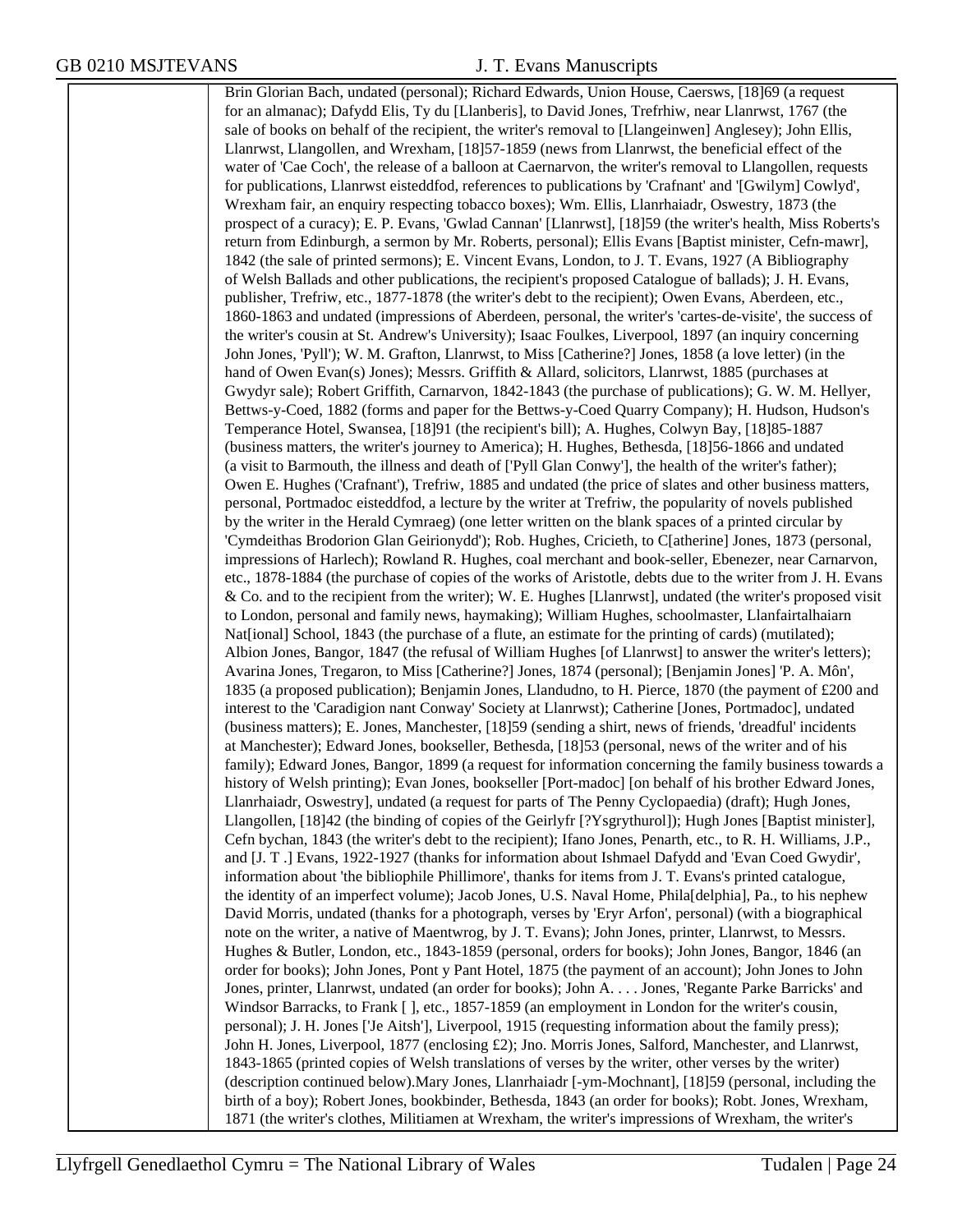visit to Caergwrley and a proposed visit to a dance at Gresford, a small pox outbreak at Oswestry); Robt. R. Jones, Rhos Goch, Cerrigceinwen, Anglesey, to Mr. [ ] Roberts, 1864 (a request to be employed to gather orders for books); Tom E. Jones, Llanrwst and Edinburgh, 1857-1858 and undated (news from Llanrwst, the writer's impressions of Edinburgh, the writer's medical studies at Edinburgh, personal); W. Jones (Messrs. Jones & Son, woollen merchants, Liverpool), from Swansea Valley, 1886 (the payment of a bill); Cad[walad]r Lloyd, Llanfihangel Glyn Myfyr, to Miss Lloyd, Post Office, Portmadog, and to R. Jones, Portmadoc, Clerk of the Peace for Merioneth, 1878-1886 (personal, the repair of the Cefn Post Township main road); E[dwin] Lloyd [M.D.], Worksop, to O. E. Jones, 1880 (a claim by the writer's nephew against the Conway Building Society); E. Lloyd, Llanrwst, to Dr. Edwin Lloyd, Worksop, 1880 (rebuking the recipient for his neglect as trustee for 'these poor Orphans '); J. J. Lloyd, Liverpool, 1877 (observations on printing machines examined at Liverpool); Tho. Jones Lloyd, Liverpool, 1859 (personal, the writer's visit to Nantclwyd and proposed removal to Bangor); W. J. Lloyd to Dr. Edwin Lloyd, Worksop ('our money') (mutilated); John Owen ('Owain Alaw', 'Pencerdd'), from Bala, 1859 (printing and other preparations for an entertainment); Mary Owen, Ysceifiog, 1858 (a memorial to the writer's brother William Edwards ['Gwilym Callestr'] and a reference to his death at Denbigh Asylum); Rachel Owens, Manchester, to Mrs. [ ] Jones, Llanrwst, 1844 (Miss Jones's proposed visit to Manchester); Richard Parry ['Gwalchmai'], Llandudno, 1878 (Llanrwst eisteddfod); T. L. D. Jones Parry, Madryn, 1868 (enclosing a copy of Mr. Warren's letter in connection with a rumour of pressure on tenant-voters on the Gwydyr estate to vote for the Conservative candidate) (draft); William Powell, Crynant, 1878 (the copyright of a ballad); David Price, Denbigh, 1844 (the sale of a printed lecture); John Prichard [Principal of Baptist College], Llangollen, 1843 and undated (the distribution of Yr Athraw, an order for wallpaper) (one letter is written on the dorse of a printed circular, 1841, by the Baptist Missionary Society); M. A. Probert, undated (personal) (incomplete); John Pryce, bookseller, Llamdloes, [18]58 and undated (orders for publications); Hugh Pugh [Congregational minister, Mostyn], 1844 (enclosing a letter); Mary Rees, Port Madoc, undated (personal, a new chapel); C. A. Revis [ Llanrwst], undated (a request for the loan of a book) (written on the dorse of a printed prospectus of Llanrwst Establishment for Young Ladies, conducted by Miss Revis) (mutilated); Ann and John Roberts, Bethania, Blaenau Festiniog, 1873 (personal, with references to a parcel and a quilt); Kate Roberts, London House [Llanrwst], [18]59 and undated (personal, a preaching meeting at Penmachno, a request for the loan of a book); T. E. Roberts, Llanrwst, [18]88 (suggesting a business partnership) (with a copy of a testimonial from Jno. Treadwell, Superintendent, Messrs. W. H. Smith & Son, Birmingham); T. Lloyd Roberts, Manchester, 1868 (personal, the writer' s business, the trial of three Fenians); [Thomas Roberts] 'Scorpion', to John [ ], undated ('Tagellations' of the recipient); Wm. Robet [Roberts], Dwygyfylchi, 1843 (an order for publications); [William John Roberts, 'Gwilym] Cowlyd', undated (personal) (incomplete); W[illiam] Spurrell, Carmarthen, 1853 (enclosing a new edition of the writer's Welsh-English Dictionary, and requesting an exchange of publications); Mrs. [ ] Thomas, Trefriw (in the third person), 1867 (the purchase of books); John Thomas ('Pencerdd Gwalia'), 1877 (terms for the writer's engagement at Llanrwst eisteddfod); Robert Dafydd Thomas ['Iorthryn Gwynedd'], Llanfair [ Caereinion], 1844 (a request for copies of Y Crochan Aur); A. O. W., Carnarvon, 1872 (Portmadoc eisteddfodau, personal); Reginald A. Warren, Great Russell St. [London], to T. L. D. Jones Parry, 1868 (the freedom of Gwydir Estate tenants to vote according to their convictions) (copy); G. Williams, Carnarvon Slate Quarries, Carnarvon, 1880 (the payment of an account); G. J. Williams, Penarth, to [J. T. Evans], 1927 and undated (the purchase of books); John Williams, Nebo, Llansantffred, co. Cardigan, 1844 ( the purchase of diaries); Marg[are]t Williams, undated (the illness of the writer's aunt, wine for Owen, personal); Wm. C. Williams ['Caledfryn'], Groes Wen, Pont y Pridd, 1864 (interest payable to William Roberts, personal); and W[illiam] Morgan Williams ['Ap Caledfryn'], Bangor, Groes Wen, etc., 1857-1860 and undated (personal, news of friends and acquaintances at Llanrwst and elsewhere, 'Crafnant's recovery and his marriage, a visit to Bethel (Llanddeiniolen) [Congregational] Association, portraits completed by the writer, literary meetings at Bangor and Pentrefoelas, a visit to Beaumaris Castle, a choir trained by the writer, a railway accident near Abergele, the progress of the Revival in the Groeswen area). Bound at the end of the volume are imperfect letters and letters from unidentified correspondents, e.g., 'Bob', Port Darwin, to 'Kate' [Catherine Jones], 1887 ('Welshmen in Port Darwin'), and 'William', 1857-1861 (printing jobs, accidents to the pony, news of friends, the writer's work as a printer in Wrexham, the writer's health, an accident to Wm. Ambrose ['Emrys'], the success of 'Scorpion' at Llanrwst, the religious revival in the Wrexham area, references to eisteddfodau); and miscellanea, among them being verses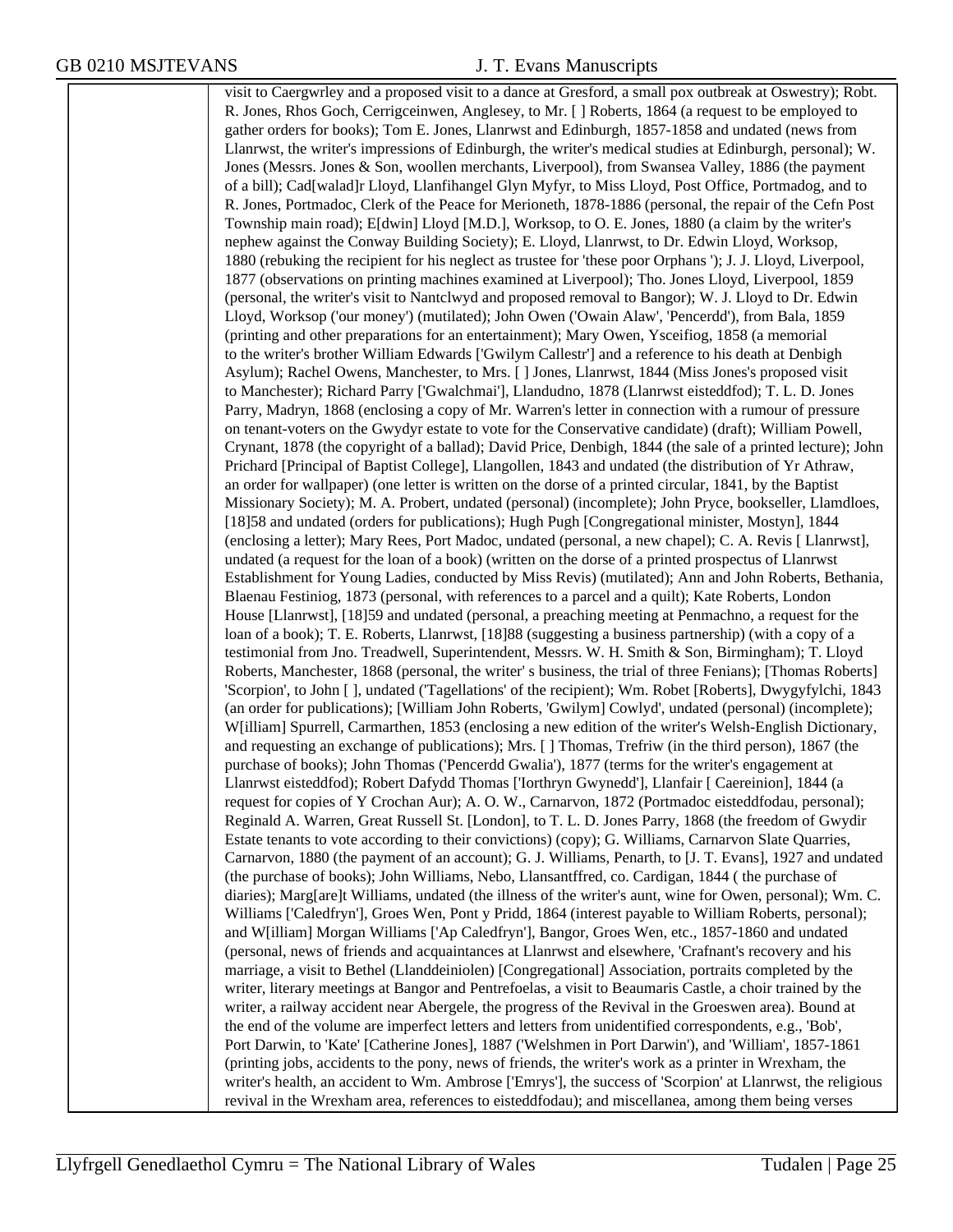|                                        | entitled 'The Aged Printer' and 'Catolium' by W. J. Mollineux, Halifax, Yorkshire, and an announcement<br>of the sale of household furniture, etc., at Beaver Grove, near Bettws y Coed, 1865.                                                                                                                                                                                                                                                                                                                                                                                                                                                                                                                                                                                                                                                                                                                                                                                                                                                                                                                                                                                                                                                                             |
|----------------------------------------|----------------------------------------------------------------------------------------------------------------------------------------------------------------------------------------------------------------------------------------------------------------------------------------------------------------------------------------------------------------------------------------------------------------------------------------------------------------------------------------------------------------------------------------------------------------------------------------------------------------------------------------------------------------------------------------------------------------------------------------------------------------------------------------------------------------------------------------------------------------------------------------------------------------------------------------------------------------------------------------------------------------------------------------------------------------------------------------------------------------------------------------------------------------------------------------------------------------------------------------------------------------------------|
|                                        |                                                                                                                                                                                                                                                                                                                                                                                                                                                                                                                                                                                                                                                                                                                                                                                                                                                                                                                                                                                                                                                                                                                                                                                                                                                                            |
|                                        | Amodau rheoli defnydd   Conditions governing use:                                                                                                                                                                                                                                                                                                                                                                                                                                                                                                                                                                                                                                                                                                                                                                                                                                                                                                                                                                                                                                                                                                                                                                                                                          |
|                                        | Usual copyright laws apply.                                                                                                                                                                                                                                                                                                                                                                                                                                                                                                                                                                                                                                                                                                                                                                                                                                                                                                                                                                                                                                                                                                                                                                                                                                                |
|                                        | Nodyn   Note [generalNote]:                                                                                                                                                                                                                                                                                                                                                                                                                                                                                                                                                                                                                                                                                                                                                                                                                                                                                                                                                                                                                                                                                                                                                                                                                                                |
|                                        | Title based on contents.                                                                                                                                                                                                                                                                                                                                                                                                                                                                                                                                                                                                                                                                                                                                                                                                                                                                                                                                                                                                                                                                                                                                                                                                                                                   |
|                                        | Nodyn   Note [generalNote]:                                                                                                                                                                                                                                                                                                                                                                                                                                                                                                                                                                                                                                                                                                                                                                                                                                                                                                                                                                                                                                                                                                                                                                                                                                                |
|                                        | Formerly known as J. T. Evans 40i-ii.                                                                                                                                                                                                                                                                                                                                                                                                                                                                                                                                                                                                                                                                                                                                                                                                                                                                                                                                                                                                                                                                                                                                                                                                                                      |
|                                        | Nodyn   Note [generalNote]:                                                                                                                                                                                                                                                                                                                                                                                                                                                                                                                                                                                                                                                                                                                                                                                                                                                                                                                                                                                                                                                                                                                                                                                                                                                |
|                                        | Preferred citation: NLW MS 12029i-iiC.                                                                                                                                                                                                                                                                                                                                                                                                                                                                                                                                                                                                                                                                                                                                                                                                                                                                                                                                                                                                                                                                                                                                                                                                                                     |
|                                        | Lleoliad ffisegol   Physical location:                                                                                                                                                                                                                                                                                                                                                                                                                                                                                                                                                                                                                                                                                                                                                                                                                                                                                                                                                                                                                                                                                                                                                                                                                                     |
|                                        | ARCH/MSS (GB0210)                                                                                                                                                                                                                                                                                                                                                                                                                                                                                                                                                                                                                                                                                                                                                                                                                                                                                                                                                                                                                                                                                                                                                                                                                                                          |
| <b>NLW MS 12030B.</b><br>vtls004941369 | 1855-1879 /<br>File - Llythyrau,                                                                                                                                                                                                                                                                                                                                                                                                                                                                                                                                                                                                                                                                                                                                                                                                                                                                                                                                                                                                                                                                                                                                                                                                                                           |
|                                        | Crëwr   Creator:                                                                                                                                                                                                                                                                                                                                                                                                                                                                                                                                                                                                                                                                                                                                                                                                                                                                                                                                                                                                                                                                                                                                                                                                                                                           |
|                                        | Robert Hughes.                                                                                                                                                                                                                                                                                                                                                                                                                                                                                                                                                                                                                                                                                                                                                                                                                                                                                                                                                                                                                                                                                                                                                                                                                                                             |
|                                        | Natur a chynnwys / Scope and content:                                                                                                                                                                                                                                                                                                                                                                                                                                                                                                                                                                                                                                                                                                                                                                                                                                                                                                                                                                                                                                                                                                                                                                                                                                      |
|                                        | Twenty-eight holograph letters and imperfect letters, 1855-1860, 1879, and undated, of Robert [Hughes],<br>medical practitioner, Penmaen-mawr, etc. The letters are written from Bethesda, Dublin, London, Flint,<br>and Penmaen-mawr, largely to the writer's cousins Evan (Ieuan) [Jones] and [Owen] Evan(s) [Jones], and<br>they relate to personal matters; the writers medical studies and practices; the health of members of the<br>family, with a reference to a consultation with an oculist in Dublin; the death of Rob[ert] Griffith Jones<br>[vicar of Llanarmon-yn-Iâl]; etc.                                                                                                                                                                                                                                                                                                                                                                                                                                                                                                                                                                                                                                                                                 |
|                                        | Nodyn   Note [generalNote]:                                                                                                                                                                                                                                                                                                                                                                                                                                                                                                                                                                                                                                                                                                                                                                                                                                                                                                                                                                                                                                                                                                                                                                                                                                                |
|                                        | Title based on contents.                                                                                                                                                                                                                                                                                                                                                                                                                                                                                                                                                                                                                                                                                                                                                                                                                                                                                                                                                                                                                                                                                                                                                                                                                                                   |
|                                        | Nodyn   Note [generalNote]:                                                                                                                                                                                                                                                                                                                                                                                                                                                                                                                                                                                                                                                                                                                                                                                                                                                                                                                                                                                                                                                                                                                                                                                                                                                |
|                                        | Formerly known as J. T. Evans 41.                                                                                                                                                                                                                                                                                                                                                                                                                                                                                                                                                                                                                                                                                                                                                                                                                                                                                                                                                                                                                                                                                                                                                                                                                                          |
|                                        | Nodyn   Note [generalNote]:                                                                                                                                                                                                                                                                                                                                                                                                                                                                                                                                                                                                                                                                                                                                                                                                                                                                                                                                                                                                                                                                                                                                                                                                                                                |
|                                        | Preferred citation: NLW MS 12030B.                                                                                                                                                                                                                                                                                                                                                                                                                                                                                                                                                                                                                                                                                                                                                                                                                                                                                                                                                                                                                                                                                                                                                                                                                                         |
|                                        | Lleoliad ffisegol   Physical location:                                                                                                                                                                                                                                                                                                                                                                                                                                                                                                                                                                                                                                                                                                                                                                                                                                                                                                                                                                                                                                                                                                                                                                                                                                     |
|                                        | ARCH/MSS (GB0210)                                                                                                                                                                                                                                                                                                                                                                                                                                                                                                                                                                                                                                                                                                                                                                                                                                                                                                                                                                                                                                                                                                                                                                                                                                                          |
| <b>NLW MS 12031D.</b>                  | File - Miscellanea,<br>[1801x1907]                                                                                                                                                                                                                                                                                                                                                                                                                                                                                                                                                                                                                                                                                                                                                                                                                                                                                                                                                                                                                                                                                                                                                                                                                                         |
| vtls004941428                          |                                                                                                                                                                                                                                                                                                                                                                                                                                                                                                                                                                                                                                                                                                                                                                                                                                                                                                                                                                                                                                                                                                                                                                                                                                                                            |
|                                        | Natur a chynnwys / Scope and content:                                                                                                                                                                                                                                                                                                                                                                                                                                                                                                                                                                                                                                                                                                                                                                                                                                                                                                                                                                                                                                                                                                                                                                                                                                      |
|                                        | Miscellaneous documents: - 'Llanrwst Educational Movement', being a carbon copy of an appeal on<br>behalf of the new school to be established by the British and Foreign School Society; an essay (39)<br>pp., incomplete) on 'Buddioldeb Cymdeithasau Llenyddol ir Cymry'; an address (8 pp.) [by Robert<br>Griffith Jones, Llanarmon-yn-Iâl] on the relation of the sexes; instructions on the marbling of edges<br>[of books] ('Marblo Ymylon'); medical recipes; pedigrees of David Jones ('Dewi Fardd') and of the<br>family of his wife Jane Evans of Pandy, Trefriw; publications sales accounts, 1829 and undated; a<br>publications purchase order of Thos. Owens, Denbigh, undated; receipts for subscriptions to 'Cymdeithas<br>Caredigion Nant Conwy', 1854-1855; a cheque book, 1877-1878; an account book (almost blank),<br>1907; poetry; a draft will of Richard Lloyd, ironmonger, Bala, undated; printed items including a blank<br>list of subscriptions to 'Cystadleuaeth Llanrwst', 1859, leaflets entitled 'Home Rule i'r Iwerddon a<br>Methodist Rule i Gymru' and 'Haelioni mewn 'geiriau' a 'gweithredoedd', Pa un o'r ddau sydd oreu?', an<br>in memoriam leaflet of William Elias, The Abbey, Llanrwst, and memorial inscriptions of John Jones |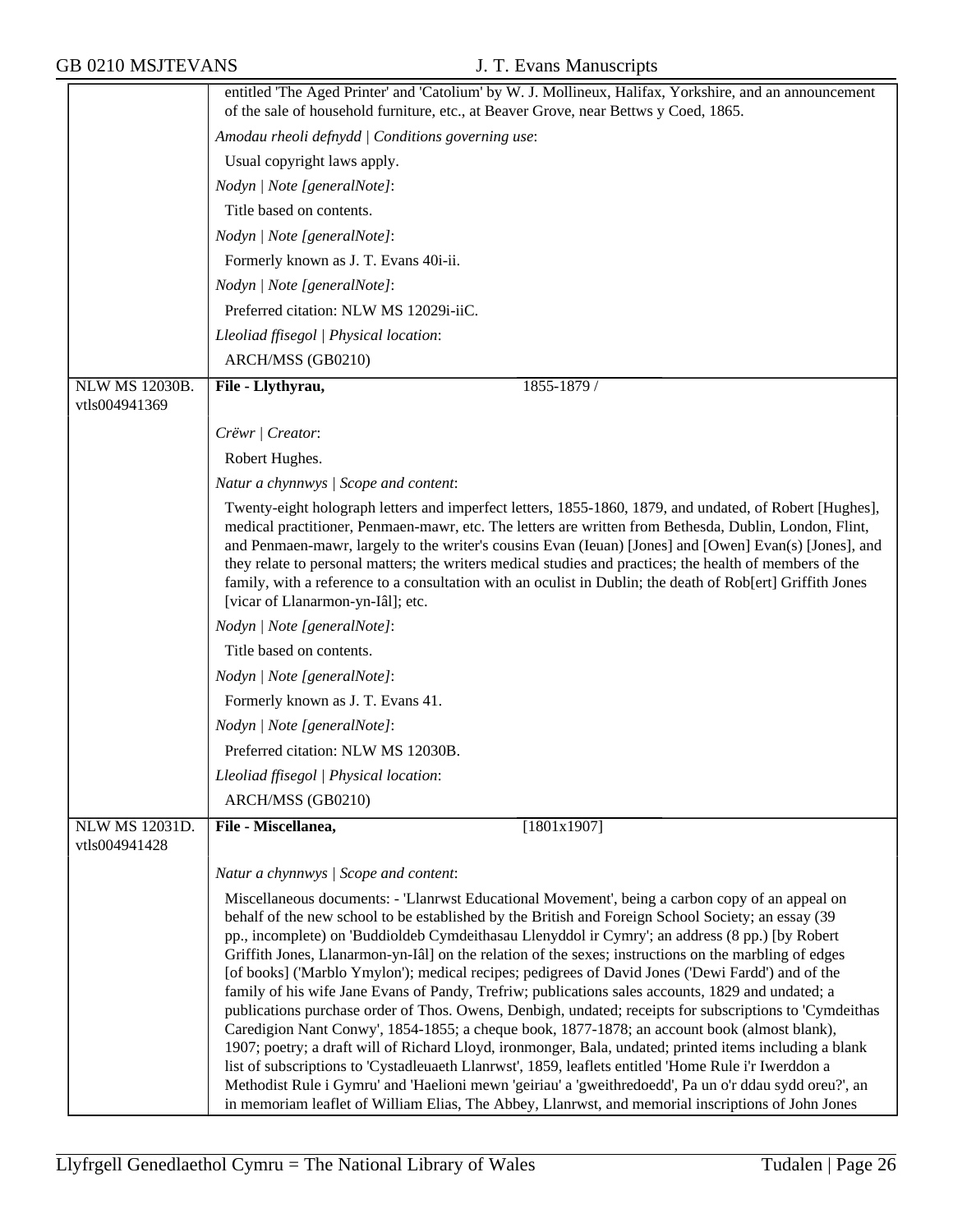|                       | ('Pyll'), Jane, his wife, and John, their son; press cuttings relating largely to the Reverend G. Hartwell                                                                                                                                                                                                                 |
|-----------------------|----------------------------------------------------------------------------------------------------------------------------------------------------------------------------------------------------------------------------------------------------------------------------------------------------------------------------|
|                       | Jones; etc.                                                                                                                                                                                                                                                                                                                |
|                       | Nodyn   Note [generalNote]:                                                                                                                                                                                                                                                                                                |
|                       | Title based on contents.                                                                                                                                                                                                                                                                                                   |
|                       | Nodyn   Note [generalNote]:                                                                                                                                                                                                                                                                                                |
|                       | Formerly known as J. T. Evans 42.                                                                                                                                                                                                                                                                                          |
|                       | Nodyn   Note [generalNote]:                                                                                                                                                                                                                                                                                                |
|                       | Preferred citation: NLW MS 12031D.                                                                                                                                                                                                                                                                                         |
|                       | Lleoliad ffisegol   Physical location:                                                                                                                                                                                                                                                                                     |
|                       | ARCH/MSS (GB0210)                                                                                                                                                                                                                                                                                                          |
| <b>NLW MS 12032B.</b> | File - Trefriw duty on property,<br>1806-1822.                                                                                                                                                                                                                                                                             |
| vtls004941443         |                                                                                                                                                                                                                                                                                                                            |
|                       | Natur a chynnwys / Scope and content:                                                                                                                                                                                                                                                                                      |
|                       | Warrant to the assessors of the parish of Trefriw and the Duty of Assessors, both signed 27 November<br>1806, by Owen Reynolds and G. V. Smith, Commissioners for the purposes of Acts of 43, 45, and 46<br>George III for granting His Majesty a Contribution on the Profits arising from Property, Professions,          |
|                       | Trades, and Offices. There are some manuscript additions of the period 1821-1822 in the hand of Robert<br>Jones, printer, Trefriw.                                                                                                                                                                                         |
|                       | Nodyn   Note [generalNote]:                                                                                                                                                                                                                                                                                                |
|                       | Title based on contents.                                                                                                                                                                                                                                                                                                   |
|                       | Nodyn   Note [generalNote]:                                                                                                                                                                                                                                                                                                |
|                       | Formerly known as J. T. Evans 43.                                                                                                                                                                                                                                                                                          |
|                       | Nodyn   Note [generalNote]:                                                                                                                                                                                                                                                                                                |
|                       | Preferred citation: NLW MS 12032B.                                                                                                                                                                                                                                                                                         |
|                       | Lleoliad ffisegol   Physical location:                                                                                                                                                                                                                                                                                     |
|                       | ARCH/MSS (GB0210)                                                                                                                                                                                                                                                                                                          |
| <b>NLW MS 12033A.</b> | File - Dyddiadur,<br>1821/                                                                                                                                                                                                                                                                                                 |
| vtls004941457         |                                                                                                                                                                                                                                                                                                                            |
|                       | Crëwr   Creator:                                                                                                                                                                                                                                                                                                           |
|                       | Owen Owens.                                                                                                                                                                                                                                                                                                                |
|                       | Natur a chynnwys / Scope and content:                                                                                                                                                                                                                                                                                      |
|                       | Dyddiadur; neu, Gydymaith i'r Almanac, 1821, with farming accounts and memoranda in the hand of<br>Owen Owens, Pentir Isaf [Bangor]. One entry, dated 7 August, reads: 'Siôr y IVdd yn y Plas Newydd<br>swudd fôn Am 2 ddwrnod Tys[t]iolaeth am Llygaid fy hyn' Inset is a brief account of sales of Seren<br>Gomer, 1821. |
|                       | Nodyn   Note [generalNote]:                                                                                                                                                                                                                                                                                                |
|                       | Title based on contents.                                                                                                                                                                                                                                                                                                   |
|                       | Nodyn   Note [generalNote]:                                                                                                                                                                                                                                                                                                |
|                       | Formerly known as J. T. Evans 44.                                                                                                                                                                                                                                                                                          |
|                       | Nodyn   Note [generalNote]:                                                                                                                                                                                                                                                                                                |
|                       | Preferred citation: NLW MS 12033A.                                                                                                                                                                                                                                                                                         |
|                       | Lleoliad ffisegol   Physical location:                                                                                                                                                                                                                                                                                     |
|                       | ARCH/MSS (GB0210)                                                                                                                                                                                                                                                                                                          |
| <b>NLW MS 12034A.</b> | [1822x1857] /<br>File - Y Ffydd Ddiffuant, etc.,                                                                                                                                                                                                                                                                           |
| vtls004941580         |                                                                                                                                                                                                                                                                                                                            |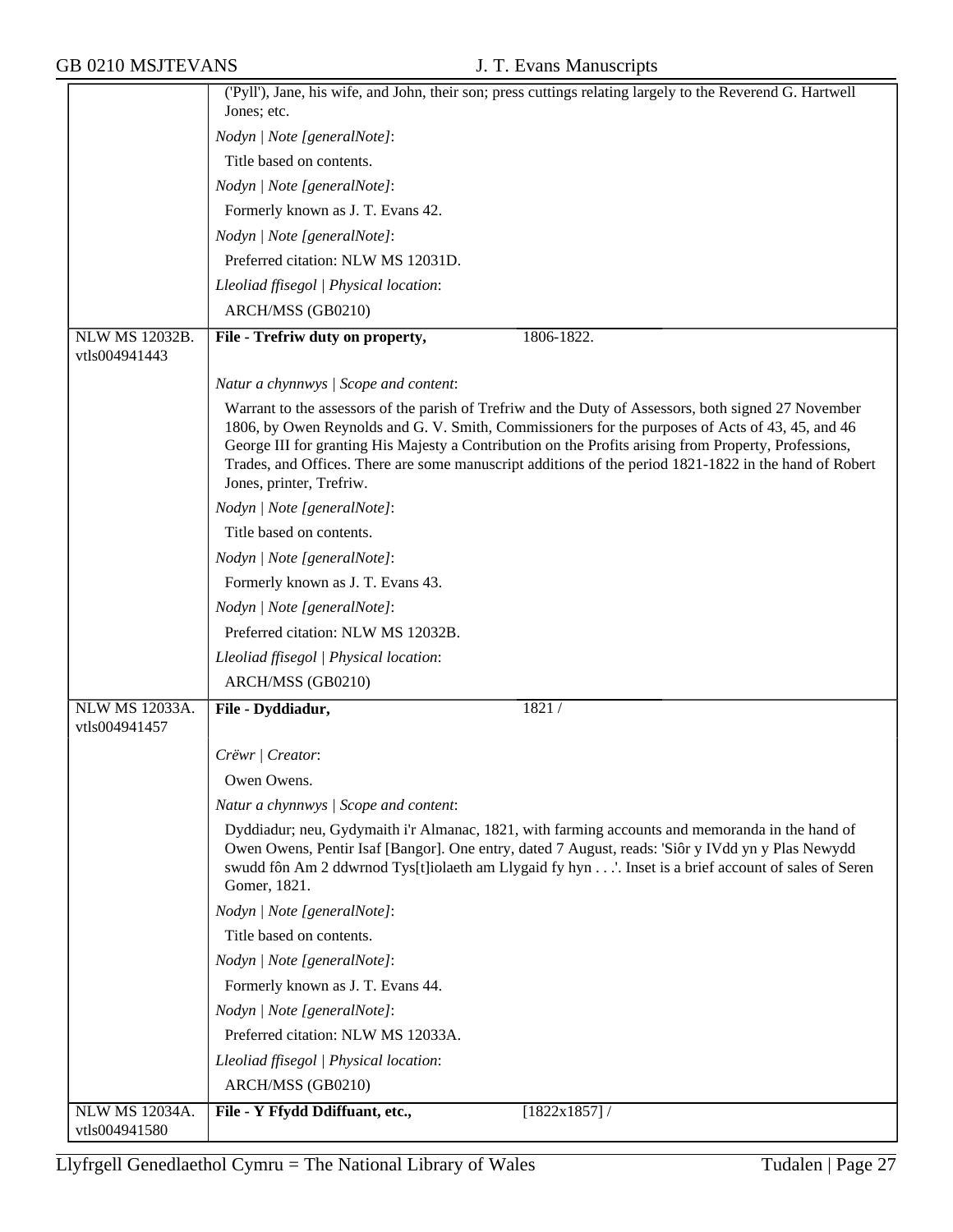|                                        | Crëwr   Creator:                                                                                                                                                                                                                                                                                                                                                                                                                                                                                                                                                         |
|----------------------------------------|--------------------------------------------------------------------------------------------------------------------------------------------------------------------------------------------------------------------------------------------------------------------------------------------------------------------------------------------------------------------------------------------------------------------------------------------------------------------------------------------------------------------------------------------------------------------------|
|                                        | Charles Edwards and John Jones.                                                                                                                                                                                                                                                                                                                                                                                                                                                                                                                                          |
|                                        | Natur a chynnwys / Scope and content:                                                                                                                                                                                                                                                                                                                                                                                                                                                                                                                                    |
|                                        | Charles Edwards (ed. P. Williams): Y Ffydd Ddiffuant (6th ed., Dolgellau [1822]), with a few<br>manuscript notes and with nine additional tipped-in pages containing a list of eighty-six Welsh books<br>beginning with 'Salisbury's Testament', 1567, and a list of 'Books I have not got $\&$ which I should like to<br>have' (with annotations by J[ohn] J[ones, 'Pyll Glan Conwy'], 1845-1857).                                                                                                                                                                      |
|                                        | Nodyn   Note [generalNote]:                                                                                                                                                                                                                                                                                                                                                                                                                                                                                                                                              |
|                                        | Title based on contents.                                                                                                                                                                                                                                                                                                                                                                                                                                                                                                                                                 |
|                                        | Nodyn   Note [generalNote]:                                                                                                                                                                                                                                                                                                                                                                                                                                                                                                                                              |
|                                        | Formerly known as J. T. Evans 45.                                                                                                                                                                                                                                                                                                                                                                                                                                                                                                                                        |
|                                        | Nodyn   Note [generalNote]:                                                                                                                                                                                                                                                                                                                                                                                                                                                                                                                                              |
|                                        | Preferred citation: NLW MS 12034A.                                                                                                                                                                                                                                                                                                                                                                                                                                                                                                                                       |
|                                        | Lleoliad ffisegol   Physical location:                                                                                                                                                                                                                                                                                                                                                                                                                                                                                                                                   |
|                                        | ARCH/MSS (GB0210)                                                                                                                                                                                                                                                                                                                                                                                                                                                                                                                                                        |
| <b>NLW MS 12035B.</b>                  | File - Almanaciau,<br>1838-1845.                                                                                                                                                                                                                                                                                                                                                                                                                                                                                                                                         |
| vtls004941618                          |                                                                                                                                                                                                                                                                                                                                                                                                                                                                                                                                                                          |
|                                        | Natur a chynnwys / Scope and content:                                                                                                                                                                                                                                                                                                                                                                                                                                                                                                                                    |
|                                        | John William Thomas ('Seryddwr yn Arsyllfa Greenwich' and 'Arolygwr yn Arsyllfa Greenwich'):<br>Almanac (Llanrwst, 1838-1840), John Roberts: Almanac (Llanrwst, 1841), Almanac wedi<br>ei gasglu o waith Moore, gan Richardson, ac ereill (Llanrwst, 1842-1843), Y Diweddar Robert Roberts:<br>Almanac (Llanrwst, 1844), and Y Diweddar Robert Roberts: Yr Hen Gyfaill: neu Almanac<br>(Llanrwst, 1845), with a few manuscript entries by William Evans, London and Llanrwst, including<br>memoranda, French numerals, and lodging and washing accounts with Jane Jones. |
|                                        | Nodyn   Note [generalNote]:                                                                                                                                                                                                                                                                                                                                                                                                                                                                                                                                              |
|                                        | Title based on contents.                                                                                                                                                                                                                                                                                                                                                                                                                                                                                                                                                 |
|                                        | Nodyn   Note [generalNote]:                                                                                                                                                                                                                                                                                                                                                                                                                                                                                                                                              |
|                                        | Formerly known as J. T. Evans 46.                                                                                                                                                                                                                                                                                                                                                                                                                                                                                                                                        |
|                                        | Nodyn   Note [generalNote]:                                                                                                                                                                                                                                                                                                                                                                                                                                                                                                                                              |
|                                        | Preferred citation: NLW MS 12035B.                                                                                                                                                                                                                                                                                                                                                                                                                                                                                                                                       |
|                                        | Lleoliad ffisegol   Physical location:                                                                                                                                                                                                                                                                                                                                                                                                                                                                                                                                   |
|                                        | ARCH/MSS (GB0210)                                                                                                                                                                                                                                                                                                                                                                                                                                                                                                                                                        |
| <b>NLW MS 12036B.</b><br>vtls004941636 | File - Canu gyda'r tannau,<br>[1885x1936]                                                                                                                                                                                                                                                                                                                                                                                                                                                                                                                                |
|                                        | Crëwr   Creator:                                                                                                                                                                                                                                                                                                                                                                                                                                                                                                                                                         |
|                                        | 'Idris Vychan', J. T. Evans, and others.                                                                                                                                                                                                                                                                                                                                                                                                                                                                                                                                 |
|                                        | Natur a chynnwys / Scope and content:                                                                                                                                                                                                                                                                                                                                                                                                                                                                                                                                    |
|                                        | John Jones ('Idris Vychan'): Hanes ac Henafiaeth Canu Gyda'r Tannau ([London] 1885), with manuscript<br>additions and insets by W[illiam] Williams, Plas Llecheiddior, Llanrwst, W. O. Roberts, P[las] D[ulyn],<br>Llanbedr y Cenin, and J. T. Evans, relating to harpmaking in Llanrwst, to Evan Jones, harpist, of Y<br>Gorlan, Llanrwst, and to a harp by John Richards, Llanrwst, in the possession of the family of Jones,<br>printers and publishers, Llanrwst.                                                                                                    |
|                                        | Amodau rheoli defnydd   Conditions governing use:                                                                                                                                                                                                                                                                                                                                                                                                                                                                                                                        |
|                                        | Usual copyright laws apply.                                                                                                                                                                                                                                                                                                                                                                                                                                                                                                                                              |
|                                        | Nodyn   Note [generalNote]:                                                                                                                                                                                                                                                                                                                                                                                                                                                                                                                                              |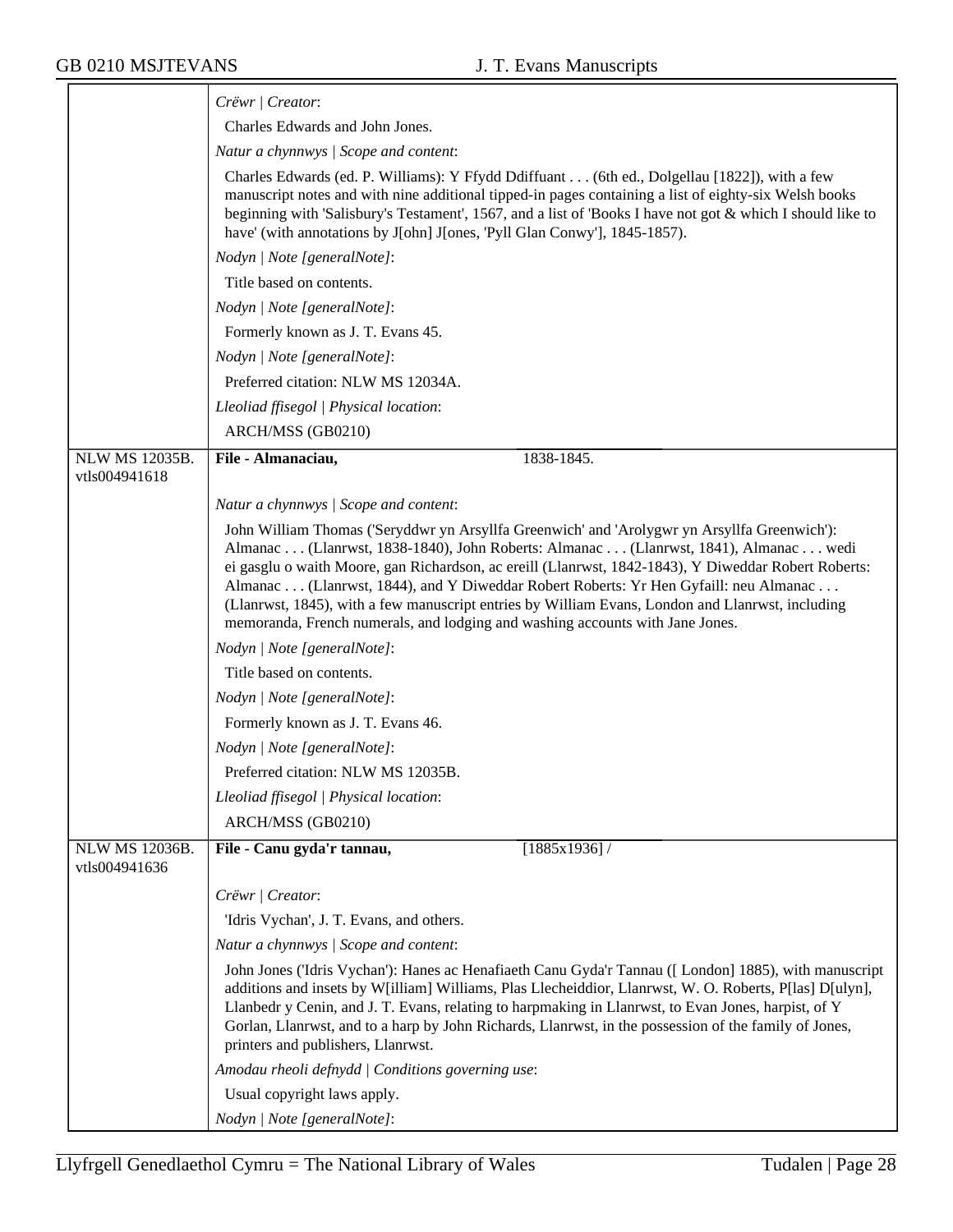|                                                   | Title based on contents.                                                                                                                                                                                                                                                                                                                                                                                                                 |
|---------------------------------------------------|------------------------------------------------------------------------------------------------------------------------------------------------------------------------------------------------------------------------------------------------------------------------------------------------------------------------------------------------------------------------------------------------------------------------------------------|
|                                                   | Nodyn   Note [generalNote]:                                                                                                                                                                                                                                                                                                                                                                                                              |
|                                                   | Formerly known as J. T. Evans 47.                                                                                                                                                                                                                                                                                                                                                                                                        |
|                                                   | Nodyn   Note [generalNote]:                                                                                                                                                                                                                                                                                                                                                                                                              |
|                                                   | Preferred citation: NLW MS 12036B.                                                                                                                                                                                                                                                                                                                                                                                                       |
|                                                   | Lleoliad ffisegol   Physical location:                                                                                                                                                                                                                                                                                                                                                                                                   |
|                                                   | ARCH/MSS (GB0210)                                                                                                                                                                                                                                                                                                                                                                                                                        |
| <b>NLW MS 12037C.</b><br>vtls004941652            | [1827x1887] /<br>File - British Antiquities Revived, etc.,                                                                                                                                                                                                                                                                                                                                                                               |
|                                                   | Crëwr   Creator:                                                                                                                                                                                                                                                                                                                                                                                                                         |
|                                                   | Robert Vaughan. Sir John Wynn, and others.                                                                                                                                                                                                                                                                                                                                                                                               |
|                                                   | Natur a chynnwys / Scope and content:                                                                                                                                                                                                                                                                                                                                                                                                    |
|                                                   | A composite volume containing Robert Vaughan: British Antiquities Revived (Bala, 1834), and Sir John<br>Wynn: The History of the Gwydir Family (Ruthin, 1827), with a few manuscript pedigree additions<br>partly in the hand, and from an 'old' manuscript, of O[wen] W[illiams, of Waunfawr, co. Caernarvon ].                                                                                                                         |
|                                                   | Nodyn   Note [generalNote]:                                                                                                                                                                                                                                                                                                                                                                                                              |
|                                                   | Title based on contents.                                                                                                                                                                                                                                                                                                                                                                                                                 |
|                                                   | Nodyn   Note [generalNote]:                                                                                                                                                                                                                                                                                                                                                                                                              |
|                                                   | Formerly known as J. T. Evans 48.                                                                                                                                                                                                                                                                                                                                                                                                        |
|                                                   | Nodyn   Note [generalNote]:                                                                                                                                                                                                                                                                                                                                                                                                              |
|                                                   | Preferred citation: NLW MS 12037C.                                                                                                                                                                                                                                                                                                                                                                                                       |
|                                                   | Lleoliad ffisegol   Physical location:                                                                                                                                                                                                                                                                                                                                                                                                   |
|                                                   | ARCH/MSS (GB0210)                                                                                                                                                                                                                                                                                                                                                                                                                        |
| <b>NLW MSS</b><br>12038B-12039D.<br>vtls004941656 | File - Account books,<br>1819-1852 /                                                                                                                                                                                                                                                                                                                                                                                                     |
|                                                   | Crëwr   Creator:                                                                                                                                                                                                                                                                                                                                                                                                                         |
|                                                   | John Jones and others.                                                                                                                                                                                                                                                                                                                                                                                                                   |
|                                                   | Natur a chynnwys / Scope and content:                                                                                                                                                                                                                                                                                                                                                                                                    |
|                                                   | Business account books of John Jones ('Pyll Glan Conwy'), 1819-1852, relating to the printing,<br>distribution, and sale of publications, the purchase of paper, etc. Among the insets are an agreement,<br>1835, between Robert Roberts, printer, Holyhead, and John Jones, printer, Llanrwst, for the publication<br>of an Almanac for 1836; and a statement of account to John Jones for the schooling of his children,<br>1833-1836. |
|                                                   | Nodyn   Note [generalNote]:                                                                                                                                                                                                                                                                                                                                                                                                              |
|                                                   | Title based on contents.                                                                                                                                                                                                                                                                                                                                                                                                                 |
|                                                   | Nodyn   Note [generalNote]:                                                                                                                                                                                                                                                                                                                                                                                                              |
|                                                   | Formerly known as J. T. Evans 49-50.                                                                                                                                                                                                                                                                                                                                                                                                     |
|                                                   | Nodyn   Note [generalNote]:                                                                                                                                                                                                                                                                                                                                                                                                              |
|                                                   | Preferred citation: NLW MSS 12038B-12039D.                                                                                                                                                                                                                                                                                                                                                                                               |
|                                                   | Lleoliad ffisegol   Physical location:                                                                                                                                                                                                                                                                                                                                                                                                   |
|                                                   | ARCH/MSS (GB0210)                                                                                                                                                                                                                                                                                                                                                                                                                        |
| <b>NLW MS 12040A.</b><br>vtls004941661            | File - Rent accounts; arithmetic,<br>1817-[1832] /                                                                                                                                                                                                                                                                                                                                                                                       |